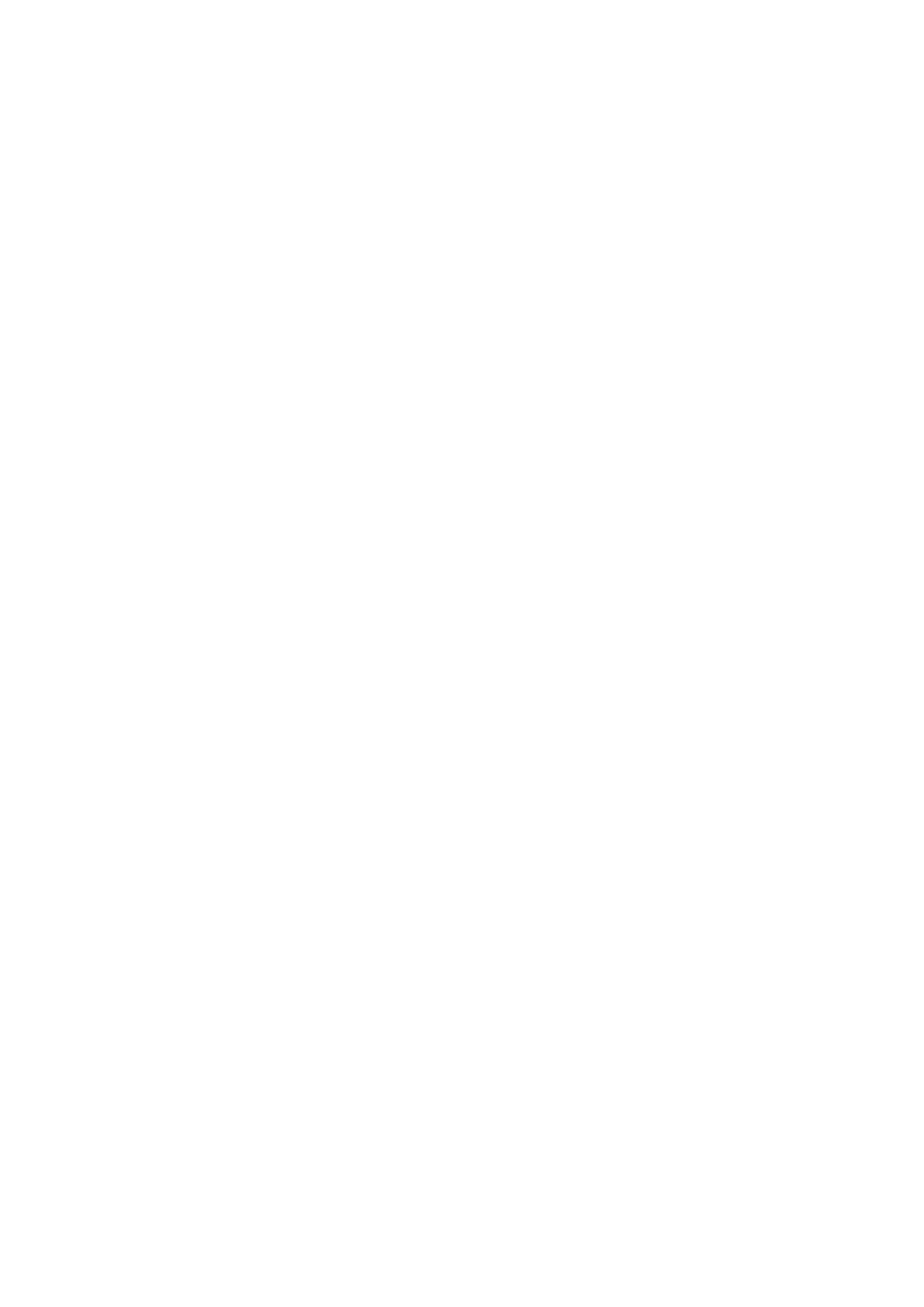# **Contents**

|                                               | Page |
|-----------------------------------------------|------|
| 1. Summary                                    | 1    |
| 2. Introduction                               | 2    |
| 3. Screening Assessment                       | 6    |
| 4. Conclusions                                | 30   |
| <b>Appendices</b>                             |      |
| 1. Details and locations of Natura 2000 sites | 31   |
| 2. Assessment of other plans and projects     | 41   |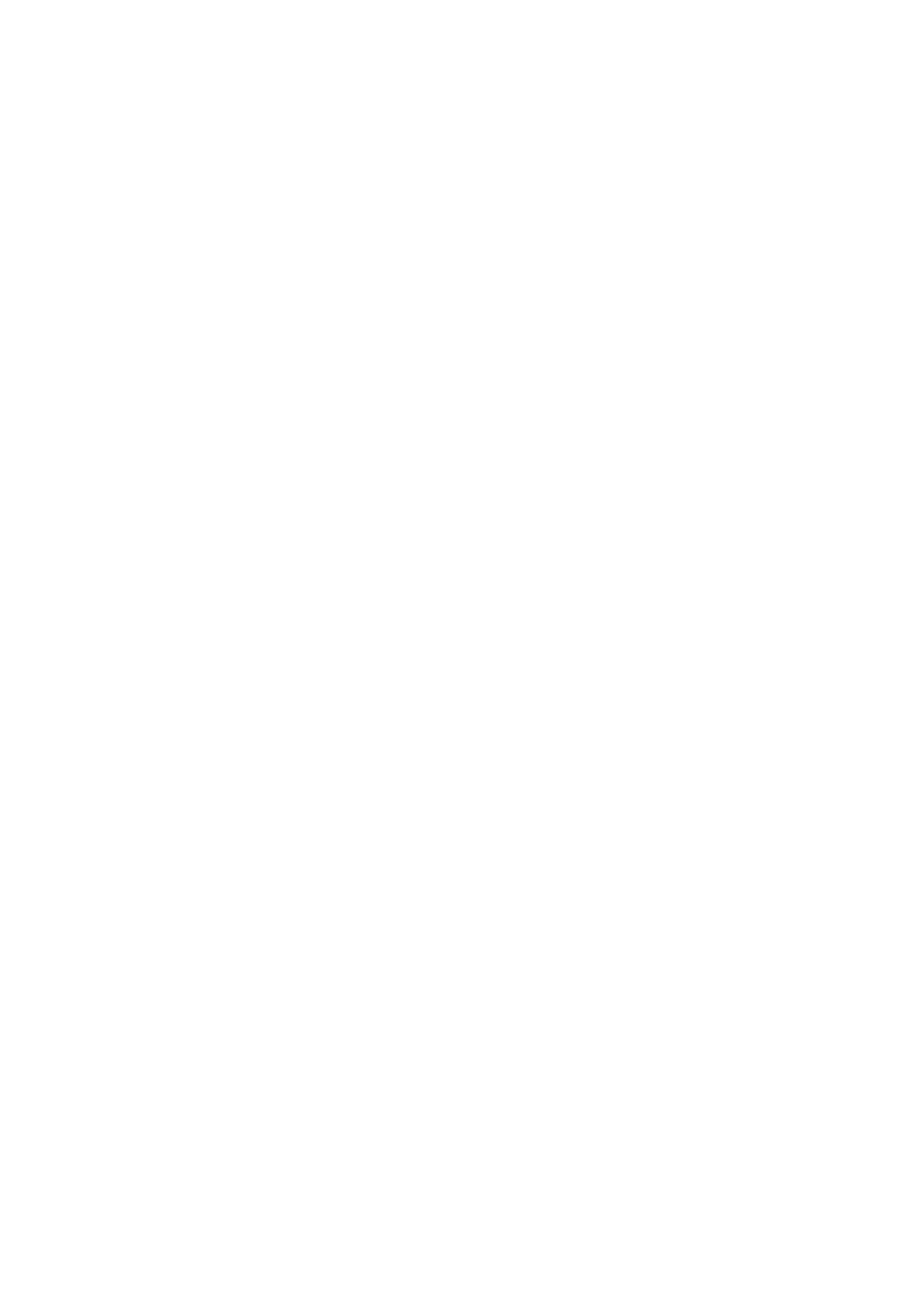# **1. Summary**

 $\overline{a}$ 

- 1.1 The Habitats Directive<sup>1</sup> seeks to protect the integrity of Natura 2000 sites and requires a Habitats Regulations Assessment to be undertaken to assess the implications of the plan or project on Natura 2000 sites, which includes Special Areas of Conservation (SAC), Special Protection Areas (SPA) and RAMSAR sites. The key principle is to adopt the precautionary approach and to preserve the integrity of sites. The sites identified for inclusion in the assessment are:
	- North York Moors SAC
	- North York Moors SPA  $\bullet$
	- River Derwent SAC  $\bullet$
	- Lower Derwent SAC, SPA and RAMSAR

None of these sites are within or immediately adjoin Helmsley but have been included due to proximity or other geographical reasons.

- 1.2 The Helmsley Plan will allocate land for housing and employment development within Helmsley, for the period up to 2027.
- 1.3 Habitats Regulations Assessments were previously undertaken on both the North York Moors Core Strategy and the Ryedale Local Plan Strategy, including the assessment of strategic options for future development. The conclusions of these assessments have helped to inform the assessment of the Helmsley Plan.
- 1.4 All of the policies and allocations in the Helmsley Plan have been assessed to ascertain whether any significant effects could arise from the Plan. This concluded that effects may arise in relation to:
	- Recreational pressures on the North York Moors SAC and SPA (trampling and  $\bullet$ disturbance);
	- Loss of foraging ground for golden plover;
	- Disturbance to golden plover on foraging ground;
	- Effects on water quality in the River Derwent SAC and Lower Derwent SAC, SPA and Ramsar from increased run-off;
	- Effects on species in the River Derwent SAC from any need (resulting from increased rates of run-off) to alter water level controls or provide additional flood defences.
- 1.5 As a result of the Screening Assessment, as the effects of the integrity of the Natura 2000 sites above cannot be ruled out (regardless of how likely they are), it is necessary to proceed to an Appropriate Assessment, This is contained in a separate report.

<sup>&</sup>lt;sup>1</sup> The Conservation of Natural Habitats and of Wild Fauna and Flora (Habitats Directive) (Directive 92/43/EEC)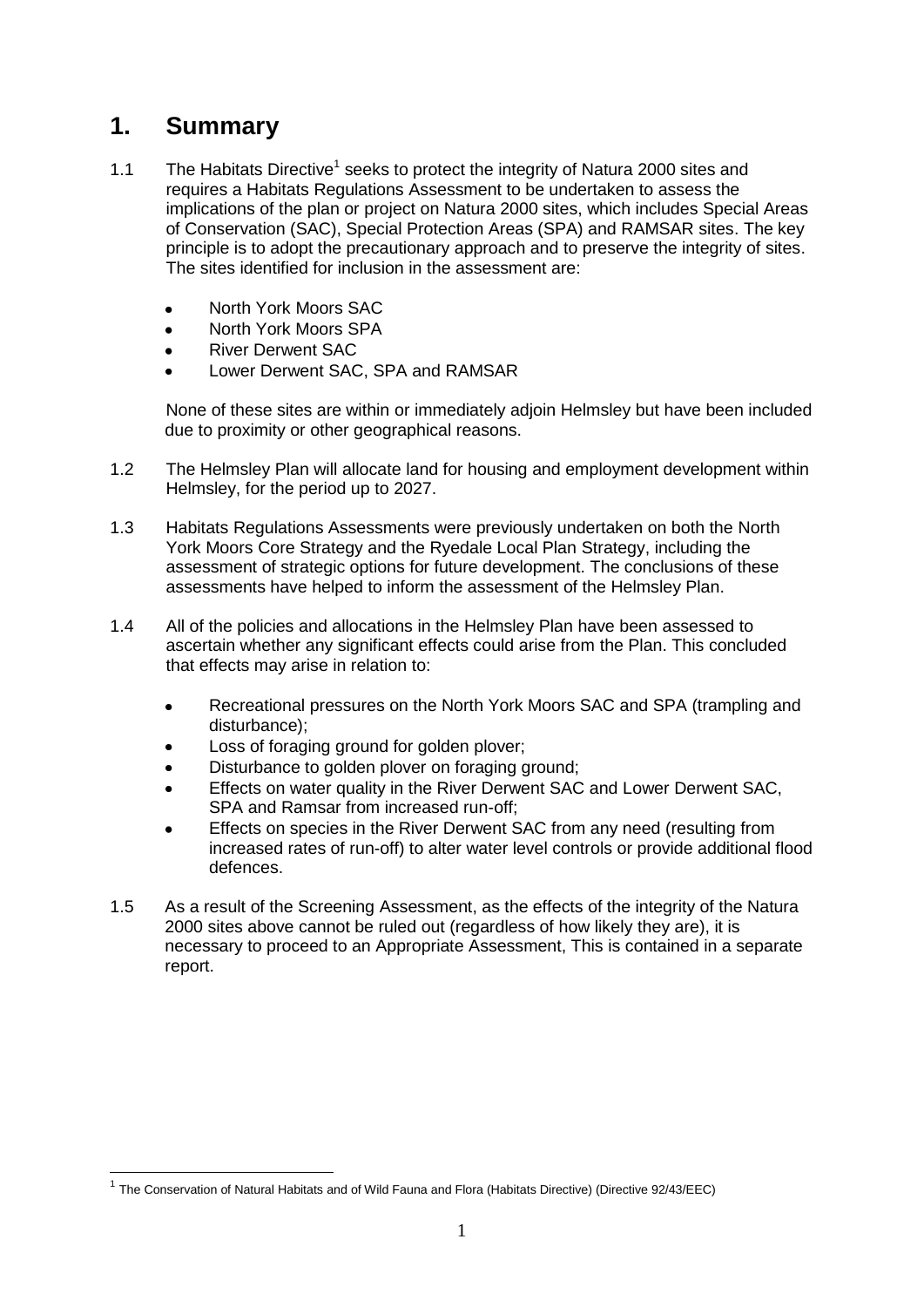# **2. Introduction**

## **Requirement to carry out an assessment under the Habitats Regulations**

2.1 Articles 6(3) and 6(4) of the Conservation of Natural Habitats and of Wild Fauna and Flora (Habitats Directive) (Directive 92/43/EEC) require an assessment to be undertaken for plans and projects that are likely to have a significant effect, alone or in combination with other plans and projects, on one or more European sites (Special Protection Areas and Special Areas of Conservation). Article 6(3) states:

'Any plan or project not directly connected with or necessary to the management of the site but likely to have a significant effect thereon, either individually or in combination with other plans and projects, shall be subject to appropriate assessment of its implications for the site in view of the site's conservation objectives. In light of the conclusions of the assessment of the implications for the site and subject to the provisions of paragraph 4, the competent national authorities shall agree to the plan or project only after ascertained that it will not adversely affect the integrity of the site concerned and, if appropriate, after having obtained the opinion of the general public.'

2.2 This is translated into UK statute via The Conservation (Natural Habitats, &c.) (Amendment) Regulations 2007 and via The Conservation of Habitats and Species Regulations 2010 which state:

61.—(1) A competent authority, before deciding to undertake, or give any consent, permission or other authorisation for, a plan or project which –

(a) is likely to have a significant effect on a European site or a European offshore marine site (either alone or in combination with other plans or projects), and

(b) is not directly connected with or necessary to the management of that site,

must make an appropriate assessment of the implications for that site in view of that site's conservation objectives.

 $102. - (1)$  Where a land use plan-

(a) is likely to have a significant effect on a European site or a European offshore marine site (either alone or in combination with other plans or projects), and

(b) is not directly connected with or necessary to the management of the site, the plan-making authority for that plan must, before the plan is given effect, make an appropriate assessment of the implications for the site in view of that site's conservation objectives.

(2) The plan-making authority must for the purposes of the assessment consult the appropriate nature conservation body and have regard to any representations made by that body within such reasonable time as the authority specify.

(3) They must also, if they consider it appropriate, take the opinion of the general public, and if they do so, they must take such steps for that purpose as they consider appropriate.

(4) In the light of the conclusions of the assessment, and subject to regulation 103 (considerations of overriding public interest), the plan-making authority or, in the case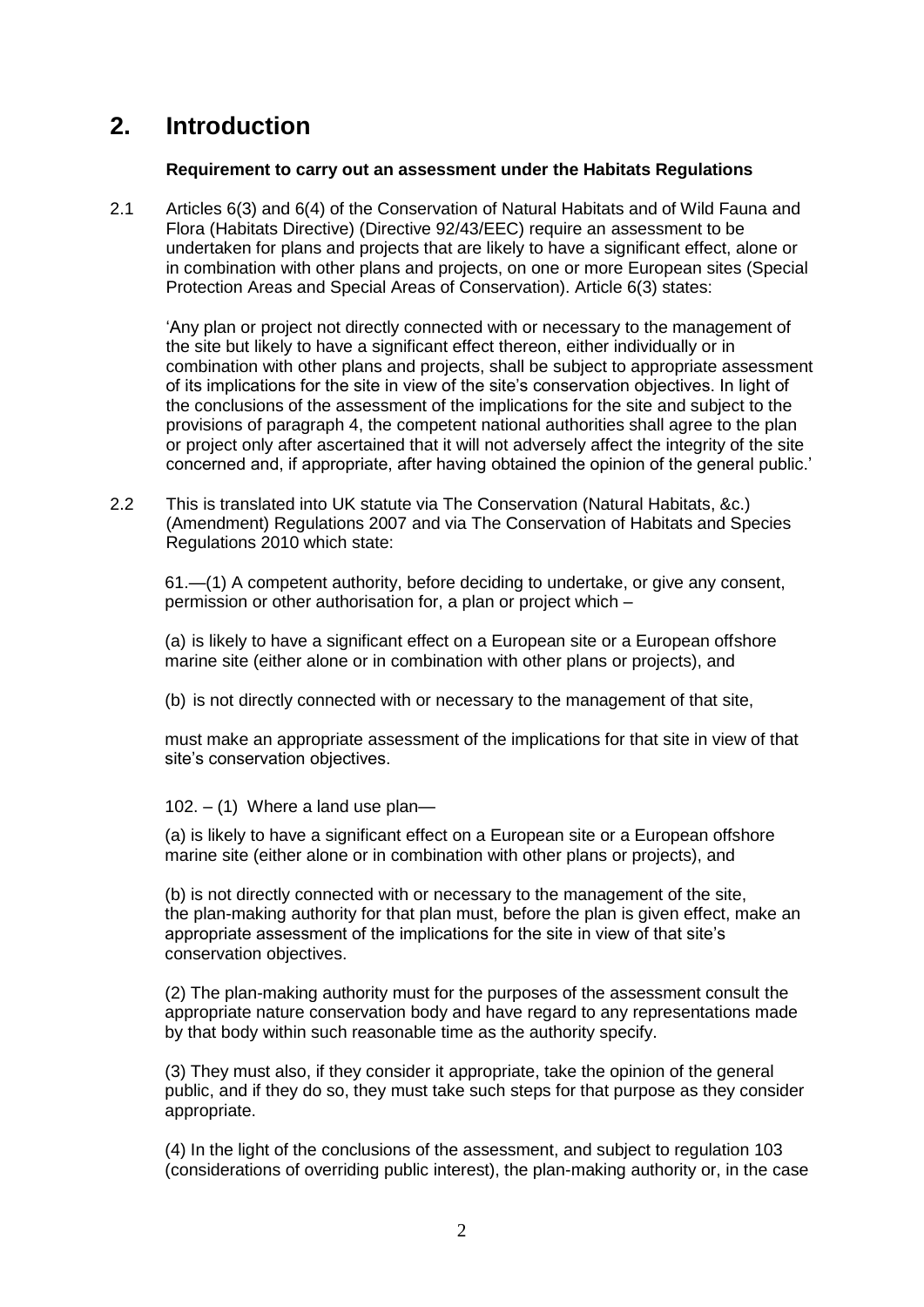of a regional strategy, the Secretary of State must give effect to the land use plan only after having ascertained that it will not adversely affect the integrity of the European site or the European offshore marine site (as the case may be).

(5) A plan-making authority must provide such information as the appropriate authority may reasonably require for the purposes of the discharge of the obligations of the appropriate authority under this Chapter.

(6) This regulation does not apply in relation to a site which is—

(a) a European site by reason of regulation 8(1)(c), or

(b) a European offshore marine site by reason of regulation 15(c) of the 2007 **Requlations** 

(site protected in accordance with Article 5(4) of the Habitats Directive).

# **Purpose of the Screening Assessment**

- 2.3 The purpose of a Screening Assessment under the Habitats Regulations is to determine whether the Plan is likely to give rise to significant effects which would affect achievement of the sites' conservation objectives. If a likely significant effect is identified then an Appropriate Assessment will be necessary. The precautionary principle must be applied, if significant effects cannot be ruled out then an Appropriate Assessment must be undertaken. Significant effects can be defined as 'A likely significant effect (LSE) is any effect that may reasonably be predicted as a consequence of a plan or project that may affect the achievement of conservation objectives of the features for which the site was designated, but excluding trivial or inconsequential effects (de minimis)'.
- 2.4 An Appropriate Assessment identifies any adverse effects on the integrity of a SPA or SAC and, if necessary, identifies mitigation measures which will reduce (ideally eliminate) those effects. If effects cannot be reduced sufficiently then the Appropriate Assessment will conclude that an adverse effect on integrity will occur. If the competent authority wishes it to go ahead, then a case for Imperative Reasons of Overriding Public Interest has to be made, and any necessary compensatory measures will need to be secured.

# **How does this differ from Strategic Environmental Assessment and Sustainability Appraisal?**

2.5 Strategic Environmental Assessment and Sustainability Appraisal is required to be carried out as part of plan preparation under separate legislation and is used to inform decision making throughout the production of the Plan. Habitats Regulations Assessment on the other hand requires a certain standard to be met under the Habitats Regulations. Both assessments have informed the production of the Helmsley Plan.

# **Guidance**

- 2.6 The following guidance has been taken into account in undertaking the Habitats Regulations Assessment:
	- *Planning for the Protection of European Sites: Appropriate Assessment* (Draft, DCLG, 2006)
	- *Assessment of Plans and Projects Significantly Affecting Natura 2000 Sites'*  $\bullet$ (European Commission, 2001)
	- *Habitats Regulations Guidance Notes 1, 3 and 4* (English Nature 1997, 1999 and 2001)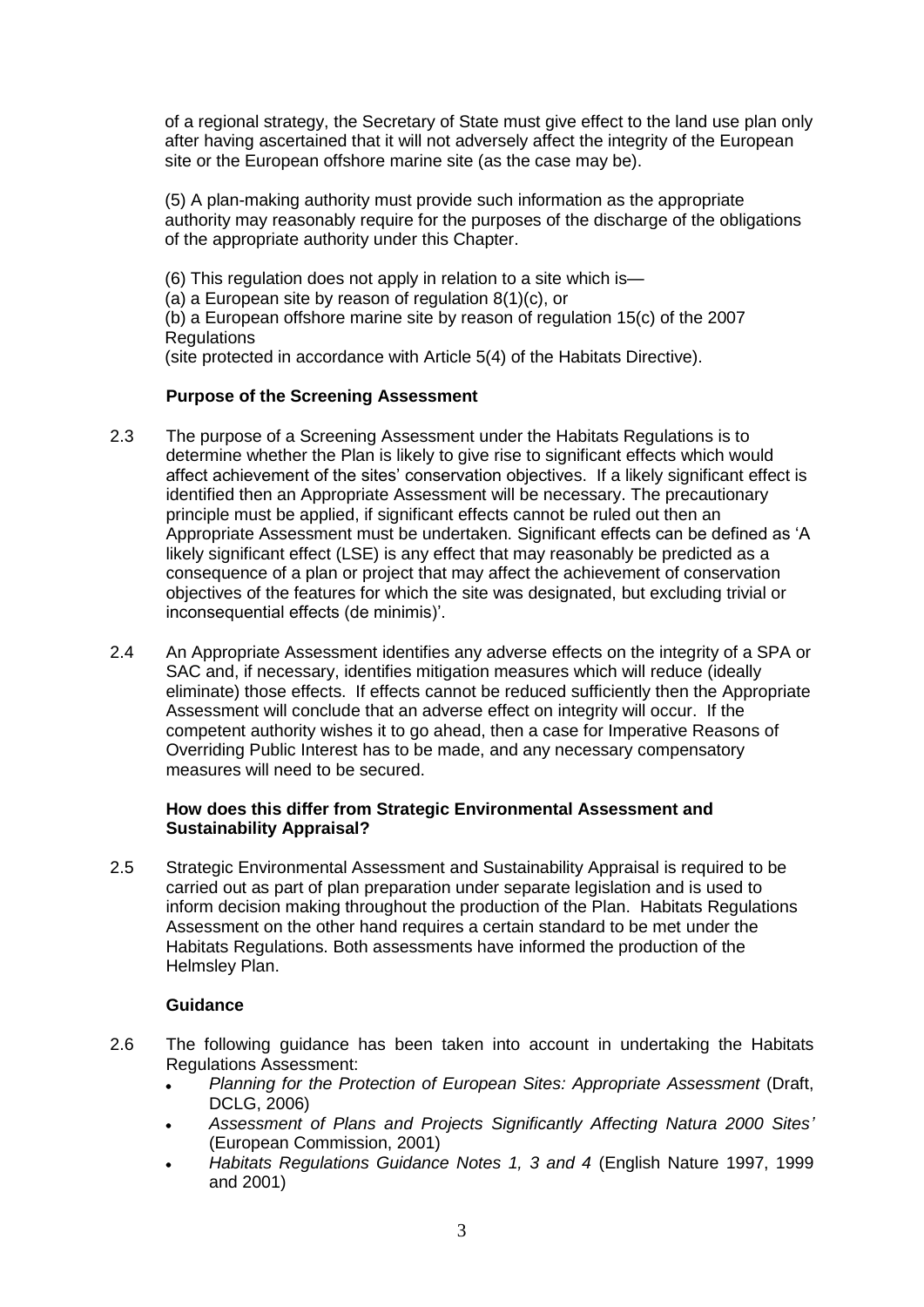- *The Assessment of Regional Spatial Strategies and Sub-Regional Strategies*   $\bullet$ *under the Provisions of the Habitats Regulations* (David Tyldesley and Associates for Natural England, 2006)
- Planning Policy Statement 9 *Biodiversity and Geological Conservation* (ODPM, 2005) (since revoked)
- ODPM Circular 06/2005 *Biodiversity and Conservation*
- *The Appropriate Assessment of Spatial Plans in England – A Guide to How, When and Why to do it* (RSPB, 2007)

# 2.7 **Consultation**

The 2007 Regulations, which relate to land use plans, require that 'The plan making authority shall for the purposes of the assessment consult the appropriate nature conservation body and have regard to any representations made by that body within such reasonable time as the authority specifies.' The 'appropriate nature conservation body' is Natural England. Natural England were consulted on the Screening Assessment and the Appropriate Assessment produced alongside the Draft Helmsley Plan and submitted comments related to the procedural aspects of the assessment. A meeting subsequently took place with Natural England to ensure that their comments were fully understood, and these have been addressed in producing the Screening Assessment and Appropriate Assessment relating to the Publication Helmsley Plan. Natural England have confirmed that the methodology is compliant with the European Habitat Directives and the Conservation of Habitat and Species Regulations 2010 (as amended).

# **Methodology**

2.8 The process of carrying out the Habitats Regulations Assessment is set out in Chart 1 overleaf. The Tasks AA1 – AA3 have been taken from the 2006 draft DCLG guidance (see above) and the detailed stages have been adapted from the 2001 European Commission guidance.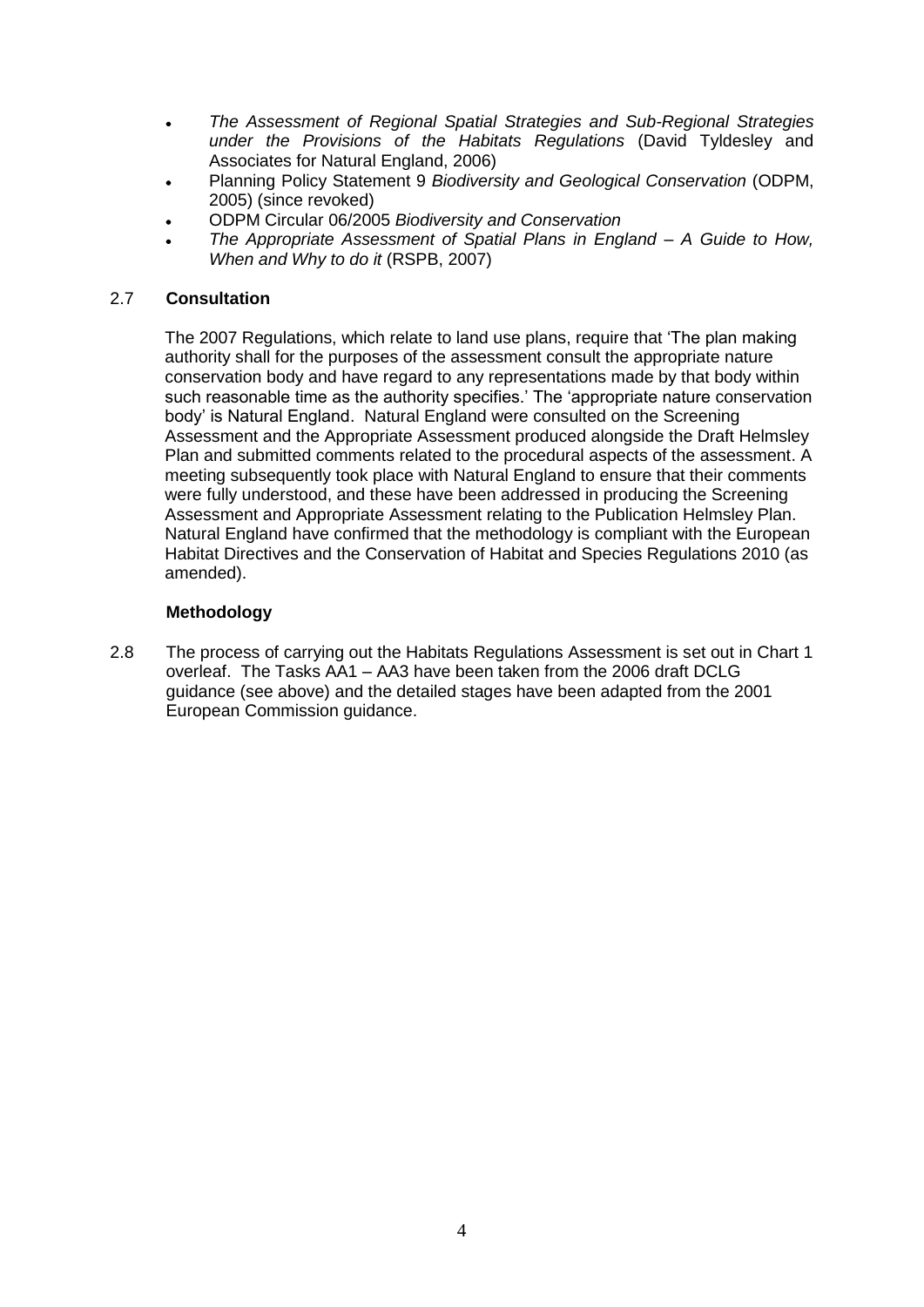# **Chart 1 - Procedure and Methodology for applying Assessment under the Habitats Regulations**

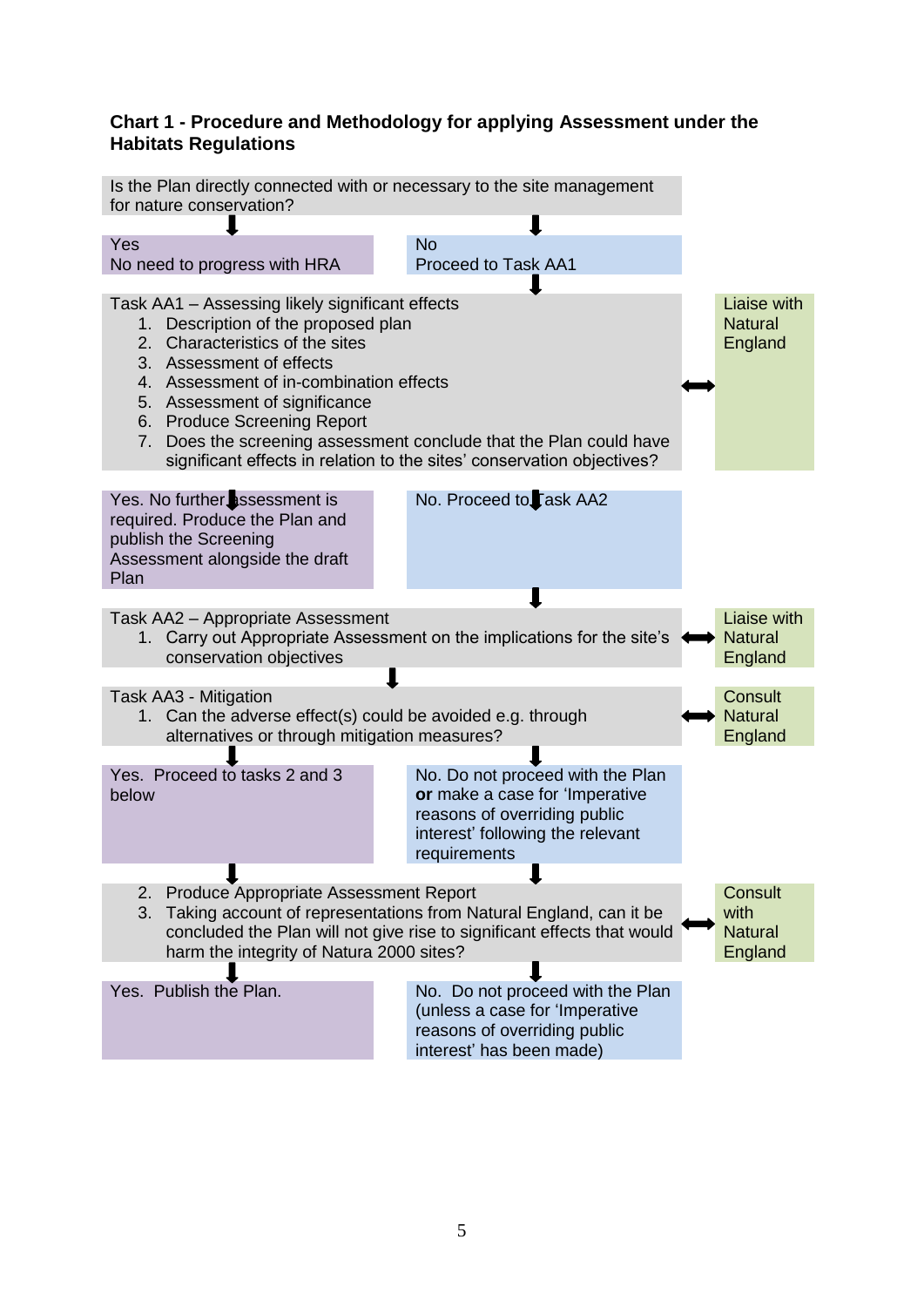# **3. Screening Assessment**

3.1 The purpose of the screening stage is to examine whether there are likely to be any significant effects upon the integrity of the Natura 2000 sites. The Plan is not connected with or necessary to the site management for nature conservation and it is therefore necessary to progress to Task AA1. This Screening Assessment relates to the draft Helmsley Plan published for consultation in June 2013.

# **Natura 2000 sites**

- 3.2 In identifying which Natura 2000 sites could possibly be affected consideration has been given to topography and physical factors as well as proximity. The sites considered as part of this assessment are:
	- North York Moors SAC (approximately 7km from the northern edge of Helmsley)
	- North York Moors SPA (approximately 7km from the northern edge of Helmsley)
	- River Derwent SAC (approximately 20km from Helmsley)
	- Lower Derwent RAMSAR, SPA and SAC (approximately 40km from Helmsley)
- 3.3 Beast Cliff Whitby SAC, Ellers Wood and Sand Dale SAC, Fen Bog SAC, Flamborough Head and Bempton Cliffs SPA, Flamborough Head SAC and Strensall Common SAC were all considered as part of the Habitats Regulations Assessment carried out on the Ryedale Local Plan Strategy in 2009, but it is considered that due to their distance from Helmsley they can be scoped out of this Habitats Regulations Assessment.

# **Habitats Regulations Assessment of the Ryedale Local Plan Strategy and North York Moors Core Strategy and Development Policies**

3.4 The Helmsley Plan is being produced jointly by two planning authorities - Ryedale District Council and the North York Moors National Park Authority. The boundary of these two authorities runs through the centre of Helmsley and it is therefore sensible to plan for the future of the town through production of a joint plan for the town. The North York Moors National Park does not have a figure to meet in relation to housing requirements and any land allocated in Helmsley will contribute towards meeting Ryedale's housing figure.

# North York Moors Core Strategy and Development Policies

- 3.5 The North York Moors National Park Authority adopted the Core Strategy and Development Policies in 2008. A Habitats Regulations Assessment was undertaken as part of this. In relation to the policies which are relevant to the Helmsley Plan (CPJ – Housing, CPH – Rural Economy and DP10 – New Employment and Training Development) this concluded that there would not be any significant effects relating to any employment or housing developments in Helmsley (although significant effects relating to the more rural parts of the Park were identified in relation to these policies).
- 3.6 However in relation to Core Policy J the assessment did state that additional demands on water resources could have effects on the North York Moors SAC, North York Moors SPA and River Derwent SAC, and that any specific effects would be assessed further down the line. The Habitats Regulations Assessment of the Ryedale Local Plan Strategy (discussed below), which considered in more detail the effects of housing and employment development, did not identify this as a potential issue.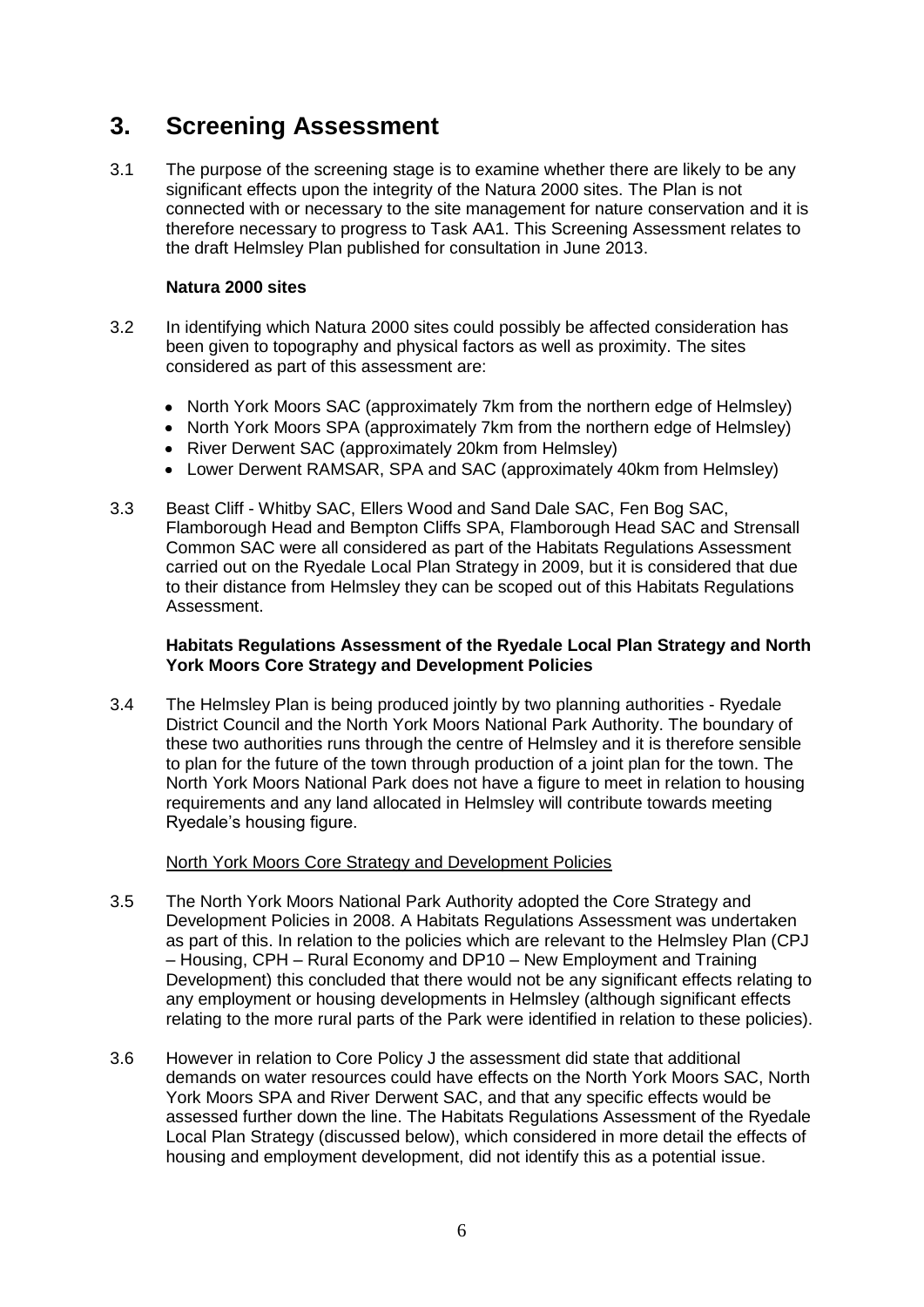3.7 Extracts from the Habitats Regulations Assessment are attached at Appendix B.

# Ryedale Local Plan Strategy

3.8 The Ryedale Local Plan Strategy was adopted in September 2013. As part of its production, a Habitats Regulations Assessment<sup>2</sup> was undertaken in December 2009 – this considered the implications of the strategic options for housing and employment development. Consultation on the options took place in summer 2009 with a Draft Core Strategy being published for consultation in Summer 2010. This was followed by a Publication version of the Local Plan Strategy which was available for comments in January 2012. This was accompanied by an addendum to the Habitats Regulations Assessment which stated that there had been no significant changes to the strategy which would affect the conclusions of the assessment. The effects of the principle of an additional 150 homes in Helmsley have therefore been considered already as part of the production of the Ryedale Local Plan Strategy which was Submitted in May 2012 and Adopted in September 2013. The Habitats Regulations Assessment of the Ryedale Local Plan Strategy can be viewed at

[http://extranet.ryedale.gov.uk/pdf/HRA%20Report%202009.pdf.](http://extranet.ryedale.gov.uk/pdf/HRA%20Report%202009.pdf)

- 3.9 The Habitats Regulations Assessment examined the three Development Location options. In relation to the selected option (option 3) it was concluded that the following effects, in relation to development in Helmsley, may result from the broad approach of concentrating development in market towns and a selection of key service villages:
	- River Derwent SAC flood management, infrastructure, effluent discharge  $\bullet$
	- Lower Derwent Ramsar, SPA and SAC flood management, effluent discharge
	- North York Moors SPA and SAC Loss of foraging grounds, recreation
- 3.10 As the market towns are mostly located towards the north of the district it was considered that option 3 may result in increased amounts of development close to the North York Moors SAC and SPA. Whilst it was concluded that direct impacts were not anticipated, it was concluded that effects may occur through the loss of foraging ground where pasture land is used for housing or disturbance to foraging golden plover where pasture land is used for recreational activities such as dog walking. However this option would reduce pressure on the River Derwent SAC.
- 3.11 In terms of the Quantum of Development, it was considered that in relation to option 1 (the selected option) the development of a proportion of 450 new houses in Helmsley (the remainder to be developed in Kirkbymoorside) may result in the loss of pasture land used for foraging golden plover and increased use of pasture land for dog walking may lead to disturbance to golden plover.
- 3.12 In order to ensure that the impacts identified in 3.7 and 3.8 do not occur the assessment set out a series of recommendations which should be followed in allocating sites through undertaking an Appropriate Assessment. This is factored into the considerations undertaken as part of this Screening Assessment.

# **Screening Assessment (Task AA1)**

3.13 The questions used in the screening assessment are adapted from '*Assessment of Plans and Projects Significantly Affecting Natura 2000 Sites'* (European Commission, 2001) and provide the basis for ascertaining whether there will be any likely significant effects.

 $\overline{a}$  $2$  Habitats Regulations Assessment (Entec for Ryedale District Council, 2009)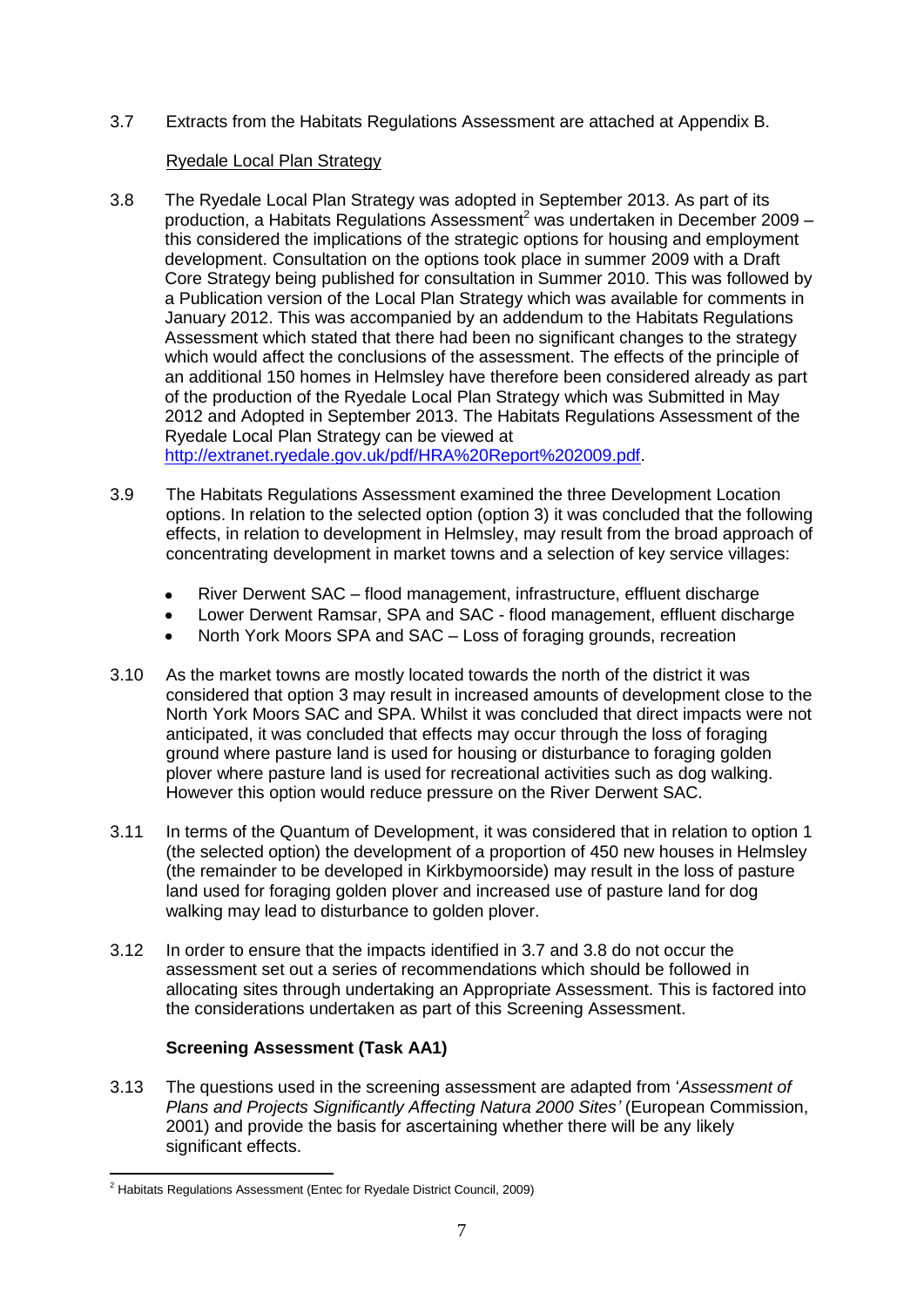# **1. Description of the proposed plan**

# *Location*

3.14 The Helmsley Plan relates to the town of Helmsley.

# *Distance from designated site boundary to plan proposal*

3.15 The southern boundaries of the North York Moors SAC and North York Moors SPA are approximately 7km north of the northernmost point of Helmsley. River Derwent SAC is approximately 20km to the southeast of Helmsley. The Lower Derwent RAMSAR, SPA and SAC is located approximately 40km to the south east of Helmsley.

# *Site area (ha)*

- 3.16 The Plan covers the area of the market town of Helmsley, although the proposed site allocations are various areas as shown below:
	- NYMH1 (Land north of Swanland Road and east of Carlton Road 2.3ha
	- NYMH3 (Land north of Elmslac Road) 2.1ha
	- Site 174 (Land south of Riccal Drive) 1.9ha
	- Site 183 (Land east of Riccal Drive) 1.6ha  $\bullet$
	- NYMH8 (Land south of Swanland Road) 0.8ha
	- Site EMP1 (Land east of Riccal Drive) 0.6ha
	- Site EMP2 (Land south of Riccal Drive) 1.3ha

The total area of allocations is 10.6ha.

# *Brief description of proposal*

3.17 The Helmsley Plan allocates land for housing and employment development to meet the requirements for the town as established through Ryedale's Local Plan Strategy. This equates to land for 150 houses on 8.7ha of land and for 1.9ha of employment land. The sites will come forward for development over the period to 2027.

# *Projects / plans which might act in combination*

- 3.18 The Directive states that the assessment needs to consider whether the plan will have an effect on the site *either individually or in combination with other plans and projects.* This should include:
	- approved but incomplete plans and projects;
	- permitted ongoing activities; and

- plans or projects begun/applied for but not yet approved.
- 3.19 Plans have also been selected depending upon their relevance and significance, and have been selected where:
	- They are not directly connected with or necessary to the site management for nature conservation; and
	- They cover all or part of a Natura 2000 site or sites, or they relate to activities  $\bullet$ which may impact upon Natura 2000 sites.
- 3.20 The relevant plans and projects that should be considered in combination with the North York Moors National Park Management Plan are:
	- North York Moors National Park Core Strategy and Development Policies Development Plan Document
	- Hambleton Core Strategy<sup>3</sup> and Hambleton Development Policies<sup>4</sup>

<sup>&</sup>lt;sup>3</sup> Hambleton Core Strategy Development Plan Document (Hambleton District Council, 2007)

<sup>4</sup> Hambleton Development Policies Development Plan Document (Hambleton District Council, 2008)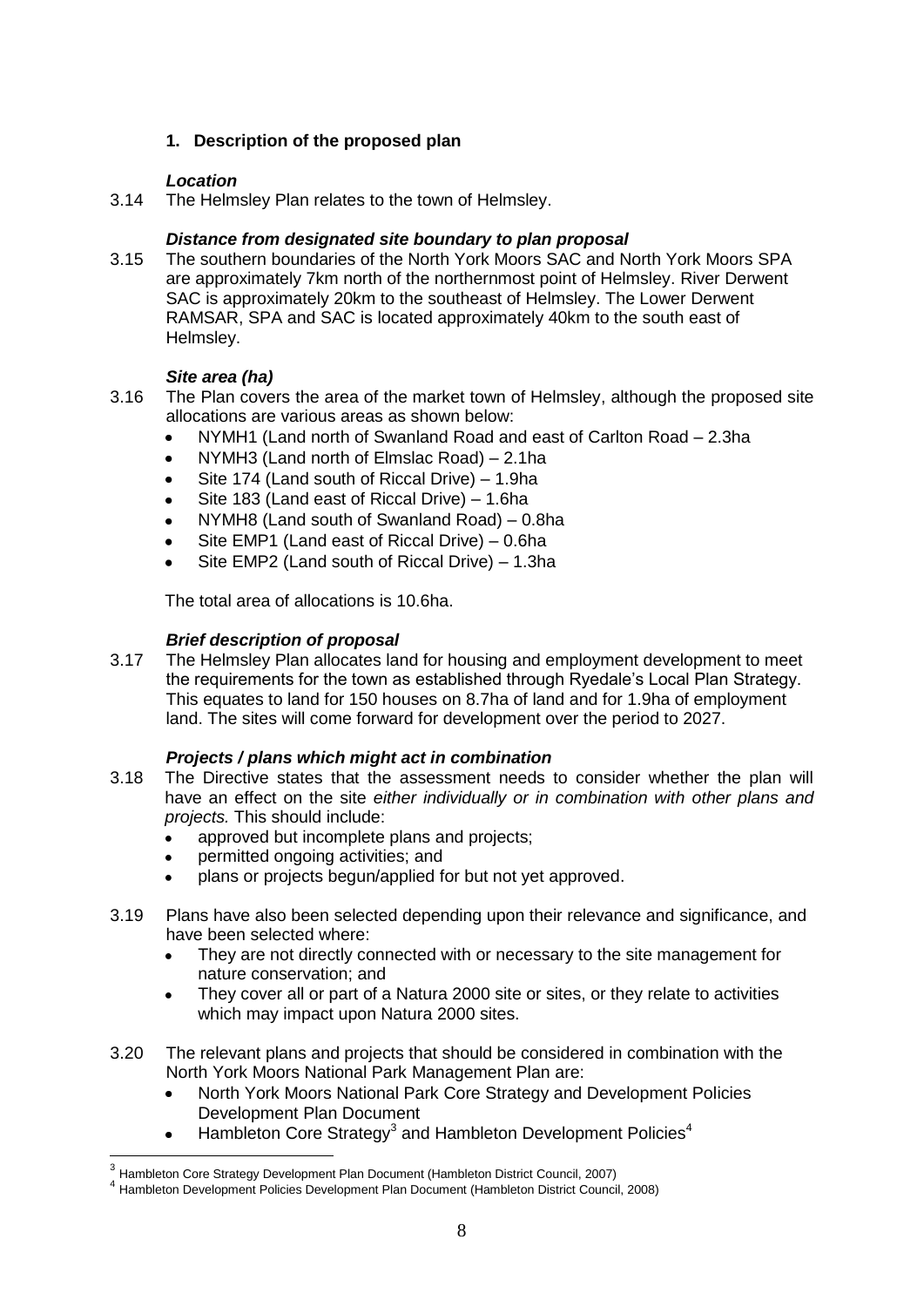- Ryedale Local Plan Strategy<sup>5</sup>  $\bullet$
- North Yorkshire Local Transport Plan<sup>6</sup>
- North Yorkshire Rights of Way Improvement Plan<sup>7</sup>
- River Derwent Catchment Flood Management Plans<sup>8</sup>  $\blacksquare$
- River Derwent Catchment Abstraction Management Plan
- Humber River Basin Management Plans<sup>9</sup>
- North York Moors National Park Management Plan<sup>10</sup>
- North York Moors Recreation and Access Strategy<sup>11</sup>

In relation to the North York Moors Core Strategy and Development Policies and the Ryedale Local Plan Strategy the Helmlsey Plan will not be proposing development which is in addition to these plans but will be setting out in detail how these plans will be implemented within Helmsley.

3.21 Appendix 3 contains an assessment of the effects of these plans upon the integrity of Natura 2000 sites. This information will be used when considering the 'in combination' effects of the Helmsley Plan. In combination effects should also be considered in terms of the effects of different parts of the Helmsley Plan itself.

# **2. Characteristics of the sites**

## *Details of the sites' features, vulnerabilities and conservation objectives*

3.22 Full details of each site, including the site's features, vulnerabilities, conservation objectives and location maps, are contained in Appendix 1.

# **3. Assessment of effects**

*Description of the individual elements of the plan (either alone or in combination with other plans or projects) likely to give rise to impacts on the designated sites.*

- 3.23 The effect on the integrity of the sites is considered in relation to their ability to:
	- Delay or interrupt the achievement of the conservation objectives:
	- Impact on factors that help to maintain the favourable condition of the site;
	- Interfere with the balance, distribution and density of key species.
- 3.24 The table below will help in assessing whether there is likely to be a positive, negative or neutral effect.

| Type of policy                                                                                 | <b>Effect</b>                                                           |
|------------------------------------------------------------------------------------------------|-------------------------------------------------------------------------|
| • Policies which will be beneficial<br>for Natura 2000 sites, either<br>directly or indirectly | The policy / action will have a<br>positive effect on Natura 2000 sites |
| • Policies that steer inappropriate<br>activity away from Natura 2000                          |                                                                         |

<sup>&</sup>lt;sup>5</sup> Ryedale Local Plan Strategy (Ryedale District Council. 2013)

<sup>6&</sup>lt;br>Execute Transport Plan 2: 2011 – 2016 (North Yorkshire County Council, 2006)<br>C Results Rather and Ricecs - The Rights of Way because as a Nach Next Next

People, Paths and Places – The Rights of Way Improvement Plan for North Yorkshire 2007 – 2011 (North Yorkshire County Council, 2007)

<sup>8</sup> River Derwent Catchment Flood Management Plan (Environment Agency, 2010)

<sup>9</sup> River Basin Management Plan – Humber River Basin District (Environment Agency, 2009)

<sup>10</sup> North York Moors National Park Management Plan (North York Moors National Park Authority, 2012)

<sup>&</sup>lt;sup>11</sup> Recreation and Access Strategy for the North York Moors National Park (North York Moors National Park Authority, 2008)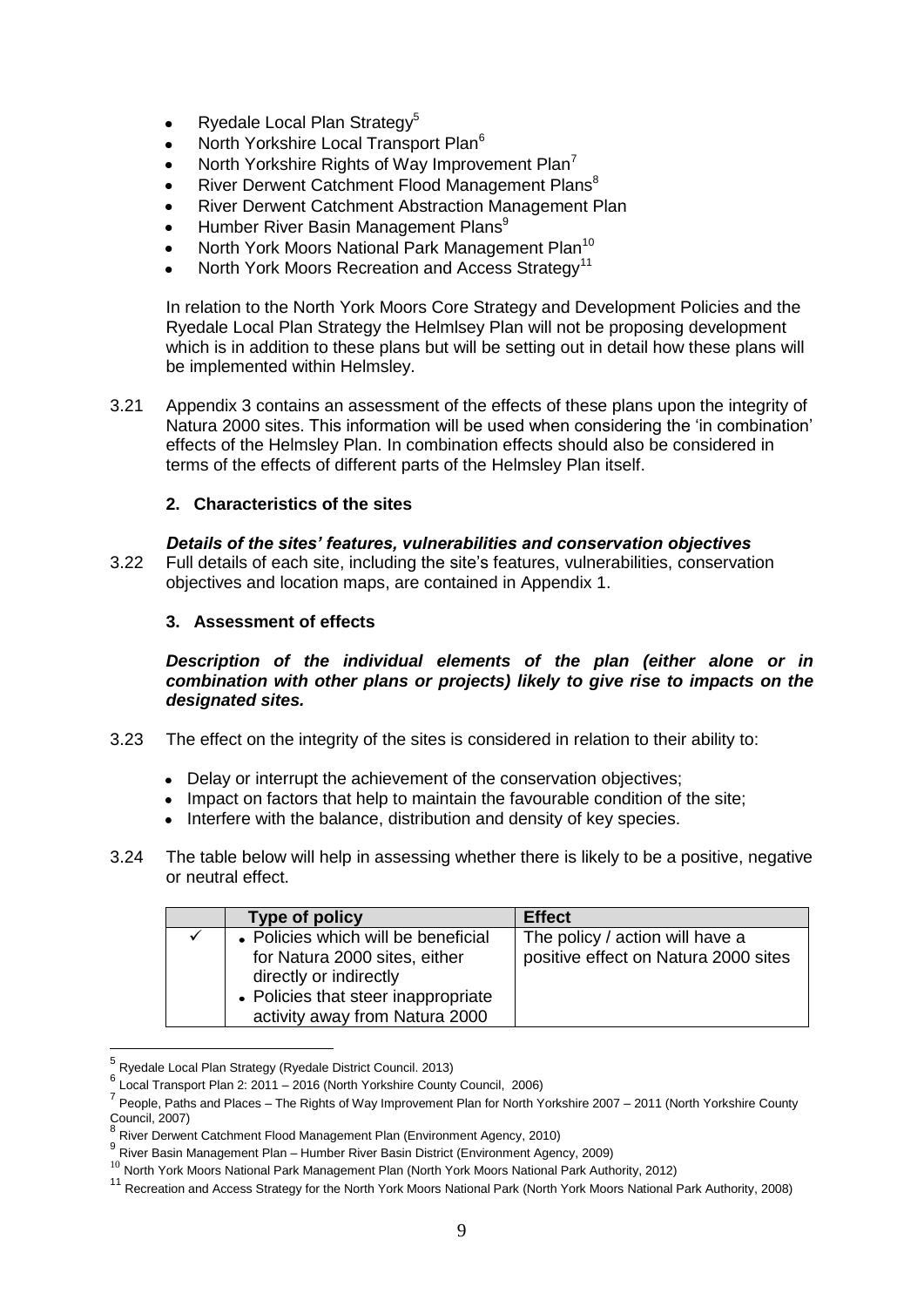|    | sites<br>• Policies / actions which are<br>intended to protect the natural<br>environment                                                                          |                                                                                                    |
|----|--------------------------------------------------------------------------------------------------------------------------------------------------------------------|----------------------------------------------------------------------------------------------------|
| () | • Policies that will not lead to<br>activities of a nature that could<br>impact upon the Natura 2000<br>sites                                                      | The policy / action will have neither<br>a positive or a negative effect upon<br>Natura 2000 sites |
|    | • Policies that are of a nature that<br>could affect Natura 2000 sites<br>but will not in this instance                                                            | The policy / action will have neither<br>a positive or a negative effect upon<br>Natura 2000 sites |
| ×  | • The nature of the activity / project<br>provided for by the policy could<br>not be implemented in a way<br>which would not adversely affect<br>Natura 2000 sites | The policy / action will have a<br>negative effect upon the integrity of<br>Natura 2000 sites      |
| Ħ  | • The policy may lead to positive<br>and/or negative effects<br>depending upon how it is<br>implemented                                                            | It cannot be determined for certain<br>what the effect would be                                    |

If uncertainties (U) or negative effects  $(\star)$  are identified an Appropriate Assessment will need to be carried out on that policy.

- 3.25 The assessment of effects considers 'likely significant effects' which for the purposes of Habitats Regulations Assessment means whether or not effects are possible, not just likely.
- 3.26 The type of effects which may potentially have already been raised in the Habitats Regulations Assessment of Ryedale's Local Plan Strategy and in the Habitat Regulations Assessment of the North York Moors Core Strategy and Development Policies, and the effects assessed in these will be used as a basis for assessing the effects of the Helmsley Plan. These effects are:
	- The potential for greenfield development to result in the loss of foraging ground  $\bullet$ for Golden Plover, thereby having an effect on the North York Moors SPA;
	- The potential for development in the floodplain of the River Rye (a tributary of the Derwent) to lead to increased run-off, having effects on the River Derwent SAC;
	- The potential for an increase in the number of residents to result in increased demand for recreation within the North York Moors SAC and North York Moors SPA, leading to potential for disturbance and trampling.

The full conclusions of the Habitats Regulations Assessment of Ryedale's Local Plan Strategy are shown in Table 1 below.

| Natura 2000 site         | <b>Conclusion / recommendation</b>                                                                                                                                                                                                                                                            |
|--------------------------|-----------------------------------------------------------------------------------------------------------------------------------------------------------------------------------------------------------------------------------------------------------------------------------------------|
| <b>River Derwent SAC</b> | Except within Malton/Norton, development will not be<br>permitted within the floodplain of the River Derwent and<br>its tributaries unless it can be demonstrated through an<br>Appropriate Assessment that there will be no adverse<br>effect on the SAC, alone or in combination with other |

#### **Table 1: Conclusions and recommendation of the Habitats Regulations Assessment of the Ryedale Local Plan Strategy**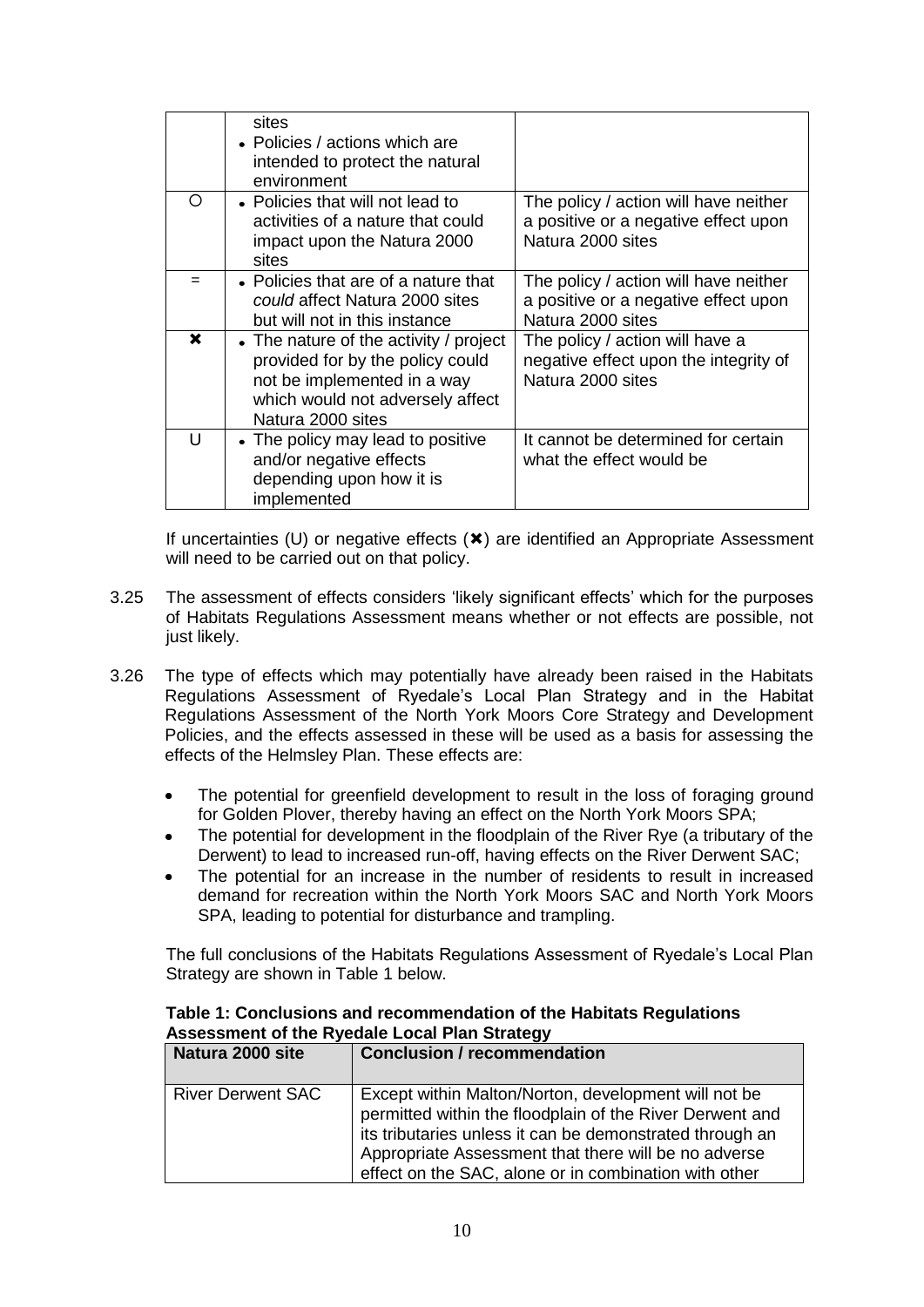|                                        | plans and projects.                                                                                                                                                                                                                                                                                                                                                                                                                                                                                                                                                                               |
|----------------------------------------|---------------------------------------------------------------------------------------------------------------------------------------------------------------------------------------------------------------------------------------------------------------------------------------------------------------------------------------------------------------------------------------------------------------------------------------------------------------------------------------------------------------------------------------------------------------------------------------------------|
| <b>River Derwent SAC</b>               | Developments within the catchment of the River Derwent<br>and its tributaries must incorporate sustainable drainage<br>measures to:<br>a) Ensure there is no increase in surface water run-off                                                                                                                                                                                                                                                                                                                                                                                                    |
|                                        | (accounting for climate change) and thus demand for<br>flood defences; and                                                                                                                                                                                                                                                                                                                                                                                                                                                                                                                        |
|                                        | b) Ensure there is no increase in diffuse pollution from                                                                                                                                                                                                                                                                                                                                                                                                                                                                                                                                          |
|                                        | the built up area entering the river system.                                                                                                                                                                                                                                                                                                                                                                                                                                                                                                                                                      |
| <b>North York Moors</b><br>SAC and SPA | To help manage recreational pressure on the North York<br>Moors SPA/SAC and east coast designated sites all new<br>residential developments within 10km should provide a<br>financial contribution (appropriate to the scale of<br>development in question and distance from the<br>designated sites) towards on-going access management<br>in accordance with this management plan.                                                                                                                                                                                                              |
| North York Moors<br>SAC and SPA        | To avoid increasing recreational pressure on the North<br>York Moors SPA/SAC, in line with the Natural England<br>guidance, an area of accessible natural greenspace of at<br>least 500ha in size must be provided within 10km of each<br>home forming part of new residential developments in<br>Kirkbymoorside, Helmsley and Pickering.                                                                                                                                                                                                                                                         |
| North York Moors<br><b>SAC and SPA</b> | In Pickering / Kirkbymoorside / Helmsley, a sequential<br>approach will be taken to site allocation such that<br>development will only be permitted on Greenfield sites if<br>no other sites are reasonably available.                                                                                                                                                                                                                                                                                                                                                                            |
| <b>North York Moors</b><br><b>SPA</b>  | Greenfield development sites within 10km of the North<br>York Moors SPA will only be granted planning approval<br>once a breeding bird survey has been completed by an<br>appropriately qualified ecologist. If golden plover are<br>recorded, development will only be permitted where it<br>has been demonstrated through an Appropriate<br>Assessment that the development site is not of significant<br>value to golden plover.                                                                                                                                                               |
| North York Moors<br>SPA                | To avoid increasing recreational pressure on pasture<br>land of value to golden plover, in line with Natural<br>England guidance, at least 2ha of accessible natural<br>greenspace within 300m of each home must be provided<br>as part of the development proposals in respect of<br>residential developments on Greenfield sites in Pickering<br>/ Helmsley / Kirkbymoorside, unless an Appropriate<br>Assessment at Site Allocations DPD stage can<br>demonstrate there will be no adverse effect on the<br>integrity of the SPA/SAC, alone or in combination with<br>other plans or projects. |

# **Strategic Options**

3.27 Strategic options for housing and employment development for the whole of Ryedale District were assessed as part of the Habitats Regulations Assessment undertaken on the Local Plan Strategy. This concluded that the two chosen options – option 3 of the Development Location options and option 1 of the Quantum of Development options – could have effects in relation to the loss of pasture land used by golden plover for foraging and disturbance to golden plover by dog walkers. The detailed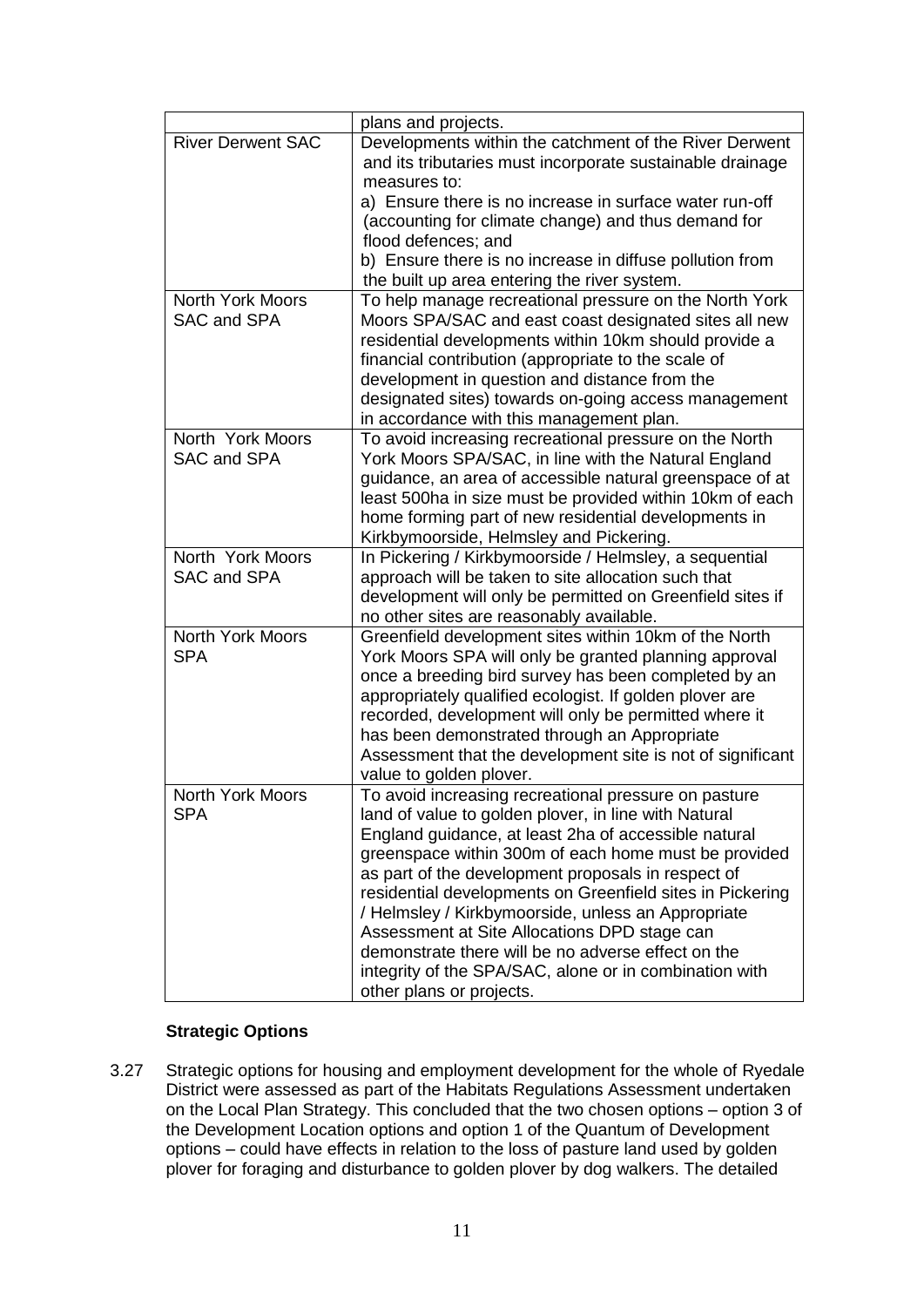conclusions of the Ryedale Habitats Regulations Assessment are contained in paragraph 3.3 above.

3.28 As strategic options have been considered already it is not necessary to revisit the assessment of these broader policies. The conclusions will be taken into account in assessing the detail of the Helmsley Plan.

# **Policies**

3.29 The policies in the Draft Helmsley Plan were previously assessed, and this assessment is contained in the Screening Assessment dated June 2013. Following consultation on the Draft Helmsley Plan a number of amendments have been made to the Plan, as listed in Table 2 below. A number of these amendments are purely contextual and the right hand column identifies whether there is a need to consider the change through the Screening Assessment. Consideration has been given as to whether the amendment is likely to have implications for decisions taking.

**Table 2: Amendments to Plan between Draft and Publication stages**

| <b>Amendment to Plan</b>                   | <b>Implications for Habitats Regulations</b><br><b>Assessment</b> |
|--------------------------------------------|-------------------------------------------------------------------|
| Addition of reference to the fact that     | Not an amendment to policy - no need                              |
| decisions taken on proposals in            | to screen                                                         |
| Helmsley will need to accord with other    |                                                                   |
| relevant adopted policies, namely those    |                                                                   |
| in the North York Moors Core Strategy      |                                                                   |
| and Development Policies and the           |                                                                   |
| Ryedale Local Plan Strategy.               |                                                                   |
| Inclusion of Policy SD1 - Presumption in   | New policy - screen for Likely                                    |
| Favour of Sustainable Development          | <b>Significant Effects</b>                                        |
| Amendments to Policy H1 New                | Amendment to policy - consider                                    |
| Residential Development relating to        | implications when reviewing Screening                             |
| phasing of housing development             | Assessment                                                        |
| Updated supporting text to Policy H1       | Contextual only – no need to screen                               |
| Amendments to Policy H2 Windfall           | Amendment to policy - consider                                    |
| Development to include reference to the    | implications when reviewing Screening                             |
| need for development to preserve other     | Assessment                                                        |
| important open spaces.                     |                                                                   |
| Amendment to Policy H3 Affordable          | Amendment to policy - consider                                    |
| Housing Provision to include               | implications when reviewing Screening                             |
| requirement for financial contribution.    | Assessment                                                        |
| Updates to supporting text to H3 to        | Contextual only - no need to screen                               |
| reflect amendment above                    |                                                                   |
| Amendment to Policy H4 Employment          | Amendment to policy - consider                                    |
| Land to protect existing employment        | implications when reviewing Screening                             |
| uses                                       | Assessment                                                        |
| Updates to supporting text to H4 to        | Contextual only - no need to screen                               |
| reflect amendment above                    |                                                                   |
| Amendments to Policy H5 Retail to          | Amendment to policy - consider                                    |
| provide tighter policy on directing retail | implications when reviewing Screening                             |
| uses to the town centre.                   | Assessment                                                        |
| Amendment to supporting text to H5 to      | Could have implications for decisions -                           |
| require facilities for recycling where     | screen for Likely Significant Effects                             |
| possible                                   |                                                                   |
| Addition of supporting text to Policy H6   | Contextual only – no need to screen                               |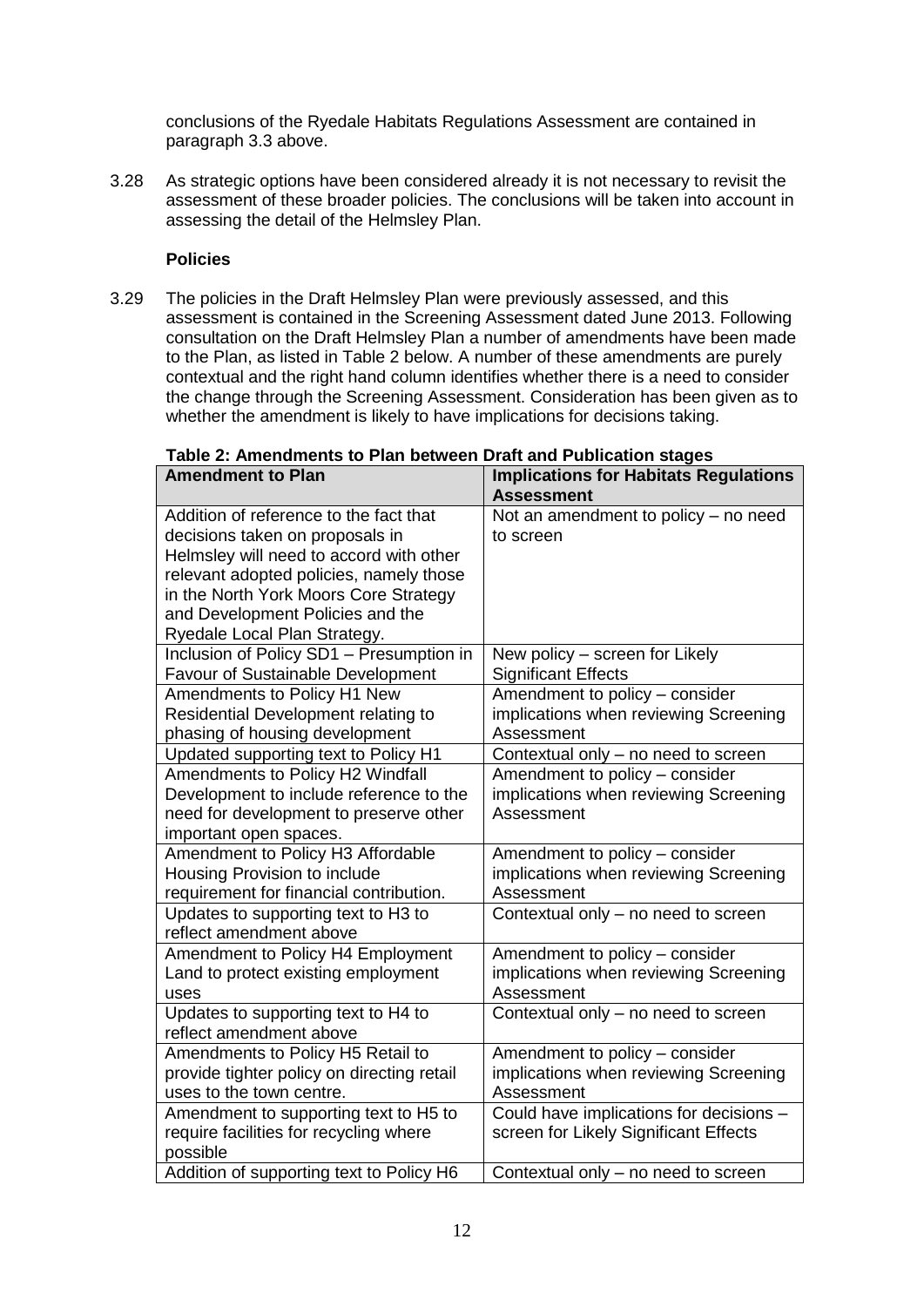| Amendment to Policy H7 to include                                            | Amendment to policy - consider                                 |
|------------------------------------------------------------------------------|----------------------------------------------------------------|
| potential for alternative replacement                                        | implications when reviewing Screening                          |
| facilities to be provided                                                    | Assessment                                                     |
| Amendment to Policy H8 to require                                            | Amendment to policy - consider                                 |
| consideration to be given to the long                                        | implications when reviewing Screening                          |
| distance views of the town                                                   | Assessment                                                     |
| Amendments to the supporting text of                                         | Contextual only - no need to screen                            |
| Policy H <sub>8</sub>                                                        |                                                                |
| Addition of new Policy H9 Design and                                         | New policy – screen for Likely                                 |
| accompanying supporting text                                                 | <b>Significant Effects</b>                                     |
| Amendment to Policy H10 to require any                                       | Amendment to policy - consider                                 |
| sustainable building standards to be                                         | implications when reviewing Screening                          |
| applied in a way which does not harm                                         | Assessment                                                     |
| the visual character or historic buildings                                   |                                                                |
| of Helmsley or the special qualities of the<br>National Park.                |                                                                |
| Amendment to Policy H10 to include                                           | Amendment to policy - screen for                               |
| policy against which proposals for                                           | <b>Likely Significant Effects</b>                              |
| renewable energy would be assessed.                                          |                                                                |
| Addition of reference in the supporting                                      | Could have implications for decisions -                        |
| text to H11 Green Infrastructure to the                                      | screen for Likely Significant Effects                          |
| need to ensure consideration is given to                                     |                                                                |
| implications for crime.                                                      |                                                                |
| More details of infrastructure needed                                        | Could have implications in relation to                         |
| included in Policy H12 Developer                                             | the provision of infrastructure - screen                       |
| Contributions and more detail on                                             | for Likely Significant Effects                                 |
| Community Infrastructure Levy included.                                      |                                                                |
|                                                                              |                                                                |
| Addition of new Policy H13 Open Space                                        | New policy - screen for Likely                                 |
| Requirements                                                                 | <b>Significant Effects</b>                                     |
| Addition of Policy H14                                                       | New policy - screen for Likely                                 |
| <b>Telecommunications Installations</b>                                      | <b>Significant Effects</b>                                     |
| Development Brief for Site NYMH1 -                                           | Could have implications for decisions -                        |
| Inclusion of requirement to retain the                                       | consider when revisiting screening                             |
| remnants of the orchard and inclusion of                                     | assessments of the sites                                       |
| 'buffer' area in the eastern part of the                                     |                                                                |
| site.                                                                        |                                                                |
| Development Brief for Site NYMH3 -                                           | Could have implications for decisions -                        |
| Inclusion of reference to the need to                                        | consider when revisiting screening                             |
| retain the vista north of Elmslac Road.                                      | assessments of the sites                                       |
| Development Brief for Site 183 -                                             | Could have implications for decisions -                        |
| Inclusion of reference to three round                                        | consider when revisiting screening                             |
| barrows (Scheduled Monuments) 130m                                           | assessments of the sites                                       |
| east of the site and requirement for                                         |                                                                |
| development to not harm these or their                                       |                                                                |
| setting.                                                                     |                                                                |
| Site EMP1 - Area expanded to include<br>an additional 0.2ha to the north and | Could have implications for decisions -                        |
| north west plus inclusion of a buffer zone                                   | consider when revisiting screening<br>assessments of the sites |
| between EMP1 and site 183.                                                   |                                                                |
| Development Brief for Sites EMP 1 and                                        | Could have implications for decisions -                        |
| EMP2 - Addition of reference for the                                         | consider when revisiting screening                             |
| need for all proposals to meet                                               | assessments of the sites                                       |
| <b>Environment Agency emissions</b><br>requirements                          |                                                                |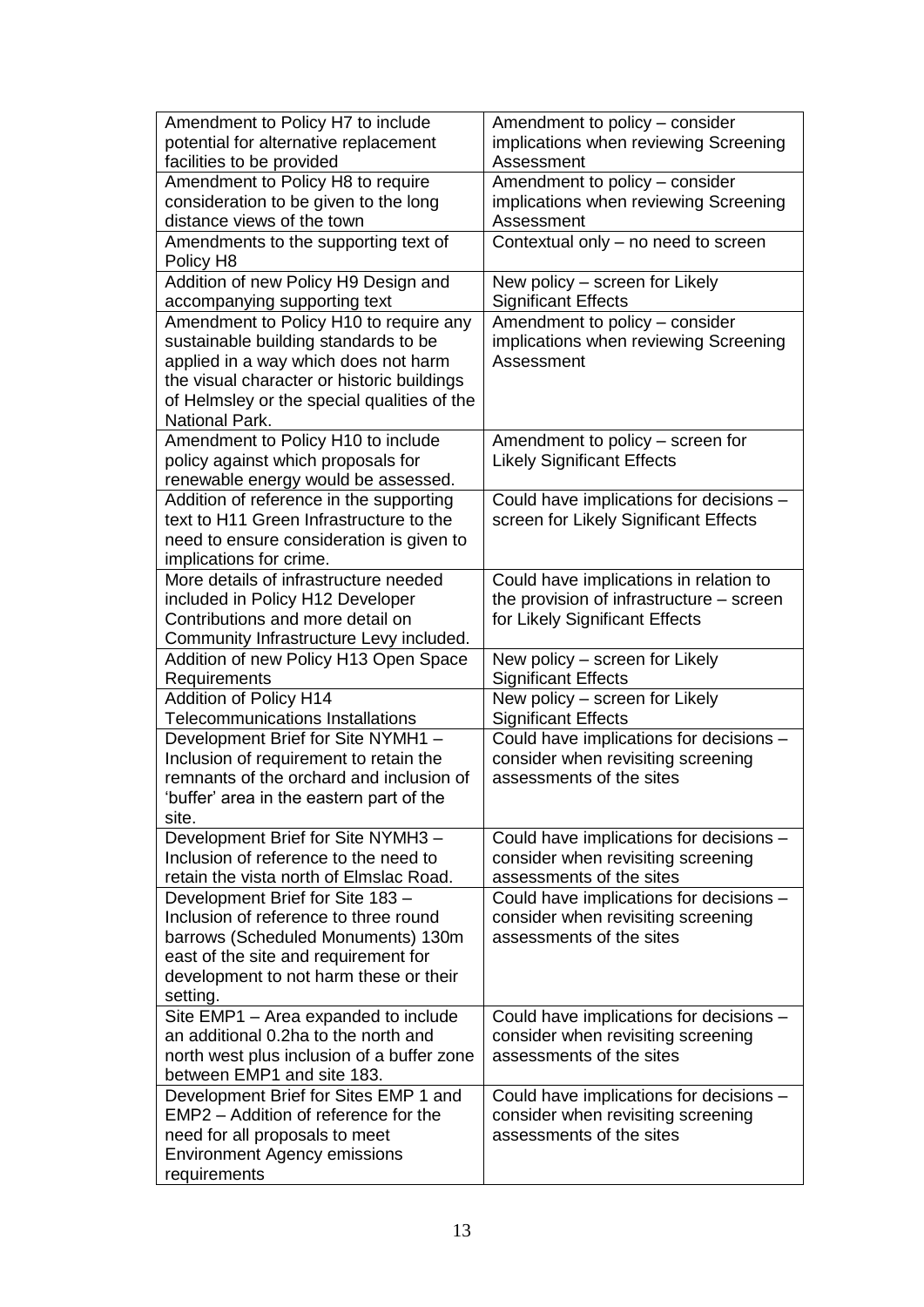| All sites – addition of requirements to | Mitigation measure from Appropriate      |
|-----------------------------------------|------------------------------------------|
|                                         |                                          |
| use Sustainable Drainage Systems        | Assessment of Draft Plan - revisit       |
| (requirement for Habitats Regulations)  | assessments of sites to ensure Likely    |
| Assessment to be undertaken where this  | Significant Effects have been mitigated. |
| is not possible)                        |                                          |

- 3.30 One mitigation measure was identified through the Appropriate Assessment of the Draft Plan (relating to Sustainable Drainage Systems) and this was incorporated prior to consultation. Following discussions with Natural England the wording in the Plan (in the Development Briefs for each site) has been tightened to ensure that where a developer does not propose Sustainable Drainage Systems a Habitats Regulations Assessment must be undertaken to assess the effects on the River Derwent and Lower Derwent SACs.
- 3.31 The Screening Assessment has therefore been revised to reflect the policies of the Publication Plan. Where the mitigation measures identified at Draft Plan stage relate to measures outwith the Plan, the potential effects remain within this Screening Assessment, with mitigation measures remaining recorded in the Appropriate Assessment. Where new detail in the supporting text of policies helps to mitigate the effects, this is also picked up in the Appropriate Assessment. Table 3 overleaf shows the Likely Significant Effects.
- 3.32 In summary, the assessment concludes, based upon the conclusions of the previous Habitats Regulations Assessment, that the following effects are possible:
	- Loss of foraging ground for Golden Plover (North York Moors SPA) due to  $\bullet$ housing, employment or retail development;
	- Effects on water quality in the River Derwent SAC due to run-off from development taking place in the floodplain of the River rye;
	- Increased potential for trampling and disturbance in the North York Moors SAC and North York Moors SPA due to increased numbers of people living in the area.

An Appropriate Assessment will therefore need to be undertaken to ascertain whether or not these effects will occur and whether any mitigation measures can be put in place.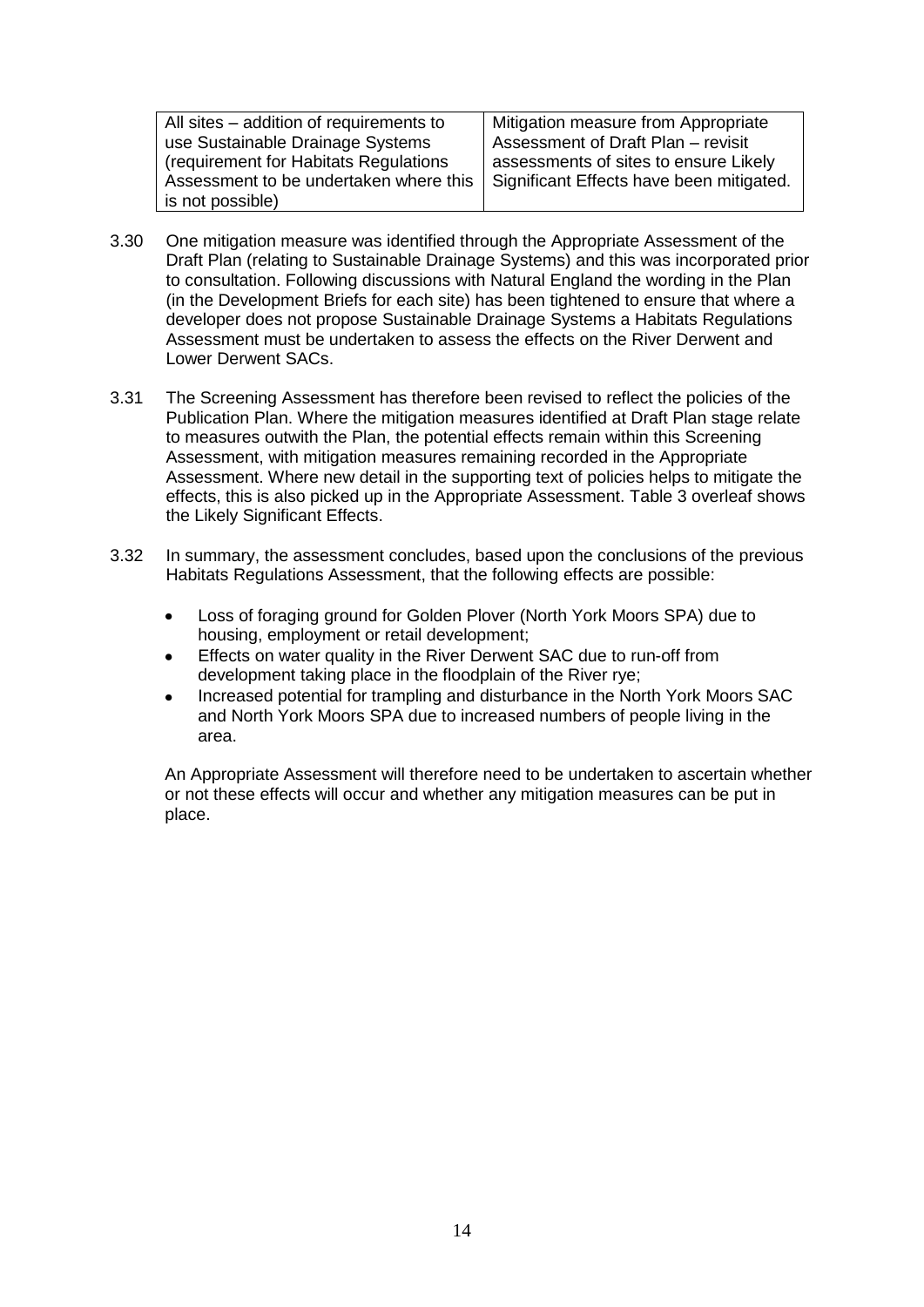| <b>Policy</b>                                                            | Is there potential for                                                                                                                                                                                                                                                                                    | <b>Risk of Likely</b>                                                     | In-combination                                                                                                                                                                                                                                                                | Risk of In-                                 | Appropriate                                                     |
|--------------------------------------------------------------------------|-----------------------------------------------------------------------------------------------------------------------------------------------------------------------------------------------------------------------------------------------------------------------------------------------------------|---------------------------------------------------------------------------|-------------------------------------------------------------------------------------------------------------------------------------------------------------------------------------------------------------------------------------------------------------------------------|---------------------------------------------|-----------------------------------------------------------------|
|                                                                          | 'likely significant effects'                                                                                                                                                                                                                                                                              | <b>Significant</b>                                                        | effects?                                                                                                                                                                                                                                                                      | <b>Combination Likely</b>                   | <b>Assessment</b>                                               |
|                                                                          | on SACs and SPAs? <sup>12</sup>                                                                                                                                                                                                                                                                           | Effect?                                                                   |                                                                                                                                                                                                                                                                               | <b>Significant Effect?</b>                  | required?                                                       |
| Policy SD1-<br>Presumption in<br>Favour of<br>Sustainable<br>Development | Ο<br>There will be no effects as the<br>NPPF states that 'The<br>presumption in favour of<br>sustainable development<br>(paragraph 14) does<br>not apply where development<br>requiring appropriate<br>assessment under the<br><b>Birds or Habitats Directives is</b><br>being considered, planned or     | n/a                                                                       | n/a                                                                                                                                                                                                                                                                           | n/a                                         | No.                                                             |
| Policy H1 - New<br>Residential<br>Development                            | determined.'<br>U<br>Based on the conclusions of<br>the Ryedale $HRA^{13}$ there is the<br>possibility for effects on North<br>York Moors SPA due to loss<br>of pasture land used by golden<br>plover for foraging or<br>disturbance to golden plover<br>on such land through<br>recreational activities. | The Ryedale HRA<br>identifies that<br>significant effects are<br>possible | In combination effects<br>may occur alongside<br>development at other<br>locations close to the<br>North York Moors (to be<br>identified through<br>Ryedale's site<br>allocations document).<br>and through the<br>allocation of<br>employment sites in the<br>Helmsley Plan. | Yes, in-combination<br>effects are possible | Yes, as a result of<br>conclusions of the<br><b>Ryedale HRA</b> |
|                                                                          | $\mathbf{U}$<br>Based on the conclusions of<br>the Ryedale HRA, potential for<br>recreation pressure to cause<br>disturbance to golden plover<br>(North York Moors SPA)<br>when foraging on pasture land                                                                                                  | The Ryedale HRA<br>identifies that<br>significant effects are<br>possible | In combination effects<br>may occur alongside<br>development at other<br>locations close to the<br>North York Moors (to be<br>identified through<br>Ryedale's site                                                                                                            | Yes, in-combination<br>effects are possible | Yes, as a result of<br>conclusions of the<br><b>Ryedale HRA</b> |

**Table 3: Screening assessment of Helmsley Plan policies**

 $\overline{a}$  $12$  Taking account of possible effect on the sites' qualifying features and conservation objectives – see Appendix 1.

<sup>&</sup>lt;sup>13</sup> Provision of new housing in Helmsley was assessed as part of the Quantum of Development options in the 2009 Ryedale District Council Habitats Regulations Assessment.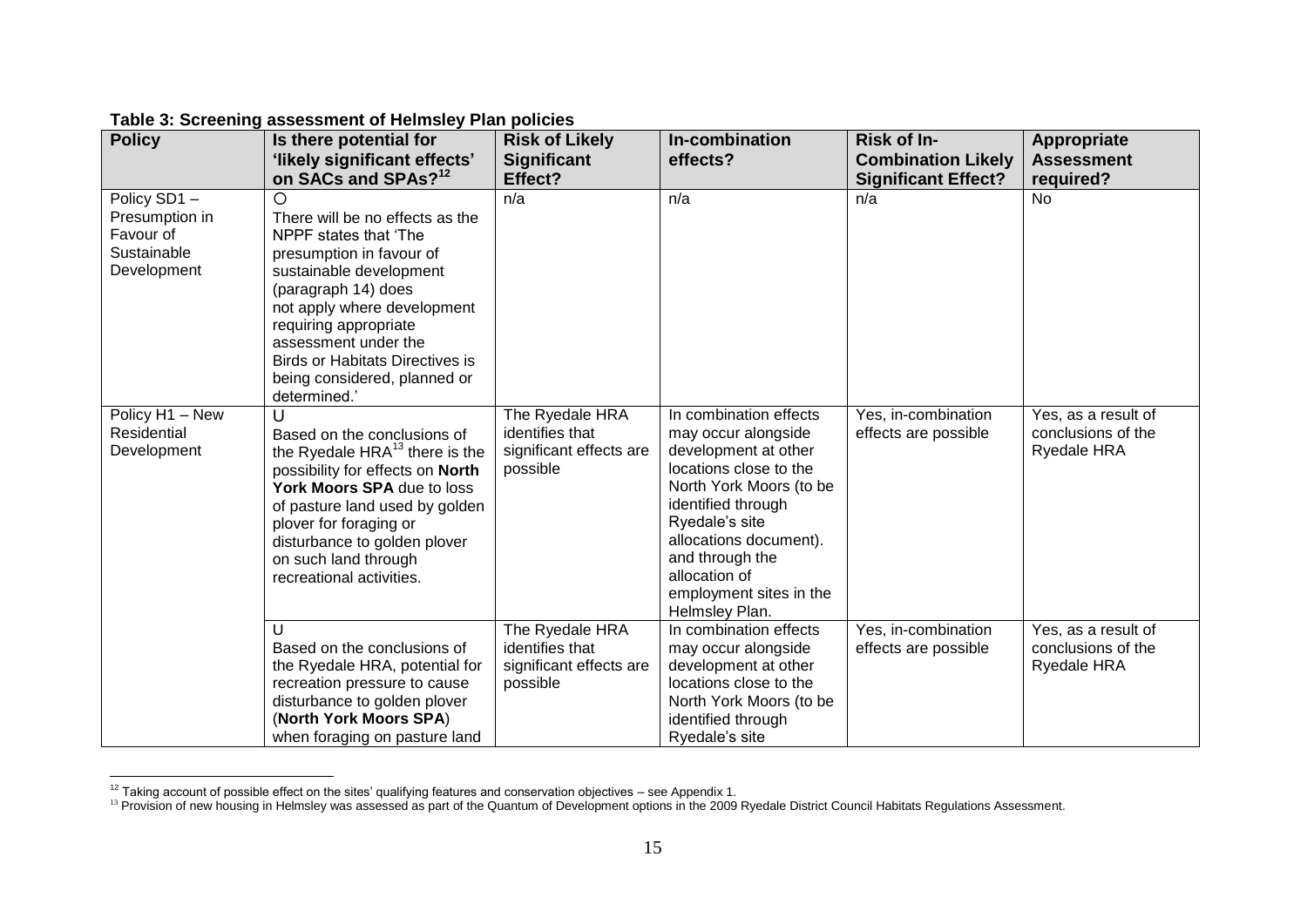| <b>Policy</b>                       | Is there potential for<br>'likely significant effects'<br>on SACs and SPAs? <sup>12</sup>                                                                                                                                                                                                                                                                                                                                                                                         | <b>Risk of Likely</b><br><b>Significant</b><br>Effect?                    | In-combination<br>effects?                                                                                                                                                                                                                 | Risk of In-<br><b>Combination Likely</b><br><b>Significant Effect?</b> | Appropriate<br><b>Assessment</b><br>required?            |
|-------------------------------------|-----------------------------------------------------------------------------------------------------------------------------------------------------------------------------------------------------------------------------------------------------------------------------------------------------------------------------------------------------------------------------------------------------------------------------------------------------------------------------------|---------------------------------------------------------------------------|--------------------------------------------------------------------------------------------------------------------------------------------------------------------------------------------------------------------------------------------|------------------------------------------------------------------------|----------------------------------------------------------|
|                                     | outside the SPA.                                                                                                                                                                                                                                                                                                                                                                                                                                                                  |                                                                           | allocations document)<br>and through the<br>allocation of<br>employment sites in the<br>Helmsley Plan.                                                                                                                                     |                                                                        |                                                          |
|                                     | U<br>Based on the conclusions of<br>the Ryedale HRA there is the<br>possibility for effects on water<br>quality in the River Derwent<br><b>SAC and Lower Derwent</b><br><b>SAC, SPA and RAMSAR from</b><br>surface water run-off entering<br>the River Rye (tributary of the<br>Derwent) from development of<br>sites in its catchment.<br>Development of sites which<br>are in the floodplain (parts of<br>174, 183, EMP1 and EMP2)<br>may pose a greater risk water<br>quality. | The Ryedale HRA<br>identifies that<br>significant effects are<br>possible | In-combination effects<br>may occur through the<br>development of other<br>sites in the catchment<br>and floodplain of the<br><b>River Derwent and its</b><br>tributaries, although<br>these have not been<br>allocated at this stage.     | Yes, in-combination<br>effects are possible                            | Yes, as a result of<br>conclusions of the<br>Ryedale HRA |
|                                     | U<br>Based on the conclusions of<br>the Ryedale HRA there is the<br>possibility for increased<br>recreational pressure on the<br><b>North York Moors SAC/SPA.</b>                                                                                                                                                                                                                                                                                                                 | The Ryedale HRA<br>identifies that<br>significant effects are<br>possible | In combination effects<br>may occur through the<br>development of housing<br>at other locations close<br>to the North York Moors<br>and with the aims of the<br><b>National Park</b><br>Management Plan to<br>increase visitor<br>numbers. | Yes, in-combination<br>effects are possible                            | Yes, significant effects<br>are possible                 |
| Policy H2 - Windfall<br>Development | U<br>As windfalls are only<br>supported within the<br>development limits which are                                                                                                                                                                                                                                                                                                                                                                                                | n/a                                                                       | n/a                                                                                                                                                                                                                                        | n/a                                                                    | No                                                       |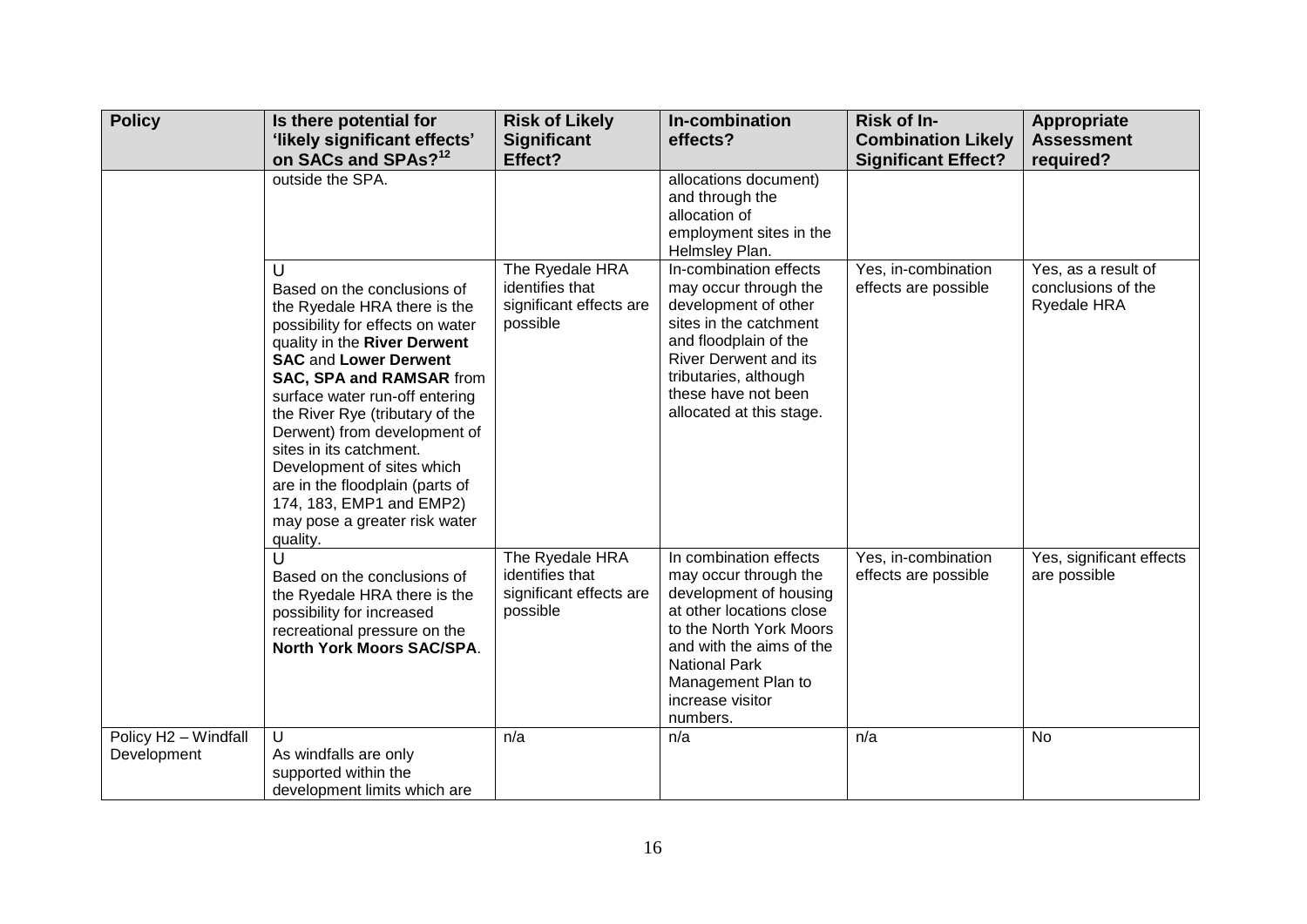| <b>Policy</b> | Is there potential for<br>'likely significant effects'<br>on SACs and SPAs? <sup>12</sup>                                                                                                                                                                                                                                                                                                                                  | <b>Risk of Likely</b><br><b>Significant</b><br>Effect?                    | In-combination<br>effects?                                                                                                                                                                                                                                                   | Risk of In-<br><b>Combination Likely</b><br><b>Significant Effect?</b> | Appropriate<br><b>Assessment</b><br>required?            |
|---------------|----------------------------------------------------------------------------------------------------------------------------------------------------------------------------------------------------------------------------------------------------------------------------------------------------------------------------------------------------------------------------------------------------------------------------|---------------------------------------------------------------------------|------------------------------------------------------------------------------------------------------------------------------------------------------------------------------------------------------------------------------------------------------------------------------|------------------------------------------------------------------------|----------------------------------------------------------|
|               | tightly defined around the built<br>area there is no potential for<br>loss of Golden Plover foraging<br>ground.                                                                                                                                                                                                                                                                                                            |                                                                           |                                                                                                                                                                                                                                                                              |                                                                        |                                                          |
|               | $\mathbf{U}$<br>Based on the conclusions of<br>the Ryedale HRA, potential for<br>recreation pressure to cause<br>disturbance to golden plover<br>(North York Moors SPA)<br>when foraging on pasture land<br>outside the SPA.                                                                                                                                                                                               | The Ryedale HRA<br>identifies that<br>significant effects are<br>possible | In combination effects<br>may occur alongside<br>development at other<br>locations close to the<br>North York Moors (to be<br>identified through<br>Ryedale's site<br>allocations document)<br>and through the<br>allocation of<br>employment sites in the<br>Helmsley Plan. | Yes, in-combination<br>effects are possible                            | Yes, as a result of<br>conclusions of the<br>Ryedale HRA |
|               | U<br>At a lesser scale than H1 there<br>is the possibility for effects on<br>water quality in the River<br><b>Derwent SAC and Lower</b><br>Derwent SAC, SPA and<br><b>RAMSAR</b> from surface water<br>run-off entering the River Rye<br>(tributary of the Derwent) from<br>development of sites in its<br>catchment. Development of<br>any sites which are in the<br>floodplain may pose a greater<br>risk water quality. | The Ryedale HRA<br>identifies that<br>significant effects are<br>possible | In-combination effects<br>may occur through the<br>development of other<br>sites on the floodplain of<br>the River Derwent and<br>its tributaries, although<br>these have not been<br>allocated at this stage.                                                               | Yes, in-combination<br>effects are possible                            | Yes, as a result of<br>conclusions of the<br>Ryedale HRA |
|               | $\cup$<br>At a lesser scale than H1 there<br>is the possibility for increased<br>recreational pressure on the<br><b>North York Moors SAC/SPA.</b>                                                                                                                                                                                                                                                                          | The Ryedale HRA<br>identifies that<br>significant effects are<br>possible | In combination effects<br>may occur through the<br>development of housing<br>at other locations close<br>to the North York Moors                                                                                                                                             | Yes, in-combination<br>effects are possible                            | Yes, significant effects<br>are possible                 |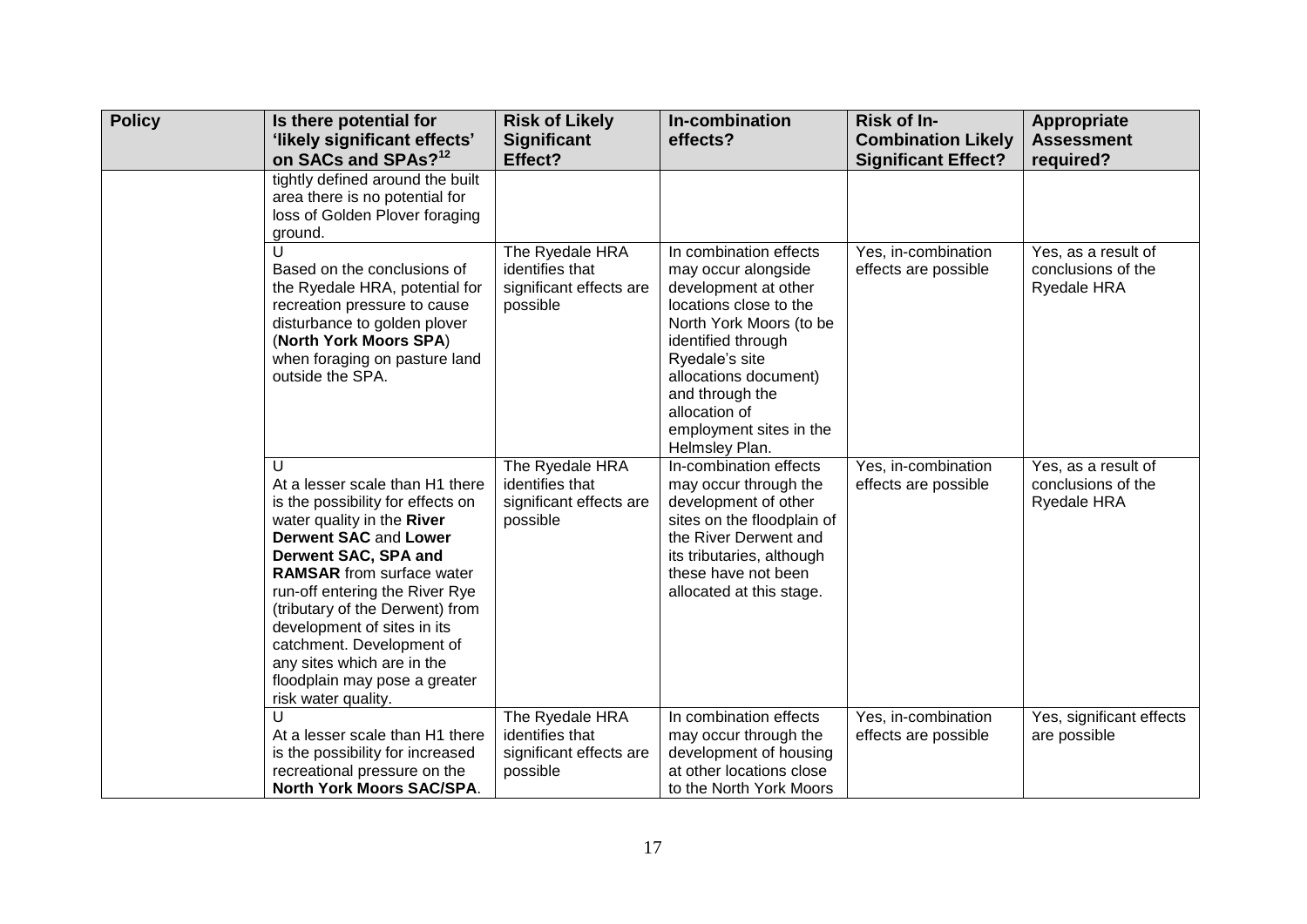| <b>Policy</b>                                                  | Is there potential for<br>'likely significant effects'<br>on SACs and SPAs? <sup>12</sup>                                                                                                                                                                                               | <b>Risk of Likely</b><br><b>Significant</b><br>Effect?                    | In-combination<br>effects?                                                                                                                                                                                                                                                 | <b>Risk of In-</b><br><b>Combination Likely</b><br><b>Significant Effect?</b> | Appropriate<br><b>Assessment</b><br>required?            |
|----------------------------------------------------------------|-----------------------------------------------------------------------------------------------------------------------------------------------------------------------------------------------------------------------------------------------------------------------------------------|---------------------------------------------------------------------------|----------------------------------------------------------------------------------------------------------------------------------------------------------------------------------------------------------------------------------------------------------------------------|-------------------------------------------------------------------------------|----------------------------------------------------------|
|                                                                |                                                                                                                                                                                                                                                                                         |                                                                           | (to be identified in<br>Ryedale's allocations<br>document) and with the<br>aims of the National<br>Park Management Plan<br>to increase visitor<br>numbers.                                                                                                                 |                                                                               |                                                          |
| Policy H <sub>3</sub> -<br>Affordable Housing<br>Provision     | $\circ$<br>Relates to the type of housing<br>within sites allocated under<br>Policy H1, therefore no likely<br>significant effects                                                                                                                                                      | n/a                                                                       | n/a                                                                                                                                                                                                                                                                        | n/a                                                                           | No                                                       |
| Policy H4 -<br><b>Employment Land</b>                          | U<br>Based on the conclusions of<br>the Ryedale HRA $14$ there is the<br>possibility for effects on North<br>York Moors SPA due to loss<br>of pasture land used by golden<br>plover for foraging or<br>disturbance to golden plover<br>on such land through<br>recreational activities. | The Ryedale HRA<br>identifies that<br>significant effects are<br>possible | In combination effects<br>may occur alongside<br>development at other<br>locations close to the<br>North York Moors (to be<br>identified through<br>Ryedale's site<br>allocations document).<br>and through the<br>allocation of housing<br>sites in the Helmsley<br>Plan. | None                                                                          | Yes, as a result of<br>conclusions of the<br>Ryedale HRA |
| Policy H5 - New<br><b>Town Centre Uses</b><br>including Retail | U<br>New retail uses outside of the<br>built area may have an effect<br>on the North York Moors<br><b>SPA</b> due to the loss of<br>foraging land for Golden<br>Plover.                                                                                                                 | Yes, significant<br>effects are possible                                  | In combination effects<br>may occur alongside<br>other allocations in the<br>Ryedale Plan close to<br>the North York Moors                                                                                                                                                 | Yes, in-combination<br>effects are possible                                   | Yes, significant effects<br>are possible                 |
|                                                                | U<br>New retail uses outside of the                                                                                                                                                                                                                                                     | Yes, significant<br>effects are possible                                  | In combination effects<br>may occur alongside                                                                                                                                                                                                                              | Yes, in-combination<br>effects are possible                                   | Yes, significant effects<br>are possible                 |

<sup>&</sup>lt;sup>14</sup> Provision of new housing in Helmsley was assessed as part of the Quantum of Development options in the 2009 Ryedale District Council Habitats Regulations Assessment.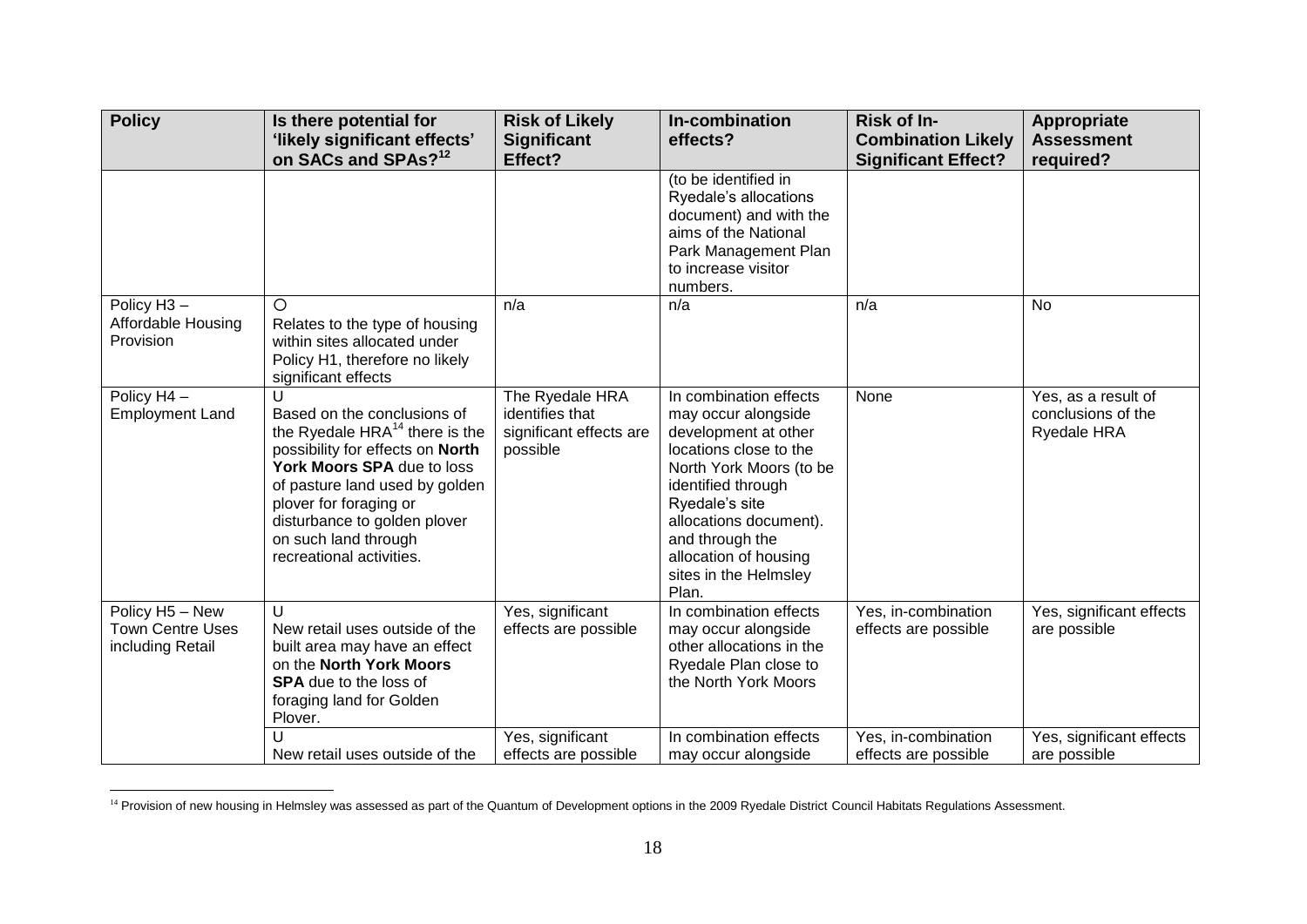| <b>Policy</b>                                                        | Is there potential for<br>'likely significant effects'                                                                                                                                                                                                                                                             | <b>Risk of Likely</b><br><b>Significant</b> | In-combination<br>effects?                                                                                                                                                            | Risk of In-<br><b>Combination Likely</b> | Appropriate<br><b>Assessment</b> |
|----------------------------------------------------------------------|--------------------------------------------------------------------------------------------------------------------------------------------------------------------------------------------------------------------------------------------------------------------------------------------------------------------|---------------------------------------------|---------------------------------------------------------------------------------------------------------------------------------------------------------------------------------------|------------------------------------------|----------------------------------|
|                                                                      | on SACs and SPAs? <sup>12</sup><br>built area and in the catchment<br>of the River Rye may increase<br>run-off, leading to effects on<br>water quality in the River<br><b>Derwent SAC and Lower</b><br>Derwent SAC, SPA and<br>RAMSAR. Development of<br>sites which are in the<br>floodplain may pose a greater   | Effect?                                     | allocations of land in<br>Helmsley and<br>development at other<br>locations close to the<br>North York Moors (to be<br>identified through<br>Ryedale's site<br>allocations document). | <b>Significant Effect?</b>               | required?                        |
| Policy H6-                                                           | risk water quality.                                                                                                                                                                                                                                                                                                | n/a                                         | n/a                                                                                                                                                                                   | n/a                                      | <b>No</b>                        |
| <b>Protection of Retail</b><br>Uses                                  | $\circ$<br>Relates to retaining existing<br>floorspace, therefore no likely<br>significant effects.                                                                                                                                                                                                                |                                             |                                                                                                                                                                                       |                                          |                                  |
| Policy H7 - Loss of<br><b>Community Facilities</b><br>and Employment | $\circ$<br>Whilst there could be effects<br>resulting from the development<br>of alternative facilities, the<br>policy contains a requirement<br>for such development to be<br>considered against other<br>relevant adopted policies<br>which would include policies<br>giving protection to Natura<br>2000 sites. | n/a                                         | n/a                                                                                                                                                                                   | n/a                                      | <b>No</b>                        |
| Policy H8-<br>Important Open<br><b>Views</b>                         | $\circ$<br>Relates to design within sites -<br>the allocation of specific sites<br>is considered later in this<br>Screening Assessment.                                                                                                                                                                            | n/a                                         | n/a                                                                                                                                                                                   | n/a                                      | No                               |
| Policy H9 - Design                                                   | $\circ$<br>Relates to design within sites -<br>the allocation of specific sites<br>is considered later in this<br>Screening Assessment.                                                                                                                                                                            | n/a                                         | n/a                                                                                                                                                                                   | n/a                                      | <b>No</b>                        |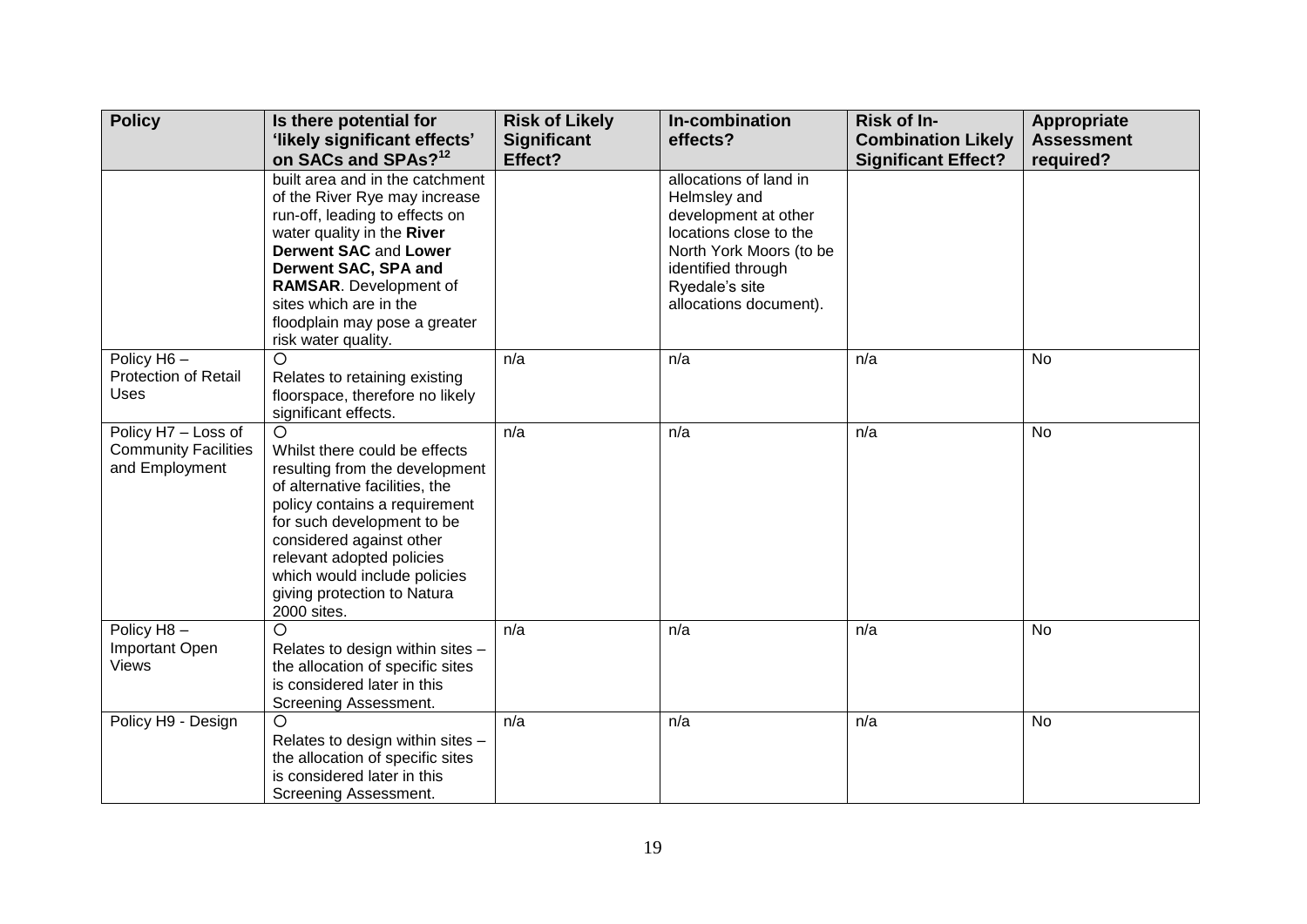| <b>Policy</b>             | Is there potential for<br>'likely significant effects'             | <b>Risk of Likely</b><br><b>Significant</b> | In-combination<br>effects? | Risk of In-<br><b>Combination Likely</b> | Appropriate<br><b>Assessment</b> |
|---------------------------|--------------------------------------------------------------------|---------------------------------------------|----------------------------|------------------------------------------|----------------------------------|
|                           | on SACs and SPAs? <sup>12</sup>                                    | Effect?                                     |                            | <b>Significant Effect?</b>               | required?                        |
| Policy H10-               | $\circ$                                                            | n/a                                         | n/a                        | n/a                                      | <b>No</b>                        |
| Renewable Energy          | Relates to sustainable design                                      |                                             |                            |                                          |                                  |
|                           | on site and development of                                         |                                             |                            |                                          |                                  |
|                           | renewable energy. Renewable                                        |                                             |                            |                                          |                                  |
|                           | energy developments this<br>distance from Natura 2000              |                                             |                            |                                          |                                  |
|                           | sites are unlikely to have any                                     |                                             |                            |                                          |                                  |
|                           | effects as they are unlikely to                                    |                                             |                            |                                          |                                  |
|                           | take up a large amount of land.                                    |                                             |                            |                                          |                                  |
| Policy H11 - Green        |                                                                    | n/a                                         | n/a                        | n/a                                      | <b>No</b>                        |
| Infrastructure            | This is likely to relieve                                          |                                             |                            |                                          |                                  |
|                           | pressure on the North York                                         |                                             |                            |                                          |                                  |
|                           | <b>Moors SAC and North York</b><br><b>Moors SPA by providing</b>   |                                             |                            |                                          |                                  |
|                           | alternative open space for                                         |                                             |                            |                                          |                                  |
|                           | recreation.                                                        |                                             |                            |                                          |                                  |
| Policy H12-               | $\circ$                                                            | n/a                                         | n/a                        | n/a                                      | No                               |
| Developer                 | Relates to securing necessary                                      |                                             |                            |                                          |                                  |
| Contributions             | developer contributions. The                                       |                                             |                            |                                          |                                  |
|                           | infrastructure improvements                                        |                                             |                            |                                          |                                  |
|                           | referred to are improvements<br>to facilities which already exist, |                                             |                            |                                          |                                  |
|                           | with the exception of the Extra                                    |                                             |                            |                                          |                                  |
|                           | Care unit which has been                                           |                                             |                            |                                          |                                  |
|                           | assessed under Site NYMH3.                                         |                                             |                            |                                          |                                  |
| Policy H13 - Open         | $\checkmark$                                                       | n/a                                         | n/a                        | n/a                                      | No                               |
| <b>Space Requirements</b> | This is likely to relieve                                          |                                             |                            |                                          |                                  |
|                           | pressure on the North York                                         |                                             |                            |                                          |                                  |
|                           | <b>Moors SAC and North York</b><br><b>Moors SPA by providing</b>   |                                             |                            |                                          |                                  |
|                           | alternative open space for                                         |                                             |                            |                                          |                                  |
|                           | recreation.                                                        |                                             |                            |                                          |                                  |
| Policy H14-               | $\circ$                                                            | n/a                                         | n/a                        | n/a                                      | <b>No</b>                        |
| Telecommunications        | Telecommunications                                                 |                                             |                            |                                          |                                  |
| Installations             | development assessed as                                            |                                             |                            |                                          |                                  |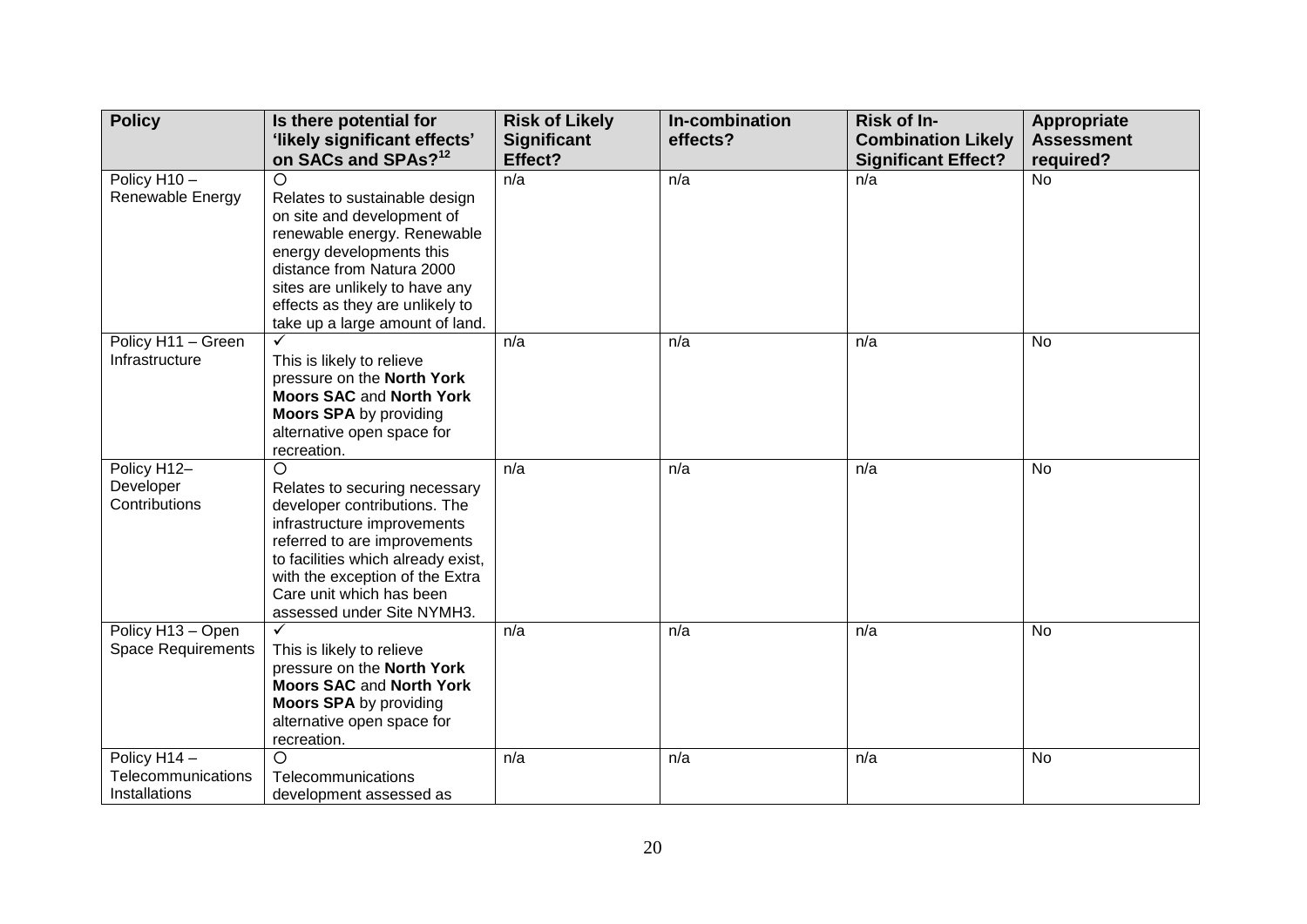| <b>Policy</b> | Is there potential for<br>'likely significant effects'<br>on SACs and SPAs? <sup>12</sup>                                              | <b>Risk of Likely</b><br><b>Significant</b><br>Effect? | In-combination<br>effects? | <b>Risk of In-</b><br><b>Combination Likely</b><br><b>Significant Effect?</b> | Appropriate<br><b>Assessment</b><br>required? |
|---------------|----------------------------------------------------------------------------------------------------------------------------------------|--------------------------------------------------------|----------------------------|-------------------------------------------------------------------------------|-----------------------------------------------|
|               | having no impact under North<br>York Moors Core Strategy and<br><b>Development Policies Habitats</b><br><b>Regulations Assessment.</b> |                                                        |                            |                                                                               |                                               |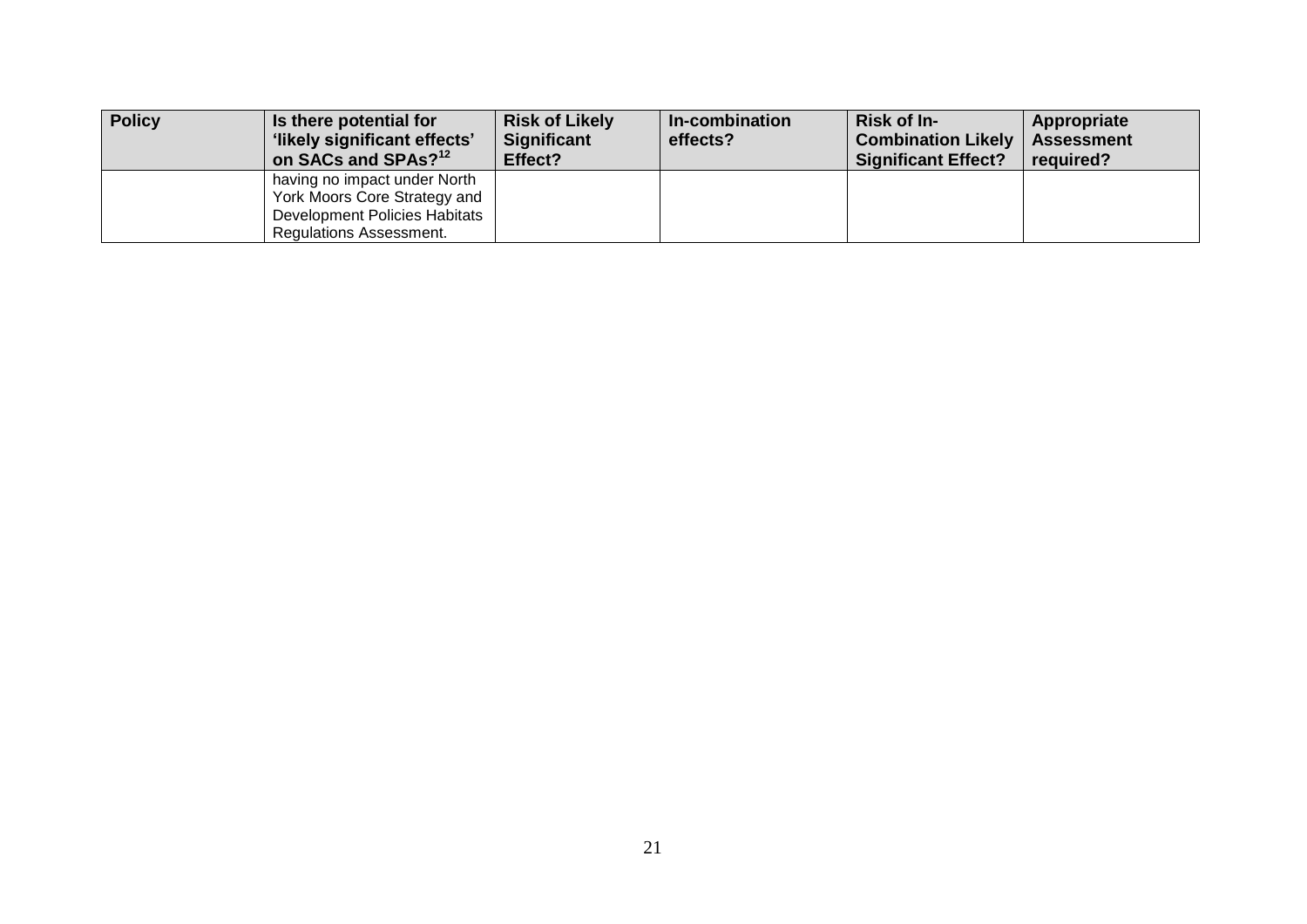#### **Site allocations**

3.33 The site allocations have each been assessed. The Habitats Regulations Assessment for the Ryedale Plan has concluded the circumstances in which allocations in Helmsley may result in significant effects and produced recommendations as to how the allocations document could prevent such effects. These conclusions and recommendations have been used as the basis for the assessment of the proposed site allocations. This assessment is contained in Table 4 overleaf. The sites proposed for allocation are shown on Map 1 overleaf.

To summarise, the following effects are possible:

- Loss of foraging ground for Golden Plover (North York Moors SPA) from all  $\bullet$ proposed sites;
- Effects on water quality in the River Derwent SAC due to run-off from  $\bullet$ development taking place in the floodplain of the River rye (sites 174, 183, EMP1 and EMP2);
- Increased potential for trampling and disturbance in the North York Moors SAC  $\bullet$ and North York Moors SPA due to increased numbers of people living in the area, resulting from all housing allocations.

An Appropriate Assessment will therefore need to be undertaken to ascertain whether or not these effects will occur and whether any mitigation measures can be put in place.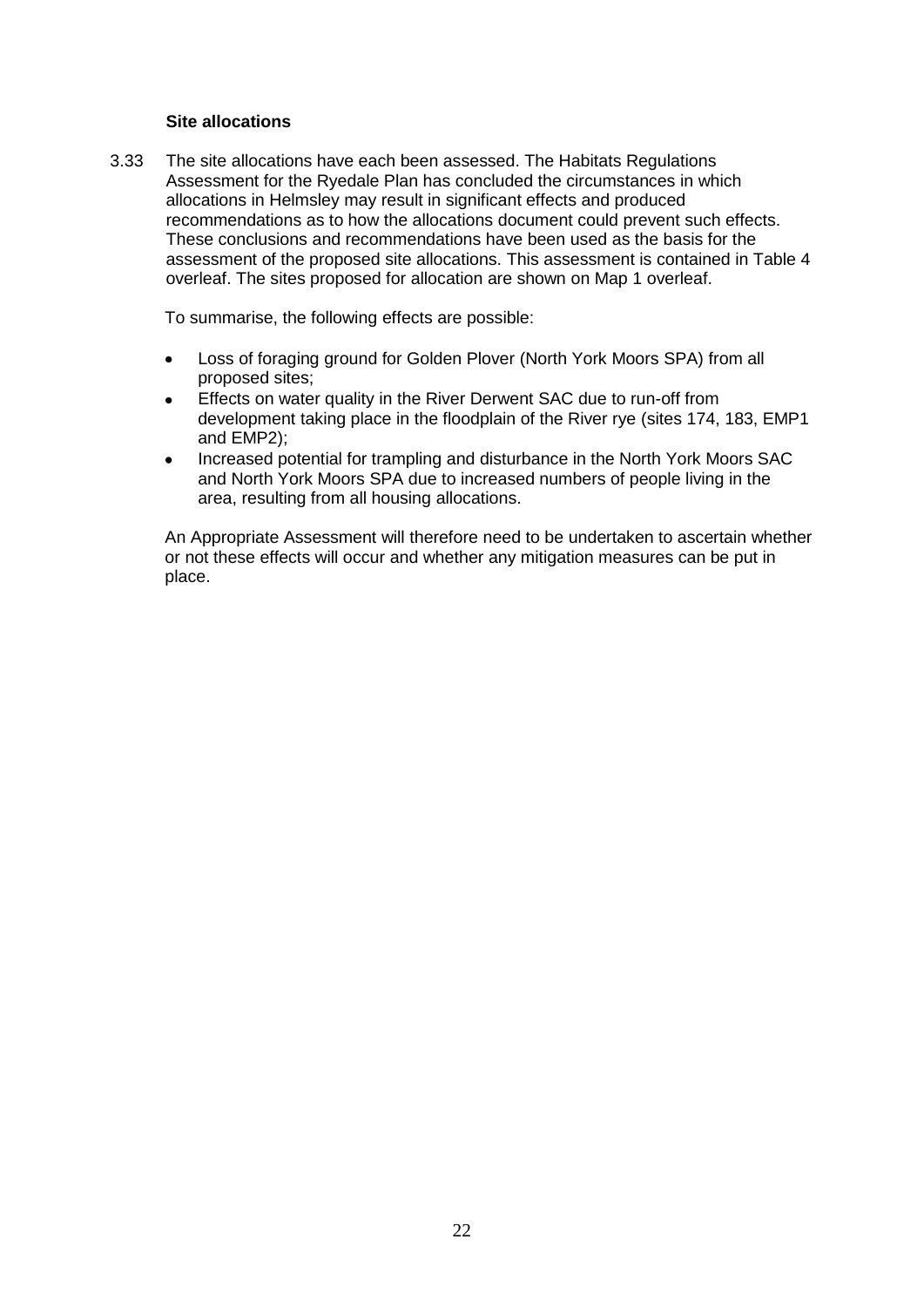#### **Map 1: Proposed site allocations**

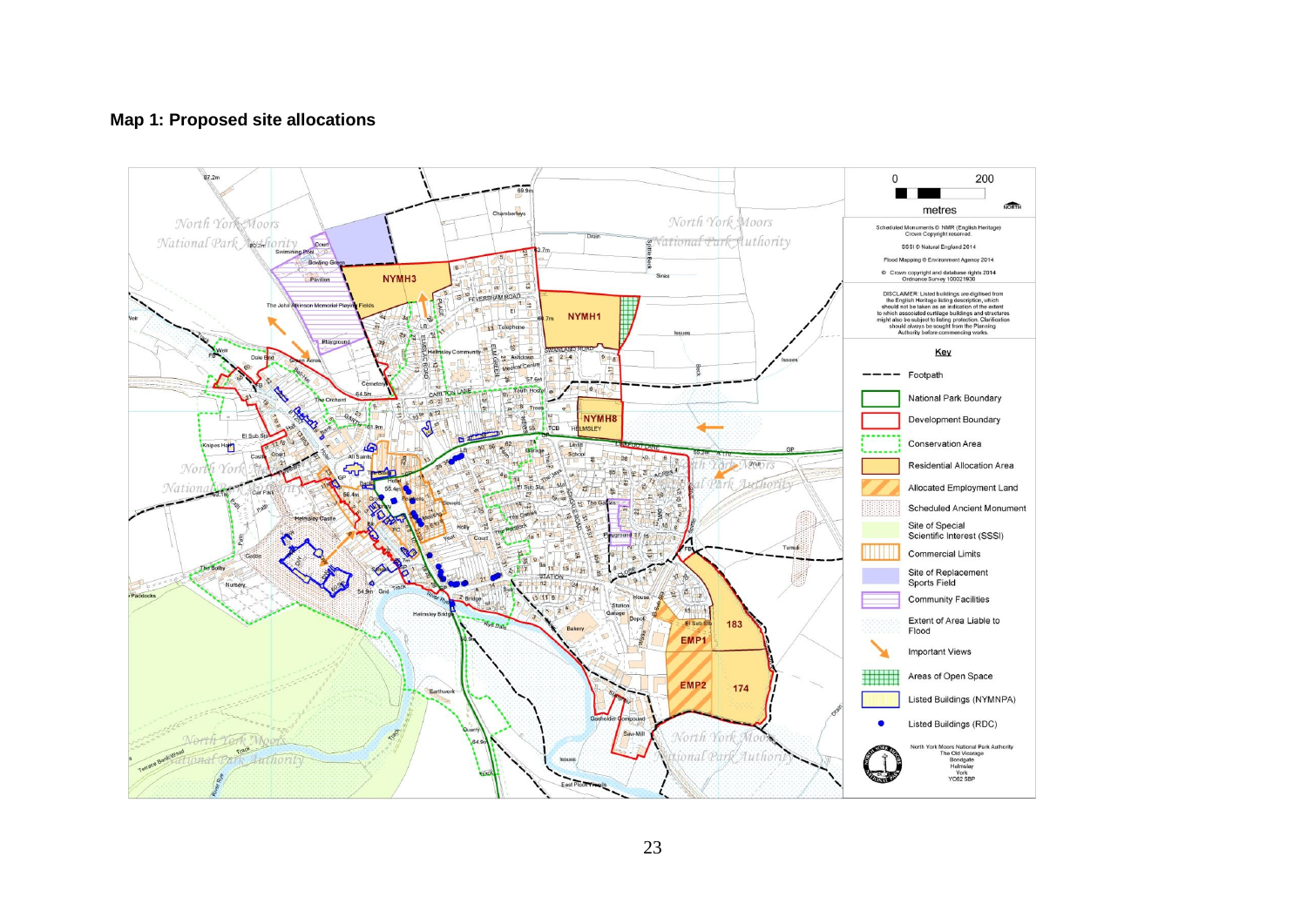| <b>Policy</b>                                                                | Is there potential for<br>'likely significant effects'<br>on SACs and SPAs? <sup>15</sup>                                                                                                                                                                                                        | <b>Risk of Likely</b><br><b>Significant</b><br>Effect?                    | In-combination<br>effects?                                                                                                                                                                                                                                                    | Risk of In-<br><b>Combination Likely</b>                                  | Appropriate<br><b>Assessment</b><br>required?                   |
|------------------------------------------------------------------------------|--------------------------------------------------------------------------------------------------------------------------------------------------------------------------------------------------------------------------------------------------------------------------------------------------|---------------------------------------------------------------------------|-------------------------------------------------------------------------------------------------------------------------------------------------------------------------------------------------------------------------------------------------------------------------------|---------------------------------------------------------------------------|-----------------------------------------------------------------|
| NYMH1 - Land<br>north of Swanland<br>Road and East of<br><b>Carlton Road</b> | U<br>Based on the conclusions of<br>the Ryedale HRA <sup>16</sup> there is the<br>possibility for effects on North<br>York Moors SPA due to loss<br>of pasture land used by golden<br>plover for foraging or<br>disturbance to golden plover<br>on such land through<br>recreational activities. | The Ryedale HRA<br>identifies that<br>significant effects are<br>possible | In combination effects<br>may occur alongside<br>development at other<br>locations close to the<br>North York Moors (to be<br>identified through<br>Ryedale's site<br>allocations document).<br>and through the<br>allocation of<br>employment sites in the<br>Helmsley Plan. | <b>Significant Effect?</b><br>Yes, in-combination<br>effects are possible | Yes, as a result of<br>conclusions of the<br><b>Ryedale HRA</b> |
|                                                                              | $\mathbf{U}$<br>The site is in the catchment of<br>the River Rye (tributary of the<br>River Derwent) and therefore<br>development may affect water<br>quality in the River Derwent<br>SAC.                                                                                                       | The Ryedale HRA<br>identifies that<br>significant effects are<br>possible | In-combination effects<br>may occur through the<br>development of other<br>sites in the catchment<br>and floodplain of the<br><b>River Derwent and its</b><br>tributaries, although<br>these have not been<br>allocated at this stage.                                        | Yes, in-combination<br>effects are possible                               | Yes                                                             |
|                                                                              | U<br>Based on the conclusions of<br>the Ryedale HRA there is the<br>possibility for increased<br>recreational pressure on the<br><b>North York Moors SAC/SPA</b><br>leading to trampling and<br>disturbance.                                                                                     | The Ryedale HRA<br>identifies that<br>significant effects are<br>possible | In combination effects<br>may occur through the<br>development of housing<br>at other locations close<br>to the North York Moors<br>and with the aims of the<br><b>National Park</b><br>Management Plan to<br>increase visitor<br>numbers.                                    | Yes, in-combination<br>effects are possible                               | Yes, as a result of<br>conclusions of the<br><b>Ryedale HRA</b> |

**Table 4: Screening assessment of proposed Site Allocations**

<sup>&</sup>lt;sup>15</sup> Taking account of possible effect on the sites' qualifying features and conservation objectives – see Appendix 1.

<sup>&</sup>lt;sup>16</sup> Provision of new housing in Helmsley was assessed as part of the Quantum of Development options in the 2009 Ryedale District Council Habitats Regulations Assessment.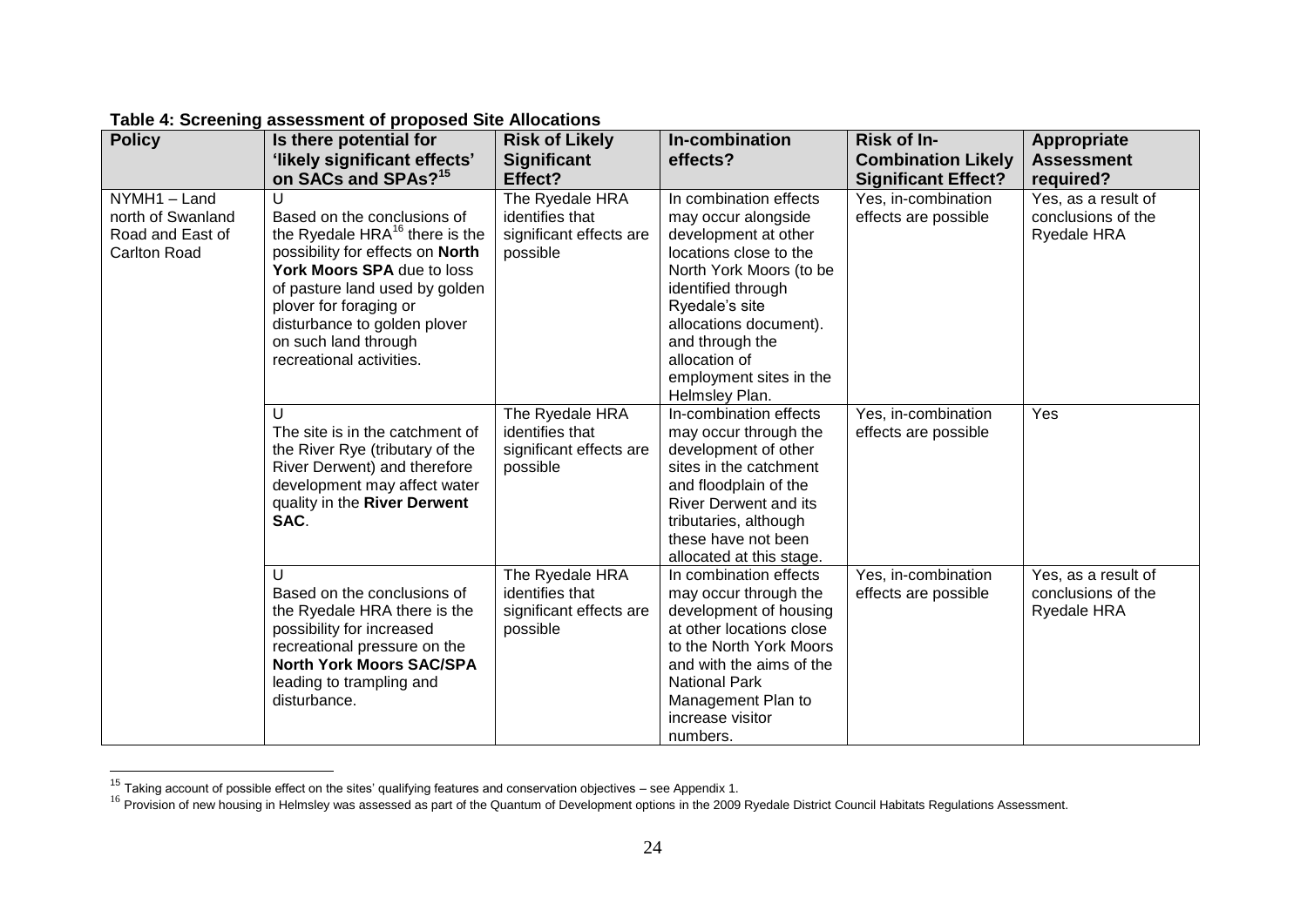| <b>Policy</b>                            | Is there potential for<br>'likely significant effects'<br>on SACs and SPAs? <sup>15</sup>                                                                                                                                                                                          | <b>Risk of Likely</b><br><b>Significant</b><br>Effect?                    | In-combination<br>effects?                                                                                                                                                                                                                                                    | Risk of In-<br><b>Combination Likely</b><br><b>Significant Effect?</b> | <b>Appropriate</b><br><b>Assessment</b><br>required?            |
|------------------------------------------|------------------------------------------------------------------------------------------------------------------------------------------------------------------------------------------------------------------------------------------------------------------------------------|---------------------------------------------------------------------------|-------------------------------------------------------------------------------------------------------------------------------------------------------------------------------------------------------------------------------------------------------------------------------|------------------------------------------------------------------------|-----------------------------------------------------------------|
| NYMH3 - Land<br>north of Elmslac<br>Road | U<br>Based on the conclusions of<br>the Ryedale HRA there is the<br>possibility for effects on North<br>York Moors SPA due to loss<br>of pasture land used by golden<br>plover for foraging or<br>disturbance to golden plover<br>on such land through<br>recreational activities. | The Ryedale HRA<br>identifies that<br>significant effects are<br>possible | In combination effects<br>may occur alongside<br>development at other<br>locations close to the<br>North York Moors (to be<br>identified through<br>Ryedale's site<br>allocations document).<br>and through the<br>allocation of<br>employment sites in the<br>Helmsley Plan. | None                                                                   | Yes, as a result of<br>conclusions of the<br>Ryedale HRA        |
|                                          | U<br>The site is in the catchment of<br>the River Rye (tributary of the<br>River Derwent) and therefore<br>development may affect water<br>quality in the River Derwent<br>SAC.                                                                                                    | The Ryedale HRA<br>identifies that<br>significant effects are<br>possible | In-combination effects<br>may occur through the<br>development of other<br>sites in the catchment<br>and floodplain of the<br><b>River Derwent and its</b><br>tributaries, although<br>these have not been<br>allocated at this stage.                                        | Yes, in-combination<br>effects are possible                            | Yes                                                             |
|                                          | $\mathbf{U}$<br>Based on the conclusions of<br>the Ryedale HRA there is the<br>possibility for increased<br>recreational pressure on the<br><b>North York Moors SAC/SPA</b><br>leading to trampling and<br>disturbance.                                                            | The Ryedale HRA<br>identifies that<br>significant effects are<br>possible | In combination effects<br>may occur through the<br>development of housing<br>at other locations close<br>to the North York Moors<br>and with the aims of the<br><b>National Park</b><br>Management Plan to<br>increase visitor<br>numbers.                                    | Yes, in-combination<br>effects are possible                            | Yes, significant effects<br>are possible                        |
| Site 174 - Land<br>south of Riccal Drive | $\cup$<br>Based on the conclusions of<br>the Ryedale HRA there is the<br>possibility for effects on North                                                                                                                                                                          | The Ryedale HRA<br>identifies that<br>significant effects are<br>possible | In combination effects<br>may occur alongside<br>development at other<br>locations close to the                                                                                                                                                                               | None                                                                   | Yes, as a result of<br>conclusions of the<br><b>Ryedale HRA</b> |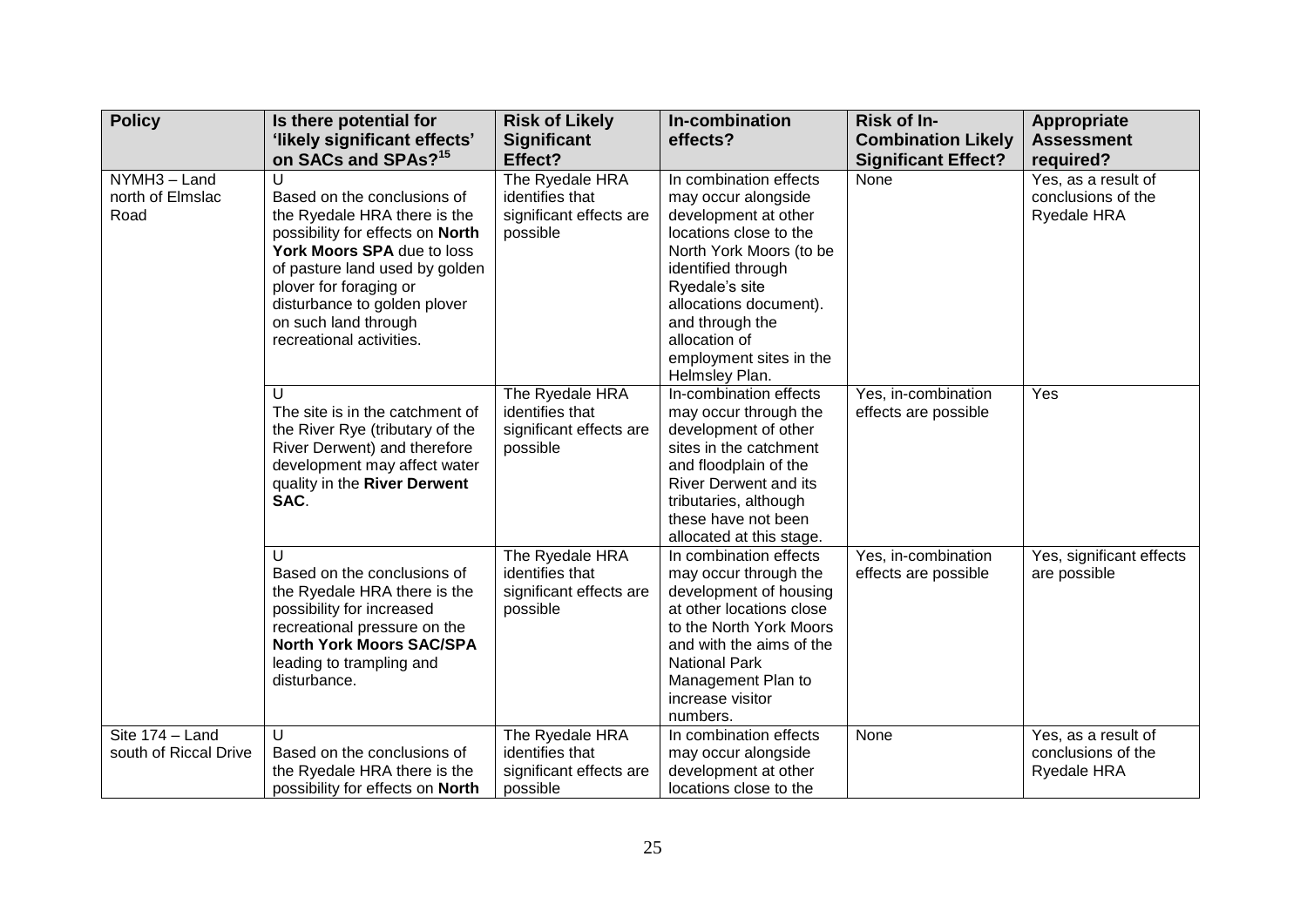| <b>Policy</b>                                                                                                                                                              | Is there potential for<br>'likely significant effects'<br>on SACs and SPAs? <sup>15</sup>                                                                                                                                                                                                                                                      | <b>Risk of Likely</b><br><b>Significant</b><br>Effect?                    | In-combination<br>effects?                                                                                                                                                                                                                 | Risk of In-<br><b>Combination Likely</b><br><b>Significant Effect?</b> | Appropriate<br><b>Assessment</b><br>required?                   |
|----------------------------------------------------------------------------------------------------------------------------------------------------------------------------|------------------------------------------------------------------------------------------------------------------------------------------------------------------------------------------------------------------------------------------------------------------------------------------------------------------------------------------------|---------------------------------------------------------------------------|--------------------------------------------------------------------------------------------------------------------------------------------------------------------------------------------------------------------------------------------|------------------------------------------------------------------------|-----------------------------------------------------------------|
| York Moors SPA due to loss<br>of pasture land used by golden<br>plover for foraging or<br>disturbance to golden plover<br>on such land through<br>recreational activities. |                                                                                                                                                                                                                                                                                                                                                |                                                                           | North York Moors (to be<br>identified through<br>Ryedale's site<br>allocations document).<br>and through the<br>allocation of<br>employment sites in the<br>Helmsley Plan.                                                                 |                                                                        |                                                                 |
|                                                                                                                                                                            | U<br>A small part of site 174 is<br>within the floodplain. Based on<br>the conclusions of the Ryedale<br>HRA there is the possibility for<br>effects on water quality in the<br><b>River Derwent SAC from</b><br>surface water run-off entering<br>the River Rye (tributary of the<br>Derwent) from development of<br>sites in its floodplain. | The Ryedale HRA<br>identifies that<br>significant effects are<br>possible | In-combination effects<br>may occur through the<br>development of other<br>sites on the floodplain of<br>the River Derwent and<br>its tributaries, although<br>these have not been<br>allocated at this stage.                             | Yes, in-combination<br>effects are possible                            | Yes, as a result of<br>conclusions of the<br><b>Ryedale HRA</b> |
|                                                                                                                                                                            | $\mathbf{I}$<br>Based on the conclusions of<br>the Ryedale HRA there is the<br>possibility for increased<br>recreational pressure on the<br><b>North York Moors SAC/SPA</b><br>leading to trampling and<br>disturbance.                                                                                                                        | The Ryedale HRA<br>identifies that<br>significant effects are<br>possible | In combination effects<br>may occur through the<br>development of housing<br>at other locations close<br>to the North York Moors<br>and with the aims of the<br><b>National Park</b><br>Management Plan to<br>increase visitor<br>numbers. | Yes, in-combination<br>effects are possible                            | Yes, significant effects<br>are possible                        |
| Site 183 - Land east<br>of Riccal Drive                                                                                                                                    | U<br>Based on the conclusions of<br>the Ryedale HRA there is the<br>possibility for effects on North<br>York Moors SPA due to loss<br>of pasture land used by golden                                                                                                                                                                           | The Ryedale HRA<br>identifies that<br>significant effects are<br>possible | In combination effects<br>may occur alongside<br>development at other<br>locations close to the<br>North York Moors (to be<br>identified through                                                                                           | None                                                                   | Yes, as a result of<br>conclusions of the<br>Ryedale HRA        |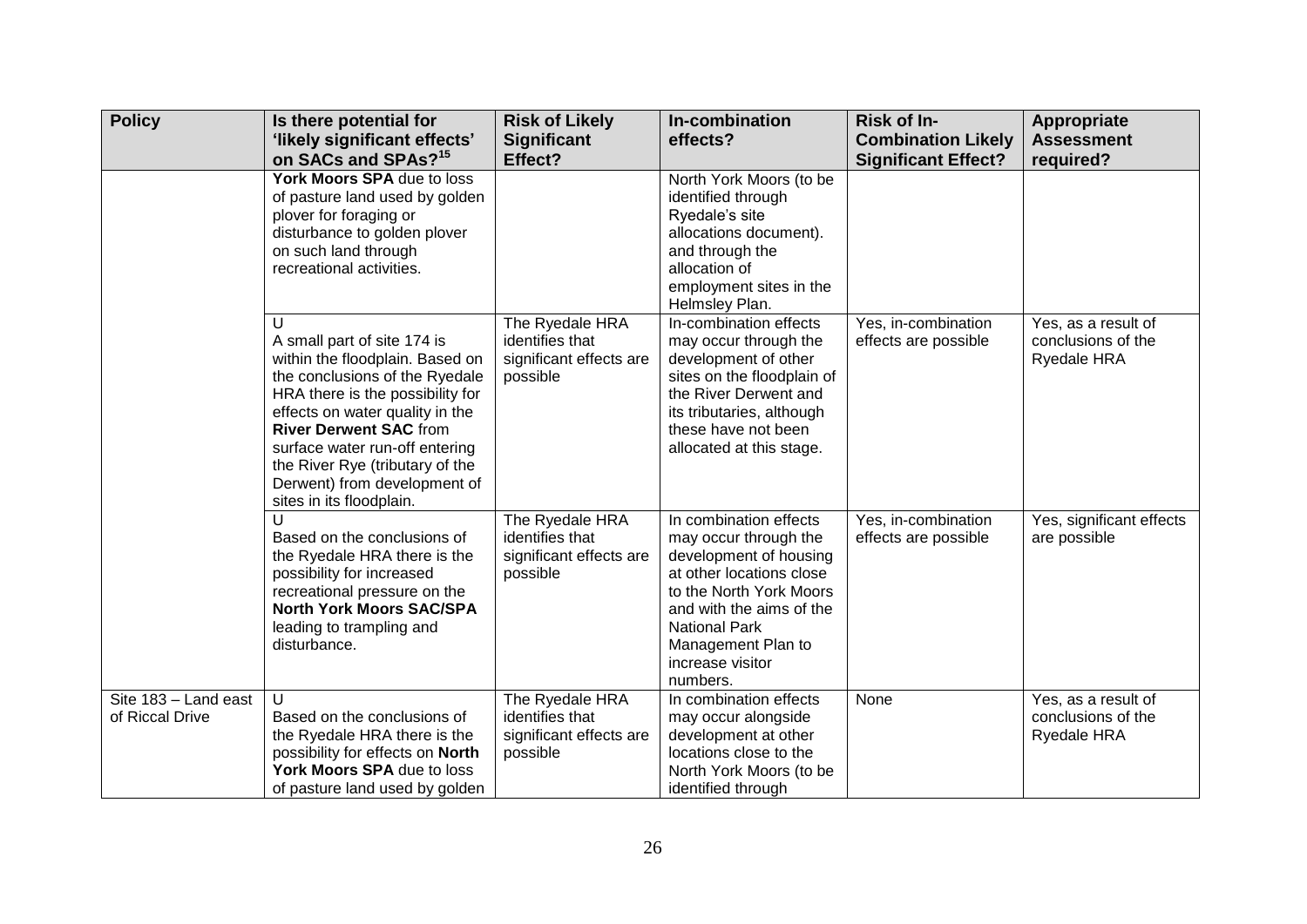| <b>Policy</b>                                                                                              | Is there potential for<br>'likely significant effects'<br>on SACs and SPAs? <sup>15</sup>                                                                                                                                                                                                                                                                 | <b>Risk of Likely</b><br><b>Significant</b><br>Effect?                    | In-combination<br>effects?                                                                                                                                                                                                                 | Risk of In-<br><b>Combination Likely</b><br><b>Significant Effect?</b> | <b>Appropriate</b><br><b>Assessment</b><br>required?            |
|------------------------------------------------------------------------------------------------------------|-----------------------------------------------------------------------------------------------------------------------------------------------------------------------------------------------------------------------------------------------------------------------------------------------------------------------------------------------------------|---------------------------------------------------------------------------|--------------------------------------------------------------------------------------------------------------------------------------------------------------------------------------------------------------------------------------------|------------------------------------------------------------------------|-----------------------------------------------------------------|
| plover for foraging or<br>disturbance to golden plover<br>on such land through<br>recreational activities. |                                                                                                                                                                                                                                                                                                                                                           |                                                                           | Ryedale's site<br>allocations document).<br>and through the<br>allocation of<br>employment sites in the<br>Helmsley Plan.                                                                                                                  |                                                                        |                                                                 |
|                                                                                                            | $\mathbf{U}$<br>A small part of site 183 is<br>within the floodplain. Based on<br>the conclusions of the Ryedale<br>HRA there is the possibility for<br>effects on water quality in the<br><b>River Derwent SAC from</b><br>surface water run-off entering<br>the River Rye (tributary of the<br>Derwent) from development of<br>sites in its floodplain. | The Ryedale HRA<br>identifies that<br>significant effects are<br>possible | In-combination effects<br>may occur through the<br>development of other<br>sites on the floodplain of<br>the River Derwent and<br>its tributaries, although<br>these have not been<br>allocated at this stage.                             | Yes, in-combination<br>effects are possible                            | Yes, as a result of<br>conclusions of the<br><b>Ryedale HRA</b> |
|                                                                                                            | $\mathbf{U}$<br>The Ryedale HRA<br>identifies that<br>Based on the conclusions of<br>the Ryedale HRA there is the<br>significant effects are<br>possibility for increased<br>possible<br>recreational pressure on the<br>North York Moors SAC and<br><b>North York Moors SPA</b><br>leading to trampling and<br>disturbance.                              |                                                                           | In combination effects<br>may occur through the<br>development of housing<br>at other locations close<br>to the North York Moors<br>and with the aims of the<br><b>National Park</b><br>Management Plan to<br>increase visitor<br>numbers. | Yes, in-combination<br>effects are possible                            | Yes, significant effects<br>are possible                        |
| Site NYMH7 - Land<br>to the south of<br>Swanland Road                                                      | $\cup$<br>Based on the conclusions of<br>the Ryedale HRA there is the<br>possibility for effects on North<br>York Moors SPA due to loss<br>of pasture land used by golden<br>plover for foraging or<br>disturbance to golden plover                                                                                                                       | The Ryedale HRA<br>identifies that<br>significant effects are<br>possible | In combination effects<br>may occur alongside<br>development at other<br>locations close to the<br>North York Moors (to be<br>identified through<br>Ryedale's site<br>allocations document).                                               | None                                                                   | Yes, as a result of<br>conclusions of the<br><b>Ryedale HRA</b> |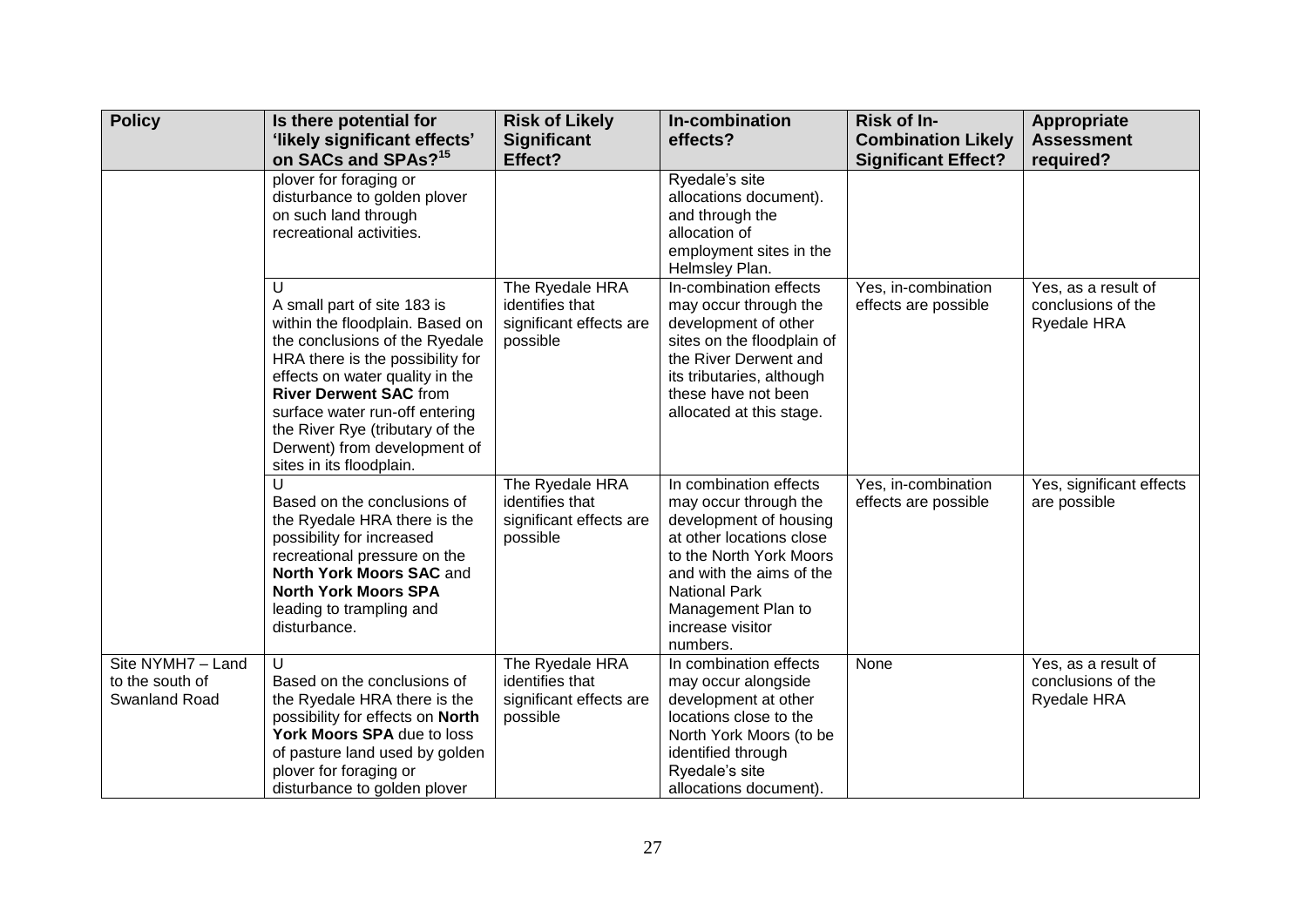| <b>Policy</b>                                                                                                                                                                                                | Is there potential for<br>'likely significant effects'<br>on SACs and SPAs? <sup>15</sup>                                                                                                                                                                                                 | <b>Risk of Likely</b><br><b>Significant</b><br>Effect?                                       | In-combination<br>effects?                                                                                                                                                                                                                                                    | Risk of In-<br><b>Combination Likely</b><br><b>Significant Effect?</b> | <b>Appropriate</b><br><b>Assessment</b><br>required?            |
|--------------------------------------------------------------------------------------------------------------------------------------------------------------------------------------------------------------|-------------------------------------------------------------------------------------------------------------------------------------------------------------------------------------------------------------------------------------------------------------------------------------------|----------------------------------------------------------------------------------------------|-------------------------------------------------------------------------------------------------------------------------------------------------------------------------------------------------------------------------------------------------------------------------------|------------------------------------------------------------------------|-----------------------------------------------------------------|
|                                                                                                                                                                                                              | on such land through<br>recreational activities.                                                                                                                                                                                                                                          |                                                                                              | and through the<br>allocation of<br>employment sites in the<br>Helmsley Plan.                                                                                                                                                                                                 |                                                                        |                                                                 |
| U<br>Based on the conclusions of<br>the Ryedale HRA there is the<br>possibility for increased<br>recreational pressure on the<br><b>North York Moors SAC/SPA</b><br>leading to trampling and<br>disturbance. |                                                                                                                                                                                                                                                                                           | The Ryedale HRA<br>identifies that<br>significant effects are<br>possible<br>The Ryedale HRA | In combination effects<br>may occur through the<br>development of housing<br>at other locations close<br>to the North York Moors<br>and with the aims of the<br><b>National Park</b><br>Management Plan to<br>increase visitor<br>numbers.                                    | Yes, in-combination<br>effects are possible                            | Yes, significant effects<br>are possible                        |
| Site EMP1 - Land<br>east of Riccal Drive                                                                                                                                                                     | U<br>Based on the conclusions of<br>the Ryedale $HRA^{17}$ there is the<br>possibility for effects on North<br>York Moors SPA due to loss<br>of pasture land used by golden<br>plover for foraging or<br>disturbance to golden plover<br>on such land through<br>recreational activities. |                                                                                              | In combination effects<br>may occur alongside<br>development at other<br>locations close to the<br>North York Moors (to be<br>identified through<br>Ryedale's site<br>allocations document).<br>and through the<br>allocation of<br>employment sites in the<br>Helmsley Plan. | None                                                                   | Yes, as a result of<br>conclusions of the<br><b>Ryedale HRA</b> |
|                                                                                                                                                                                                              | U<br>A small part of site EMP1 is<br>within the floodplain. Based on<br>the conclusions of the Ryedale<br>HRA there is the possibility for<br>effects on water quality in the<br><b>River Derwent SAC from</b>                                                                            | The Ryedale HRA<br>identifies that<br>significant effects are<br>possible                    | In-combination effects<br>may occur through the<br>development of other<br>sites on the floodplain of<br>the River Derwent and<br>its tributaries, although<br>these have not been                                                                                            | Yes, in-combination<br>effects are possible                            | Yes, as a result of<br>conclusions of the<br>Ryedale HRA        |

<sup>&</sup>lt;sup>17</sup> Provision of new housing in Helmsley was assessed as part of the Quantum of Development options in the 2009 Ryedale District Council Habitats Regulations Assessment.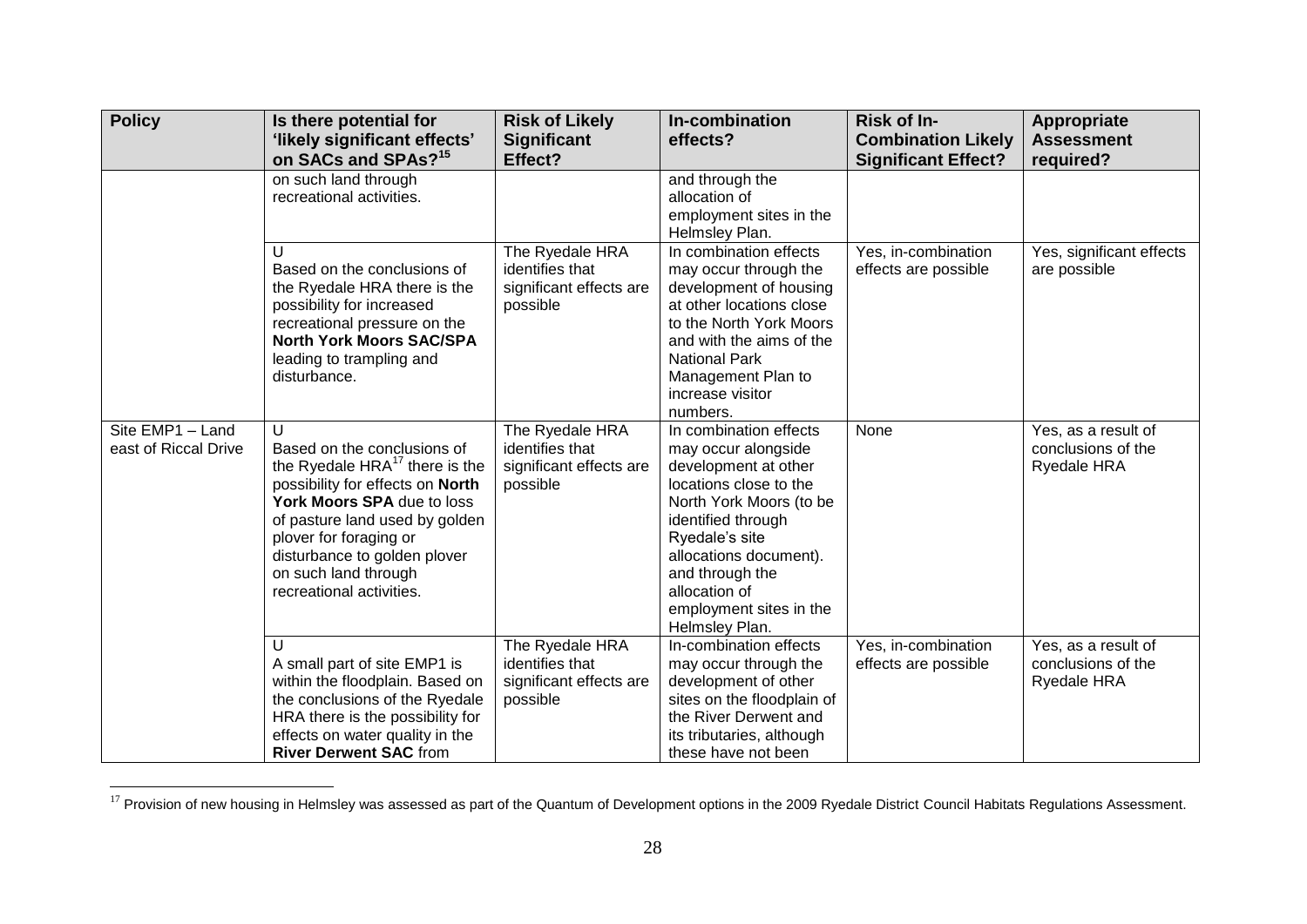| <b>Policy</b>                            | Is there potential for<br>'likely significant effects'<br>on SACs and SPAs? <sup>15</sup>                                                                                                                                                                                                                                                            | <b>Risk of Likely</b><br><b>Significant</b><br>Effect?                    | In-combination<br>effects?                                                                                                                                                                                                                                                    | Risk of In-<br><b>Combination Likely</b><br><b>Significant Effect?</b> | Appropriate<br><b>Assessment</b><br>required?            |
|------------------------------------------|------------------------------------------------------------------------------------------------------------------------------------------------------------------------------------------------------------------------------------------------------------------------------------------------------------------------------------------------------|---------------------------------------------------------------------------|-------------------------------------------------------------------------------------------------------------------------------------------------------------------------------------------------------------------------------------------------------------------------------|------------------------------------------------------------------------|----------------------------------------------------------|
|                                          | surface water run-off entering<br>the River Rye (tributary of the<br>Derwent) from development of<br>sites in its floodplain.                                                                                                                                                                                                                        |                                                                           | allocated at this stage.                                                                                                                                                                                                                                                      |                                                                        |                                                          |
| Site EMP1 - Land<br>east of Riccal Drive | U<br>Based on the conclusions of<br>the Ryedale HRA there is the<br>possibility for effects on North<br>York Moors SPA due to loss<br>of pasture land used by golden<br>plover for foraging or<br>disturbance to golden plover<br>on such land through<br>recreational activities.                                                                   | The Ryedale HRA<br>identifies that<br>significant effects are<br>possible | In combination effects<br>may occur alongside<br>development at other<br>locations close to the<br>North York Moors (to be<br>identified through<br>Ryedale's site<br>allocations document).<br>and through the<br>allocation of<br>employment sites in the<br>Helmsley Plan. | None                                                                   | Yes, as a result of<br>conclusions of the<br>Ryedale HRA |
|                                          | $\cup$<br>A small part of site EMP2 is<br>within the floodplain. Based on<br>the conclusions of the Ryedale<br>HRA there is the possibility for<br>effects on water quality in the<br><b>River Derwent SAC from</b><br>surface water run-off entering<br>the River Rye (tributary of the<br>Derwent) from development of<br>sites in its floodplain. | The Ryedale HRA<br>identifies that<br>significant effects are<br>possible | In-combination effects<br>may occur through the<br>development of other<br>sites on the floodplain of<br>the River Derwent and<br>its tributaries, although<br>these have not been<br>allocated at this stage.                                                                | Yes, in-combination<br>effects are possible                            | Yes, as a result of<br>conclusions of the<br>Ryedale HRA |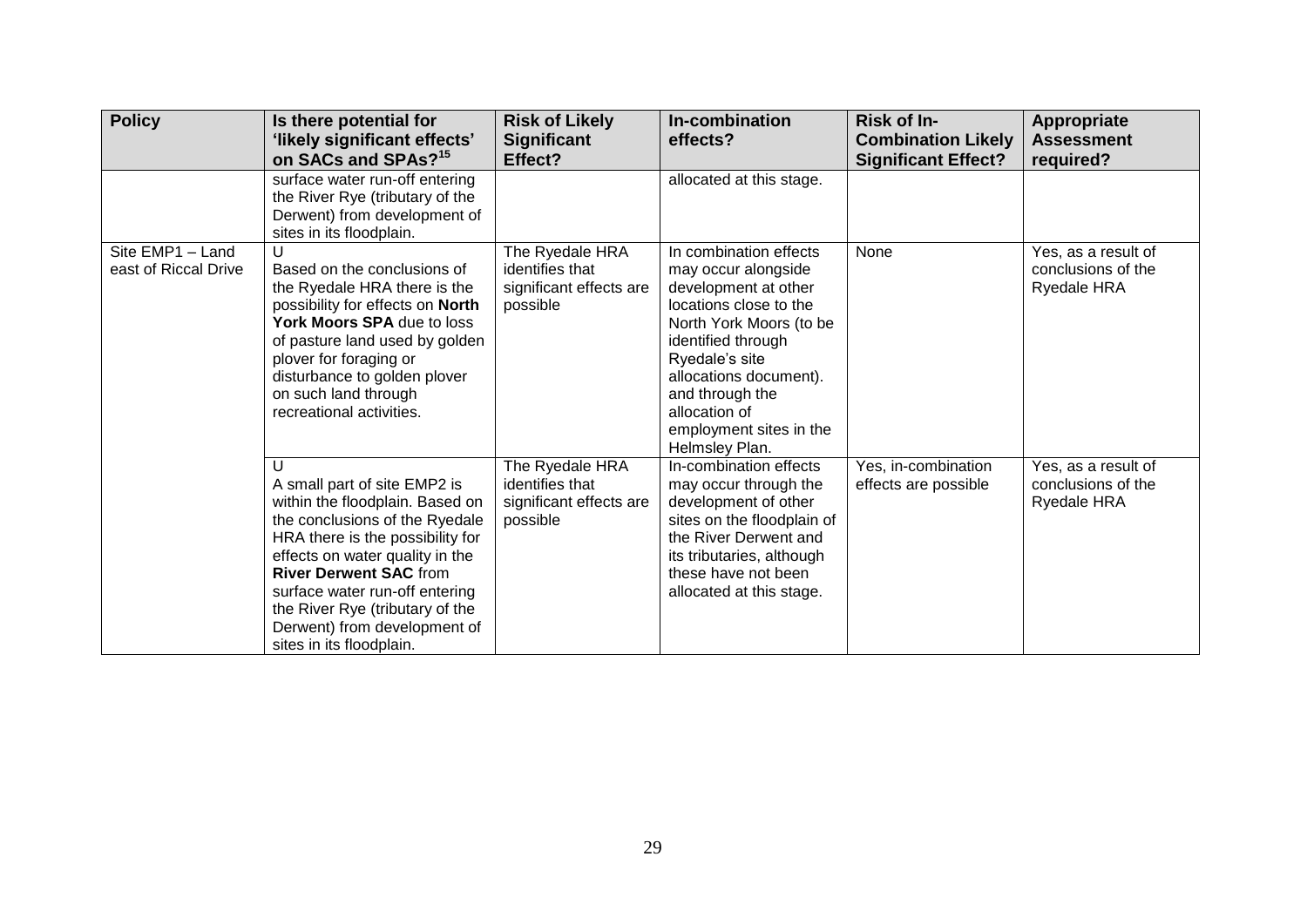# **4. Screening Conclusion**

4.1 The screening assessment has revealed that many of the policies in the draft Helmsley Plan will have no effect on Natura 2000 sites. However, in some cases, particularly those which relate to the allocation of land for development, it has not been possible to conclude for certain whether significant effects will occur or not but it can be concluded that they are possible ('likely significant effects'). Those policies / allocations in Tables 3 and 4 where 'likely significant effects' are identified as uncertain must be subject to an Appropriate Assessment, including consideration of the effects of the site allocations themselves. The Appropriate Assessment is contained in a separate report.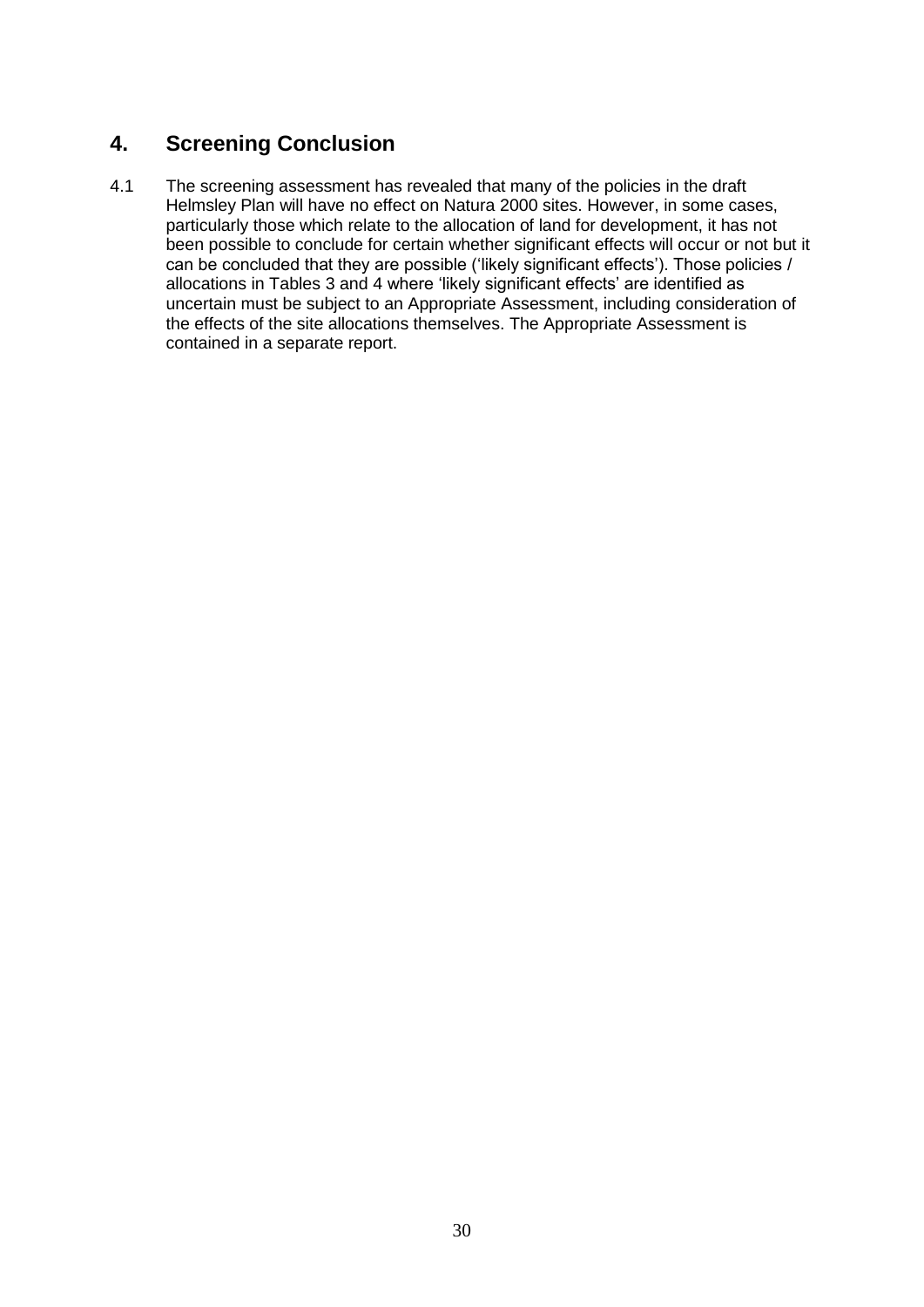# **Appendix 1: Details and locations of Natura 2000 sites**

# **North York Moors SAC Register entry UK0030228**



# *Features of Interest*

This hilly upland landscape is considered to be one of the best areas in the UK for heathland, containing the largest continuous tract of upland heather moorland in England.

In the northern and eastern moors, which are underlain by peat that impedes drainage, the principal type of heathland is the Annex I Northern Atlantic wet heaths with *Erica tetralix*. The most extensive vegetation found on these wet heaths is *Erica tetralix* – *Sphagnum compactum*, although they also support rare species such as the nationally scarce creeping forget-me-not *Myosotis stolonifera*. These wet heaths account for a high proportion of the European distribution of this habitat, and are a primary reason for the selection of this site as an SAC.

Elsewhere, on the western, southern and central moors, the principal type of heathland is Annex I European dry heaths. This reflects the underlying geology of the area, which is predominantly composed of limestone and sandstone that allows the soil to drain freely. These dry heaths exhibit exceptional diversity in comparison with examples found elsewhere in the EU, and are a primary reason for the selection of this site as an SAC.

Interspersed amongst the heathland on the higher plateaus and between river valley catchments, blanket bog is also a significant presence in the North York Moors. Although not a primary reason for the selection of this site as an SAC, blanket bogs are an important priority habitat within the UK due to the abundance of bogs found in the UK compared to their comparative scarcity in the rest of Europe.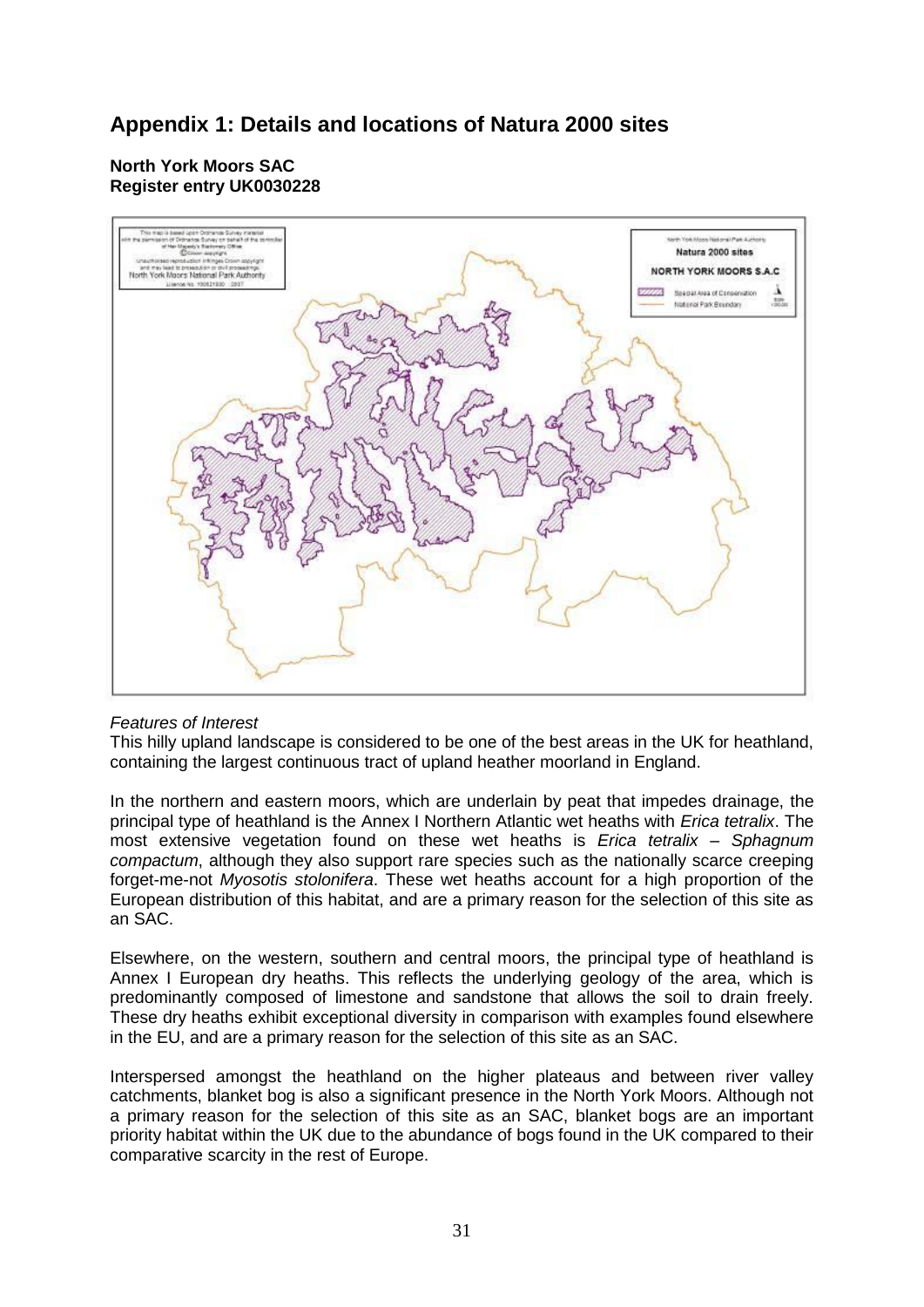#### *Vulnerabilities*

This habitat is highly sensitive to any changes to the existing moorland management, which is currently carried out by farmers for sheep and by gamekeepers for the sporting shooting of grouse. Changes to grazing levels will impact upon the diversity of heather found, with overgrazing leading to direct heather loss and undergrazing allowing scrub to encroach.

In addition the wetter habitats, in particularly blanket bog, are susceptible to changes in drainage, which can lead to a loss in structural diversity as well as the loss of mosses and lichens. These habitats may also be detrimentally impacted upon by overburning or accidental fires which can result from increasing visitor numbers.

# *Conservation objectives*

Subject to natural change, to maintain or restore:

 $\triangleright$  The extent and distribution of qualifying natural habitats and habitats of qualifying species;

 $\triangleright$  The structure and function (including typical species) of qualifying natural habitats and habitats of qualifying species;

 $\triangleright$  The supporting processes on which qualifying natural habitats and habitats of qualifying species rely;

- $\triangleright$  The populations of qualifying species;
- $\triangleright$  The distribution of qualifying species within the site.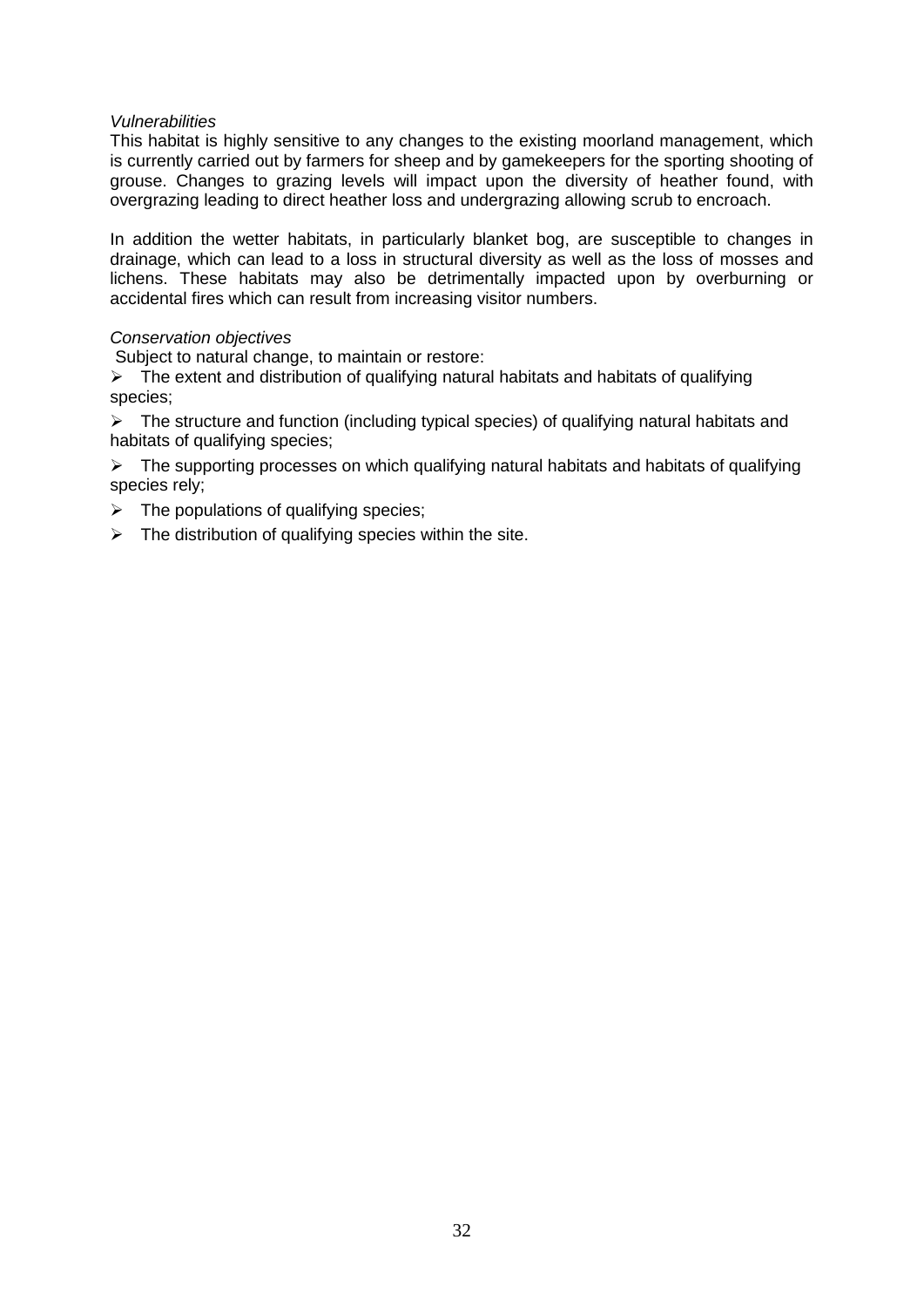# **North York Moors SPA Register entry UK9006161**



# *Features of Interest*

The North York Moors supports an intimate mosaic of dry and wet heath interspersed in parts with smaller amounts of blanket bog (see North York Moors SAC). This heathland supports an important assemblage of moorland breeding birds.

In particular, the tall heather is favoured for breeding by populations of merlin *Falco columbarius*, the UK's smallest bird of prey. Merlin are of international importance and are a primary reason for the selection of this site as an SAP. There is also a long recorded history of occupancy of Merlin at this site.

In addition, the diversity of heather of found on these moors as a result of heather management also supports a large population of golden plover *Pluvialis apricaria*, who generally favour the shorter vegetation. Golden plover are also of international importance and are a primary reason for the selection of this site as an SAP.

#### *Vulnerabilities*

The value of the North York Moors as a habitat for merlin, golden plover and other breeding birds is dependent upon maintaining the existing levels of moorland management currently carried out by farmers and gamekeepers. Overgrazing or too frequent heather burning (deliberate or accidental) could lead to a loss of structural diversity on the heaths and mires, whilst the removal of grazing could result in large areas of old heather and invasion by bracken. In addition, poor keepering of the moors for grouse may also lead to increasing persecution of raptors, including merlins.

# *Conservation Objectives*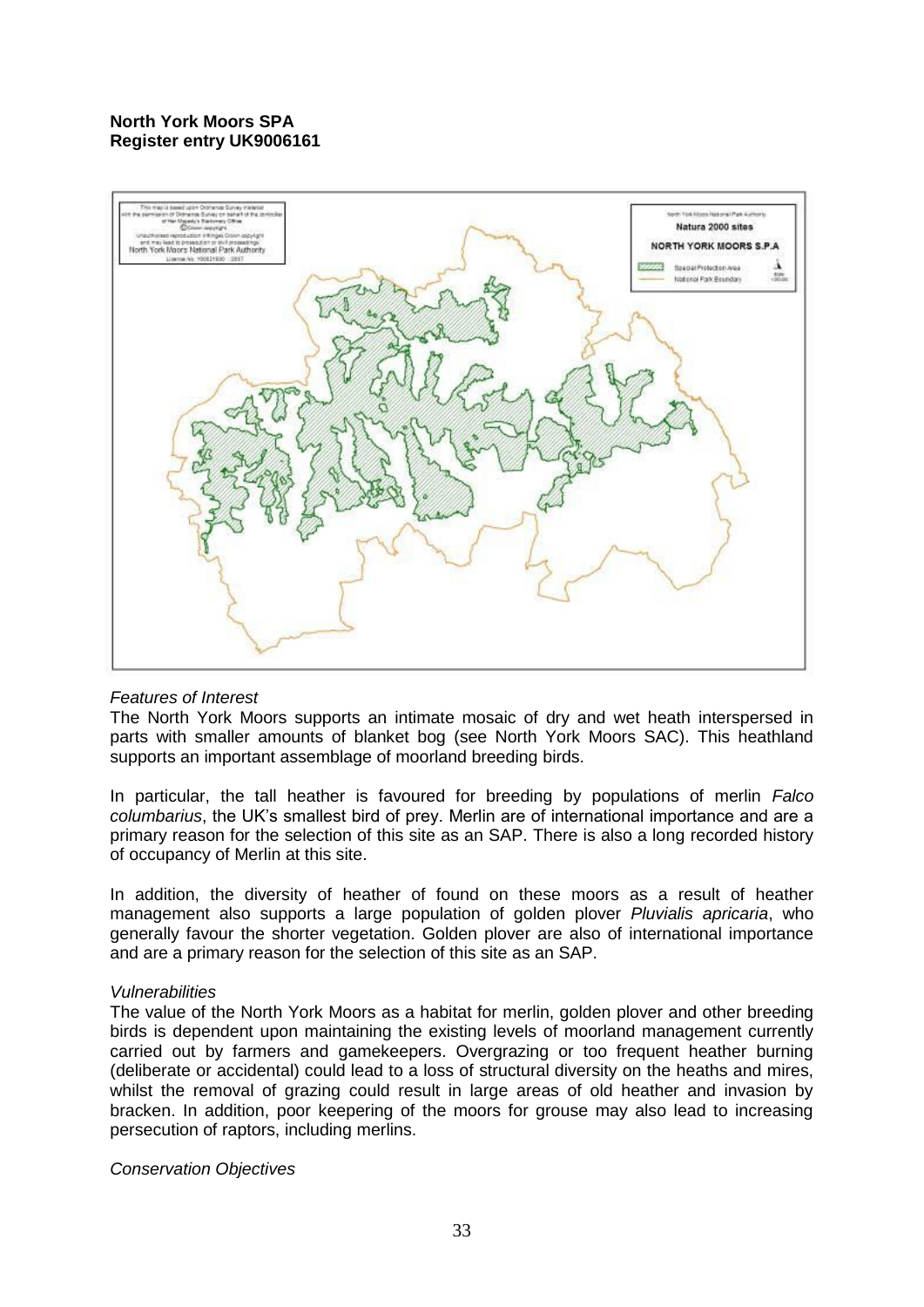Subject to natural change, to maintain or restore:

- $\triangleright$  The extent and distribution of the habitats of the qualifying features;
- $\triangleright$  The structure and function of the habitats of the qualifying features;
- $\triangleright$  The supporting processes on which the habitats of the qualifying features rely;
- $\triangleright$  The populations of the qualifying features;
- $\triangleright$  The distribution of the qualifying features within the site.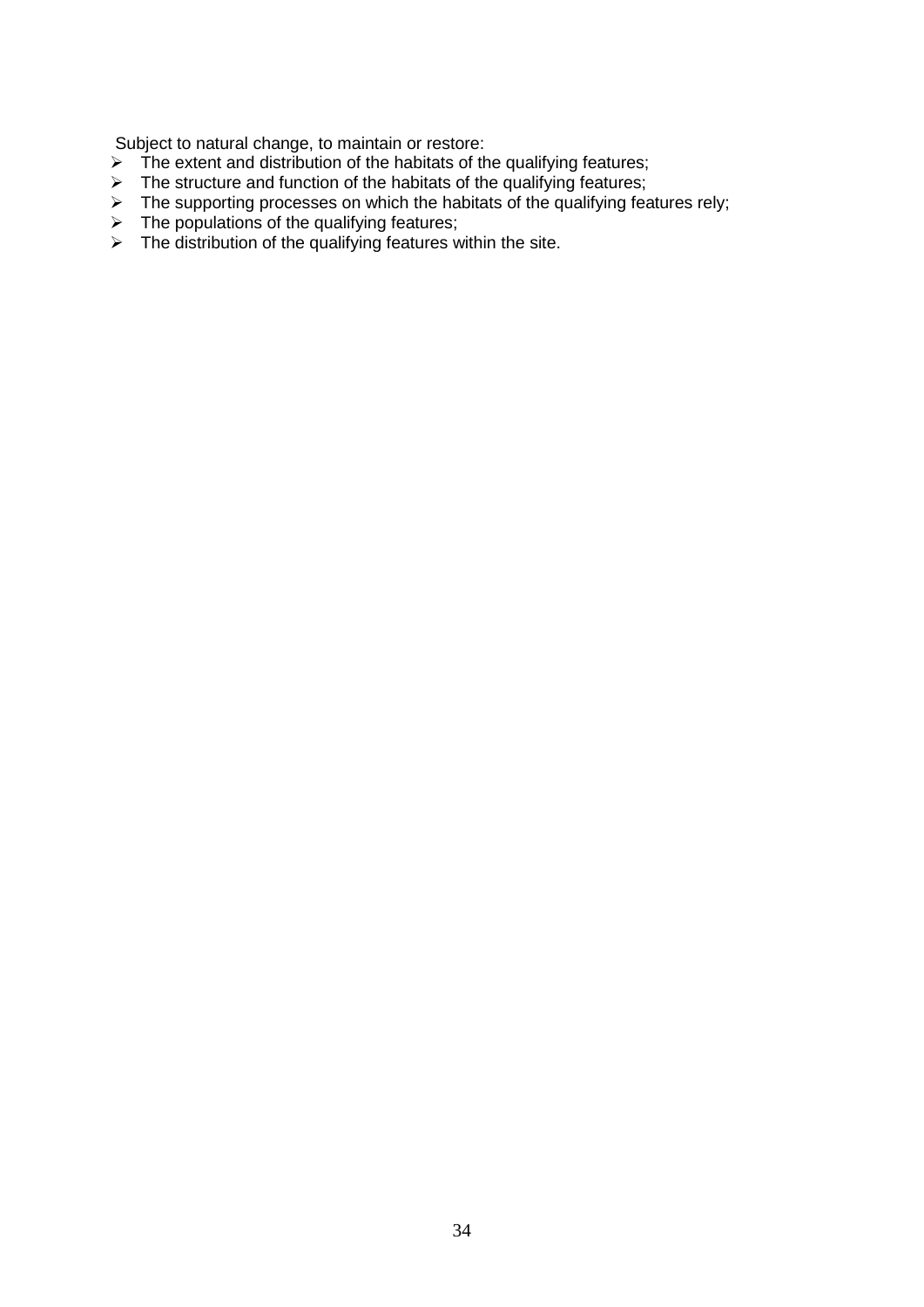## **River Derwent SAC** *(Outside the North York Moors National Park)* **Register entry UK0030253**

#### *Location*

The northern most part of the SAC is located approximately 20km southwest of Helmsley. A location map can be viewed at [http://www.jncc.gov.uk/protectedsites/sacselection/sac.asp?EUCode=UK0030253.](http://www.jncc.gov.uk/protectedsites/sacselection/sac.asp?EUCode=UK0030253)

## *Features of Interest*

The River Derwent rises in the North York Moors National Park, flows through Malton, North Yorkshire, and Stamford Bridge, East Riding of Yorkshire, then forms the border with the City of York, before joining the River Ouse at Long Drax.

The lower reaches of the River Derwent are considered to be one of the best areas in the United Kingdom for the Annex II River lamprey *Lampetra fluviatilis*. The UK populations of *Lampetra fluviatilis* are considered important for the conservation of the species at an EU level, and it is for this primary reason that the River Derwent is designated an SAC.

The River Derwent also supports the Annex I habitat water courses of plain to montane levels with the *Ranunculion fluitantis* and *Callitricho-Batrachion* vegetation. This habitat type is characterised by the abundance of water-crowfoots *Ranunculus* spp., subgenus *Batrachium*. Floating mats of these white-flowered species are characteristic on the River Derwent channels in early to mid-summer, where they modify water flow, promote fine sediment deposition, and provide shelter and food for fish and invertebrate animals.

A number of other Annex II species are also present. The lower reaches of the Derwent are an important habitat important for Sea lamprey *Petromyzon marinus*, a primitive jawless fish resembling an eel. Further upstream in the faster flowing waters are populations of the bullhead *Cottus gobio*, a small bottom living fish that requires well well-oxygenated waters. Populations of Otters *Lutra lutra* also use the River Derwent for resting and breeding holts, and are also dependent upon the high quality of the water for their supply of food.

#### *Vulnerabilities*

In recent years there has been a growing concern expressed about water levels on the River Derwent, particularly with regard to the flooding of adjacent agricultural land and urban areas. This problem has been exacerbated by the growth of urban areas on or close to the floodplains of the River Derwent, and changes to land use and management in the catchment area. Extensive development of the land surrounding the River Derwent or further land management changes upstream, for example for agricultural use or forestry, would threaten to increase the frequency and intensity of flooding. Although flooding is damaging to the economy and communities of those areas affected, it is a natural process and has little negative impacts upon the ecology of the River Derwent.

However, increases in the frequency and intensity of flooding are likely to lead for increased calls from the public for methods of controlling water levels and the construction of flood defences. All of the SAC Annex I and Annex II habitats and species found on the River Derwent are highly susceptible to longer term changes in the flow rate and water level of the river.

Increasing water abstraction rates from the River Derwent and its catchment area may also affect the sensitive hydrology of the river and its supporting habitats and species. This is most likely to result from increased demand for water from new development.

The quality of the water is also of fundamental importance to the habitats and species found here. As well as the potential of the water quality to be reduced by flood management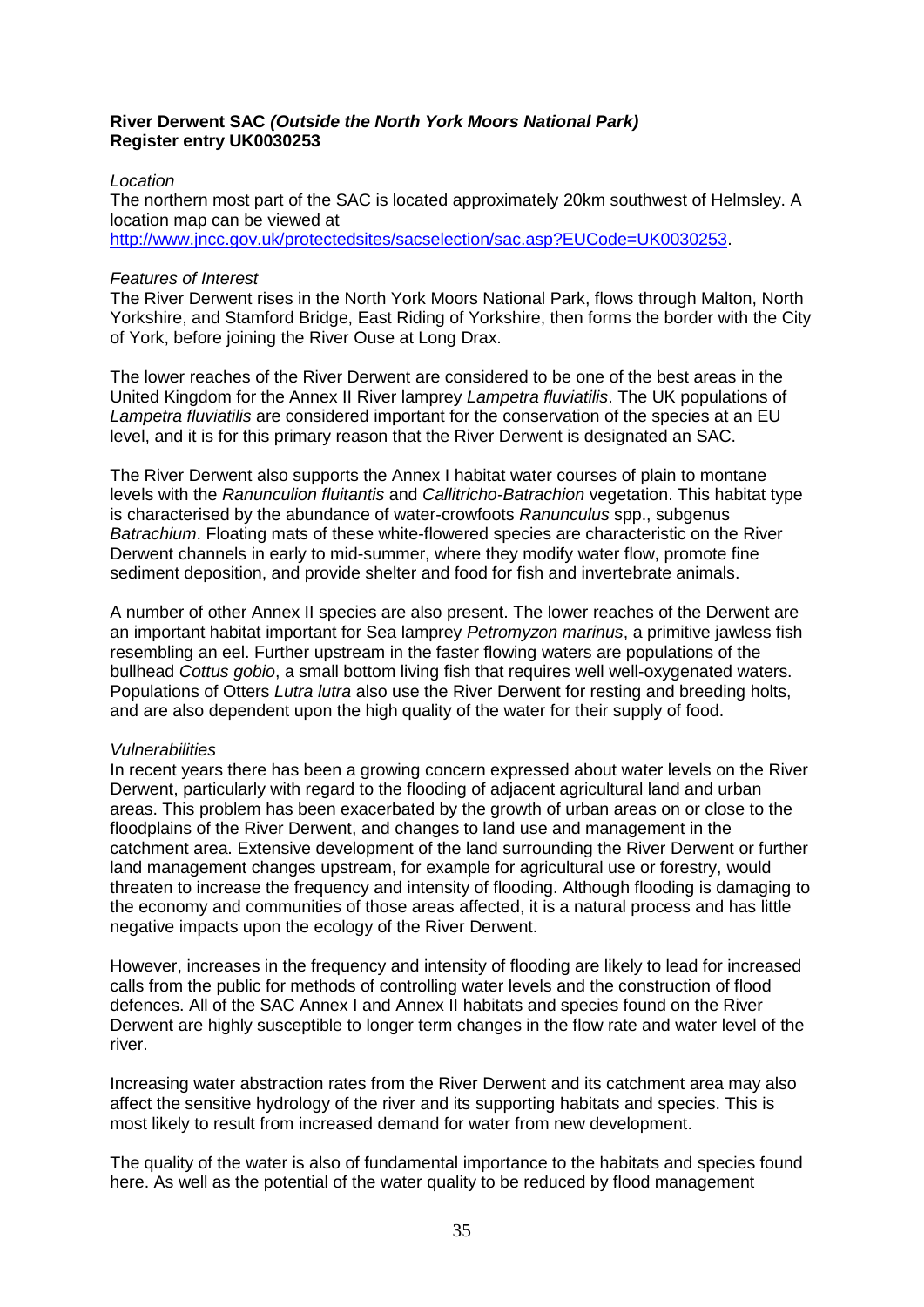construction, increases in sewage discharge, agricultural waste or runoff and other waste management operations could have an equally detrimental ecological impact.

# *Conservation Objectives*

Subject to natural change, to maintain or restore:<br>  $\triangleright$  The extent and distribution of qualifying natural

The extent and distribution of qualifying natural habitats and habitats of qualifying species;

The structure and function (including typical species) of qualifying natural habitats and habitats of qualifying species;

 $\triangleright$  The supporting processes on which qualifying natural habitats and habitats of qualifying species rely;

- $\triangleright$  The populations of qualifying species;
- $\triangleright$  The distribution of qualifying species within the site.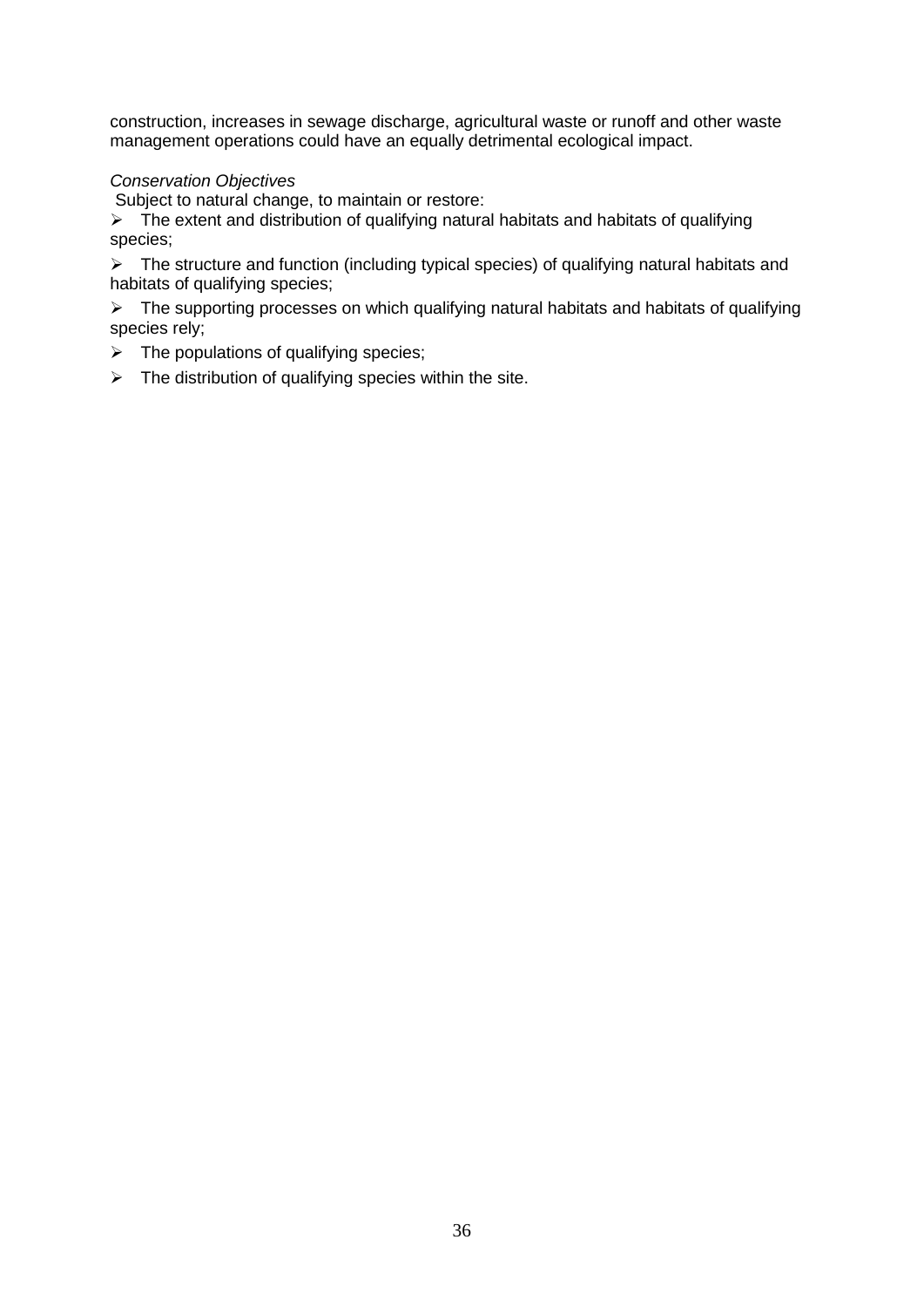# **Lower Derwent SAC**

*Location*

The Lower Derwent SAC is located approximately 40km to the southwest of Helmsley. A location map can be viewed at [http://jncc.defra.gov.uk/protectedsites/sacselection/sac.asp?EUCode=UK0012844.](http://jncc.defra.gov.uk/protectedsites/sacselection/sac.asp?EUCode=UK0012844)

*Features of Interest* General site character: Inland water bodies (standing water, running water) (3%) Bogs. Marshes. Water fringed vegetation. Fens (30%) Dry grassland. Steppes (1%) Humid grassland. Mesophile grassland (64%) Broad-leaved deciduous woodland (2%)

Annex I habitats that are a primary reason for selection of this site:

Lowland hay meadows *(Alopecurus pratensis, Sanguisorba officinalis).* The Lower Derwent Valley in north-east England contains a greater area of high-quality examples of lowland hay meadows than any other UK site and encompasses the majority of this habitat type occurring in the Vale of York. The abundance of the rare narrow-leaved water-dropwort *Oenanthe silaifolia* is a notable feature. Traditional management has ensured that ecological variation is well-developed, particularly in the transitions between this grassland type and other types of wet and dry grassland, swamp and fen vegetation.

Annex I habitats present as a qualifying feature, but not a primary reason for selection of this site:

Alluvial forests with *Alnus glutinosa* and *Fraxinus excelsior* (*Alno-Padion*, *Alnion incanae*, *Salicion albae*)

Annex II species that are a primary reason for selection of this site: Not applicable

Annex II species present as a qualifying feature, but not a primary reason for site selection: Otter *Lutra lutra*

#### *Vulnerabilities*

There is an extant planning permission for the extraction of coal by deep mining. This has been reviewed under Regulation 50 by the Minerals Planning Authority and an appropriate compensation/mitigation package has been agreed by the MPA/English Nature and the holder of the permission. This is to take account of potential changes to topography, soil water relations and flooding patterns and duration as a result of subsidence. Water levels in general are an issue in the Valley and this is being addressed by a collaborative project between English Nature, Environment Agency and the water company, Yorkshire Water.

#### *Conservation Objectives*

Subject to natural change, to maintain or restore:

 $\triangleright$  The extent and distribution of qualifying natural habitats and habitats of qualifying species;

 $\triangleright$  The structure and function (including typical species) of qualifying natural habitats and habitats of qualifying species;

 $\triangleright$  The supporting processes on which qualifying natural habitats and habitats of qualifying species rely;

 $\triangleright$  The populations of qualifying species;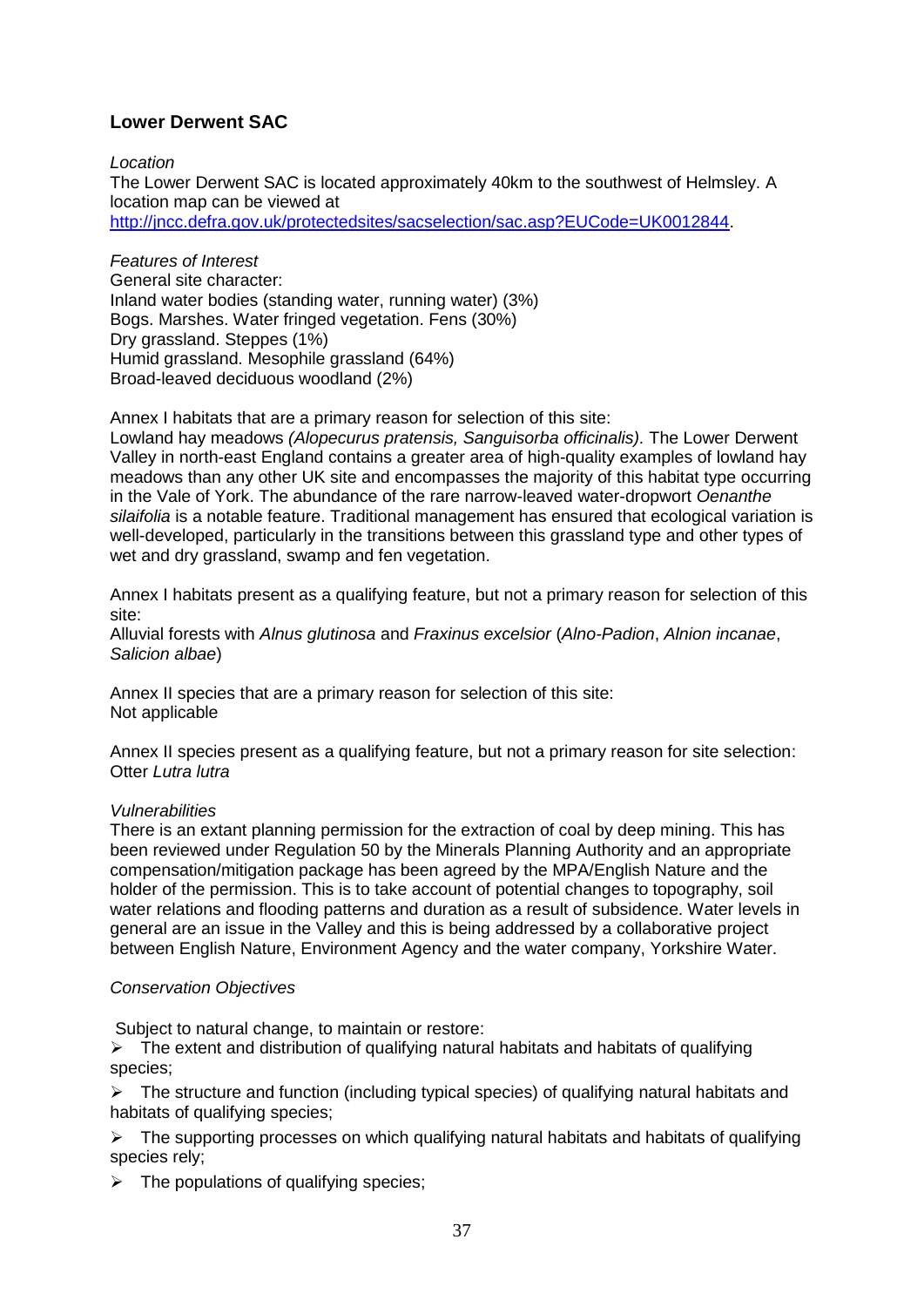$\triangleright$  The distribution of qualifying species within the site.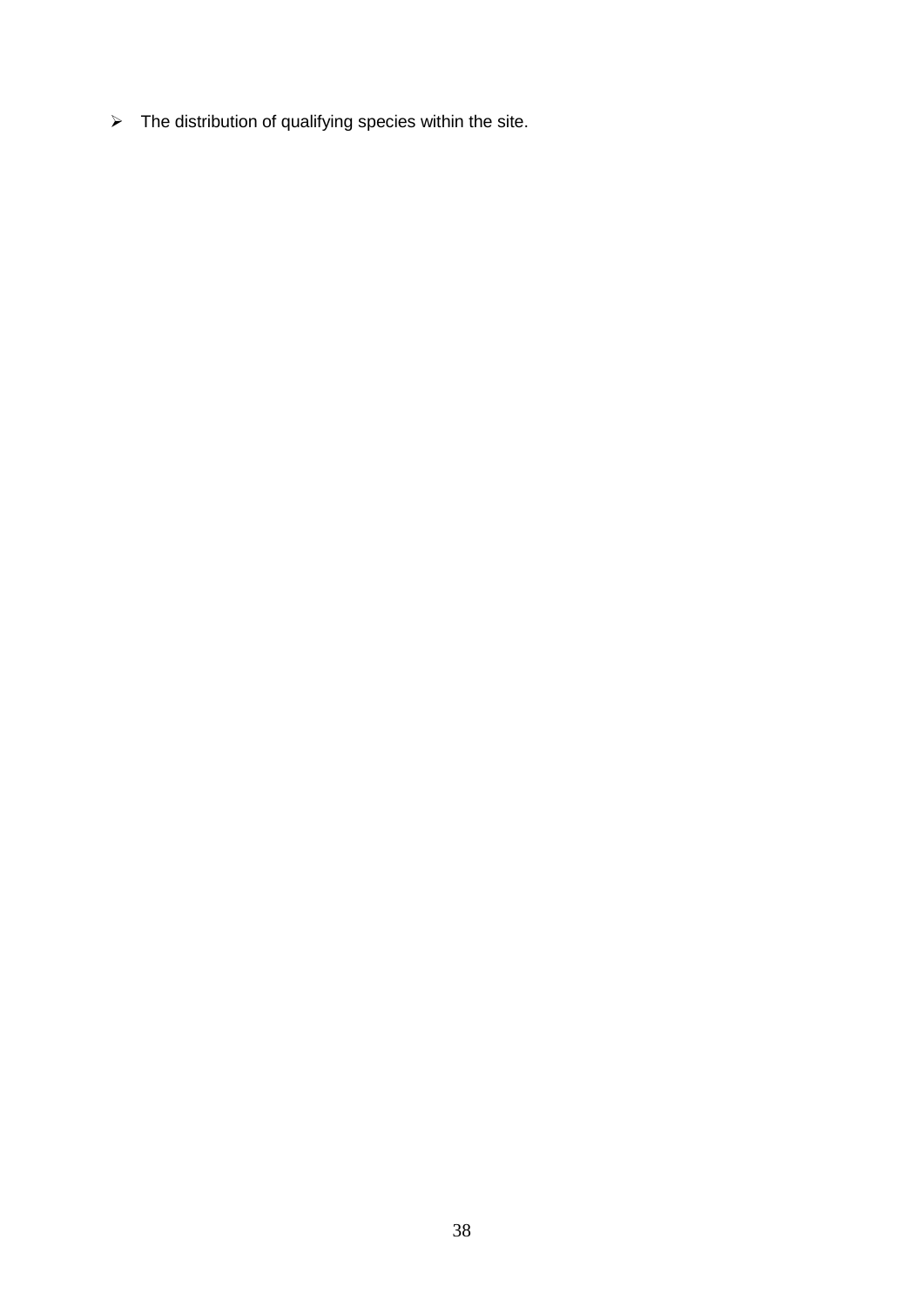## **Lower Derwent SPA**

#### *Location*

The Lower Derwent SPA is located approximately 40km southwest of Helmsley (having the same boundary as the Lower Derwent SAC). More details are available at [http://jncc.defra.gov.uk/pdf/SPA/UK9006092.pdf.](http://jncc.defra.gov.uk/pdf/SPA/UK9006092.pdf)

#### *Features of interest*

Site characteristics: Inland water bodies (standing water, running water) 10% Bogs. Marshes. Water fringed vegetation. Fens 24% Humid grassland. Mesophile grassland 65% Broad-leaved deciduous woodland 1%

Breeding conrcrake, ruff and spotted crake Wintering Bewick's swan, bittern, golden plover, ruff Migratory wintering teal

## *Vulnerabilities*

Eutrophication risk due to agricultural run-off and domestic sewage residues are currently being investigated by English Nature to determine the scale and effect before preventative measures can be formulated. Water abstraction and the associated tidal barrage are thought to adversely affect water levels and qualities on the site. This is being investigated through a joint project between English Nature, Environment Agency and the private water company. Coal mining takes place adjacent to the site. The potential effects of this are monitored with mitigation where necessary via a section 106 planning agreement. Recreational disturbance is increasing due to increased house building adjacent to the site.

# *Conservation Objectives*

Subject to natural change, to maintain or restore:

- $\triangleright$  The extent and distribution of the habitats of the qualifying features;
- $\triangleright$  The structure and function of the habitats of the qualifying features;
- $\triangleright$  The supporting processes on which the habitats of the qualifying features rely;
- $\triangleright$  The populations of the qualifying features;
- $\triangleright$  The distribution of the qualifying features within the site.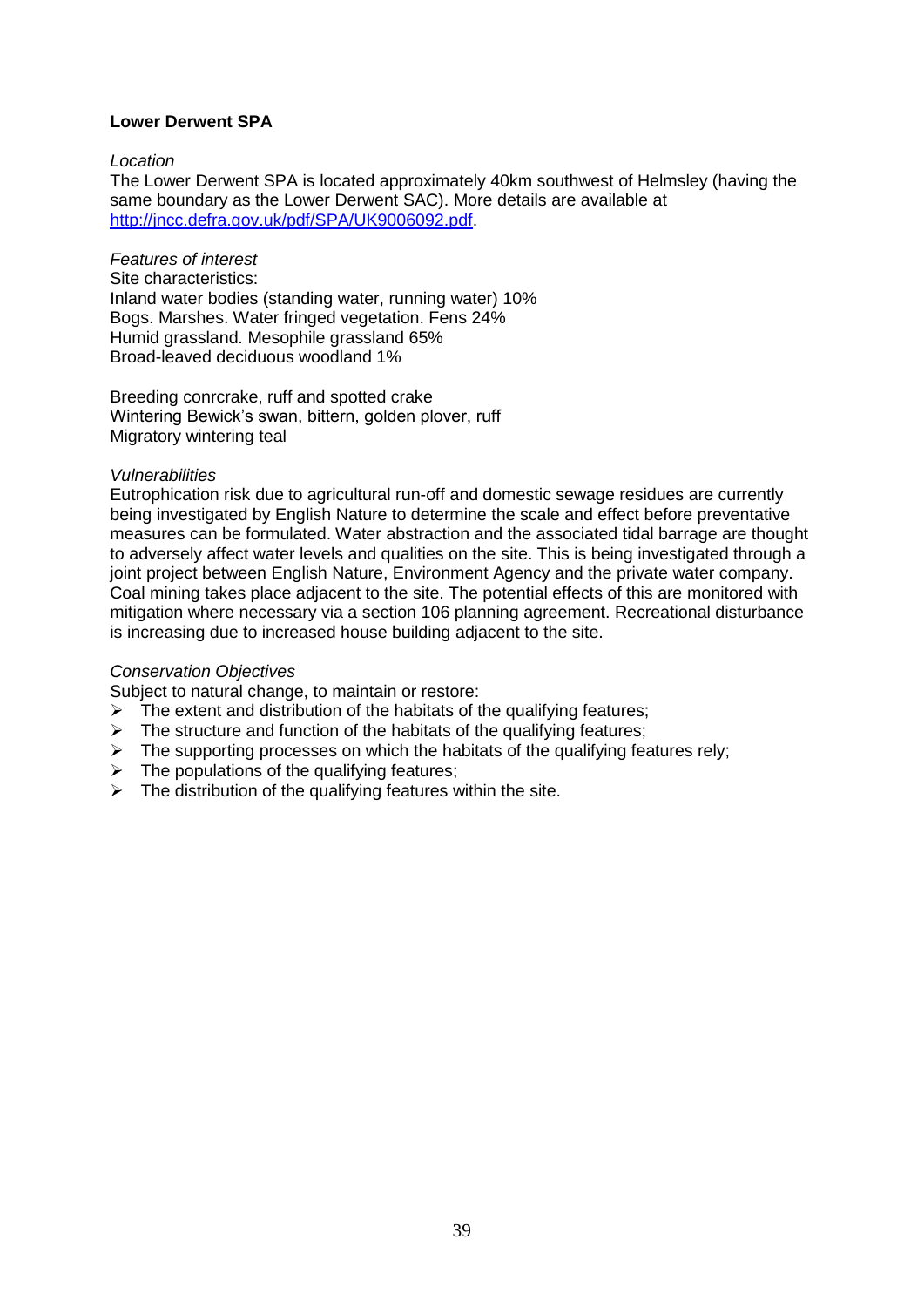## **Lower Derwent Ramsar**

#### *Location*

The Lower Derwent SPA is located approximately 40km southwest of Helmsley (having the same boundary as the Lower Derwent SAC). More details are available at [http://jncc.defra.gov.uk/pdf/RIS/UK11037.pdf.](http://jncc.defra.gov.uk/pdf/RIS/UK11037.pdf)

## *Qualifying features*

Internationally important wetland assemblage – plants, invertebrates

#### Ramsar criterion 1

The site represents one of the most important examples of traditionally managed speciesrich alluvial flood meadow habitat remaining in the UK. The river and flood meadows play a substantial role in the hydrological and ecological functioning of the Humber Basin.

## Ramsar criterion 2

The site has a rich assemblage of wetland invertebrates including 16 species of dragonfly and damselfly, 15 British Red Data Book wetland invertebrates as well as a leafhopper, *Cicadula ornate* for which Lower Derwent Valley is the only known site in Great Britain.

#### Ramsar criterion 4

The site qualifies as a staging post for passage birds in spring. Of particular note are the nationally important numbers of Ruff, *Philomachus pugnax* and Whimbrel, *Numenius phaeopus*.

Ramsar criterion 5 – assemblages of international importance: Species with peak counts in winter: 31942 waterfowl (5 year peak mean 1998/99-2002/2003)

Ramsar criterion 6 – species/populations occurring at levels of international importance. Qualifying Species/populations (as identified at designation): Species with peak counts in winter:

Eurasian wigeon , *Anas penelope*, NW Europe 8350 individuals, representing an average of 2% of the GB population (5 year peak mean 1998/9- 2002/3) Eurasian teal , *Anas crecca*, NW Europe 4200 individuals, representing an average of 1% of the population (5 year peak mean 1998/9- 2002/3)

*Vulnerabilities* Information not available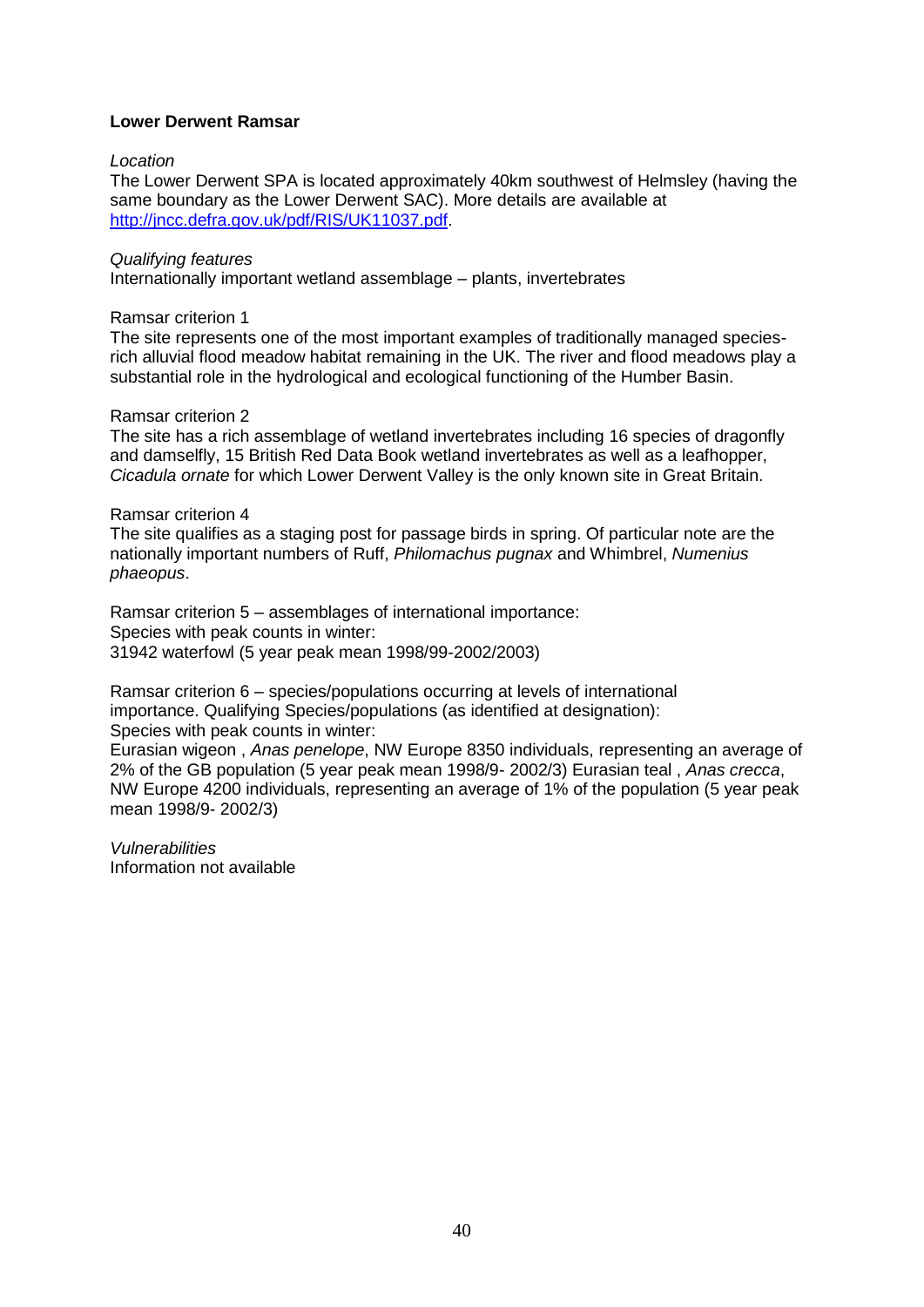# **Appendix 2: Assessment of Other Plans and Projects**

| <b>Plan / Project</b>                                                             | Purpose /<br><b>Content</b>                                                               | <b>HRA</b><br>carried<br>out? | <b>Effects on Natura 2000 Sites</b>                                                                                                                                                                                                                                                                                                                                                                                                                                                                                                                                                                                                                                                                                                                                                                                                     |
|-----------------------------------------------------------------------------------|-------------------------------------------------------------------------------------------|-------------------------------|-----------------------------------------------------------------------------------------------------------------------------------------------------------------------------------------------------------------------------------------------------------------------------------------------------------------------------------------------------------------------------------------------------------------------------------------------------------------------------------------------------------------------------------------------------------------------------------------------------------------------------------------------------------------------------------------------------------------------------------------------------------------------------------------------------------------------------------------|
| North York<br>Moors Core<br>Strategy and<br>Development<br>Policies <sup>18</sup> | Sets out the<br>planning policies<br>for the North York<br><b>Moors National</b><br>Park. | Yes                           | Should be no significant effects as HRA carried out.<br>Prior to mitigation HRA identified:<br>Core Policy D - Climate Change<br>Effects are possible from the development of wind turbines and in combination with the<br>development of wind turbine development in adjoining districts could lead to significant<br>effects upon flight paths and migratory routes for species in the North York Moors SPA.<br>Core Policy E - Minerals<br>Whilst the policy only provides for small scale minerals extraction, there is no locational<br>guidance as minerals can only be extracted where they exist. Minerals extraction could<br>have impacts in terms of physical loss and damage, disturbance and air and water<br>pollution to Beast Cliff SAC, Ellers Wood and Sand Dale SAC, Fen Bog SAC and                                 |
|                                                                                   |                                                                                           |                               | North York Moors SAC and SPA.<br>Core Policy F - Sustainable Waste Management<br>Waste management facilities could have impacts in terms of physical loss and damage,<br>disturbance and water and soil pollution to Arnecliff and Park Hole Woods SAC, Beast<br>Cliff SAC, Ellers Wood and Sand Dale SAC, Fen Bog SAC and North York Moors<br><b>SAC and SPA.</b><br>Development Policy 8 - Conversion of Traditional Rural Buildings<br>Conversion of rural buildings to holiday accommodation or residential use in or close to<br>Natura 2000 sites, in combination with increased disturbance and trampling from various<br>other plans and projects, could lead to disturbance upon Arnecliff and Park Hole Woods<br>SAC, Beast Cliff SAC, Ellers Wood and Sand Dale SAC, Fen Bog SAC and North<br><b>York Moors SAC and SPA.</b> |

<sup>&</sup>lt;sup>18</sup> North York Moors Core Strategy and Development Policies (North York Moors National Park Authority, November 2008)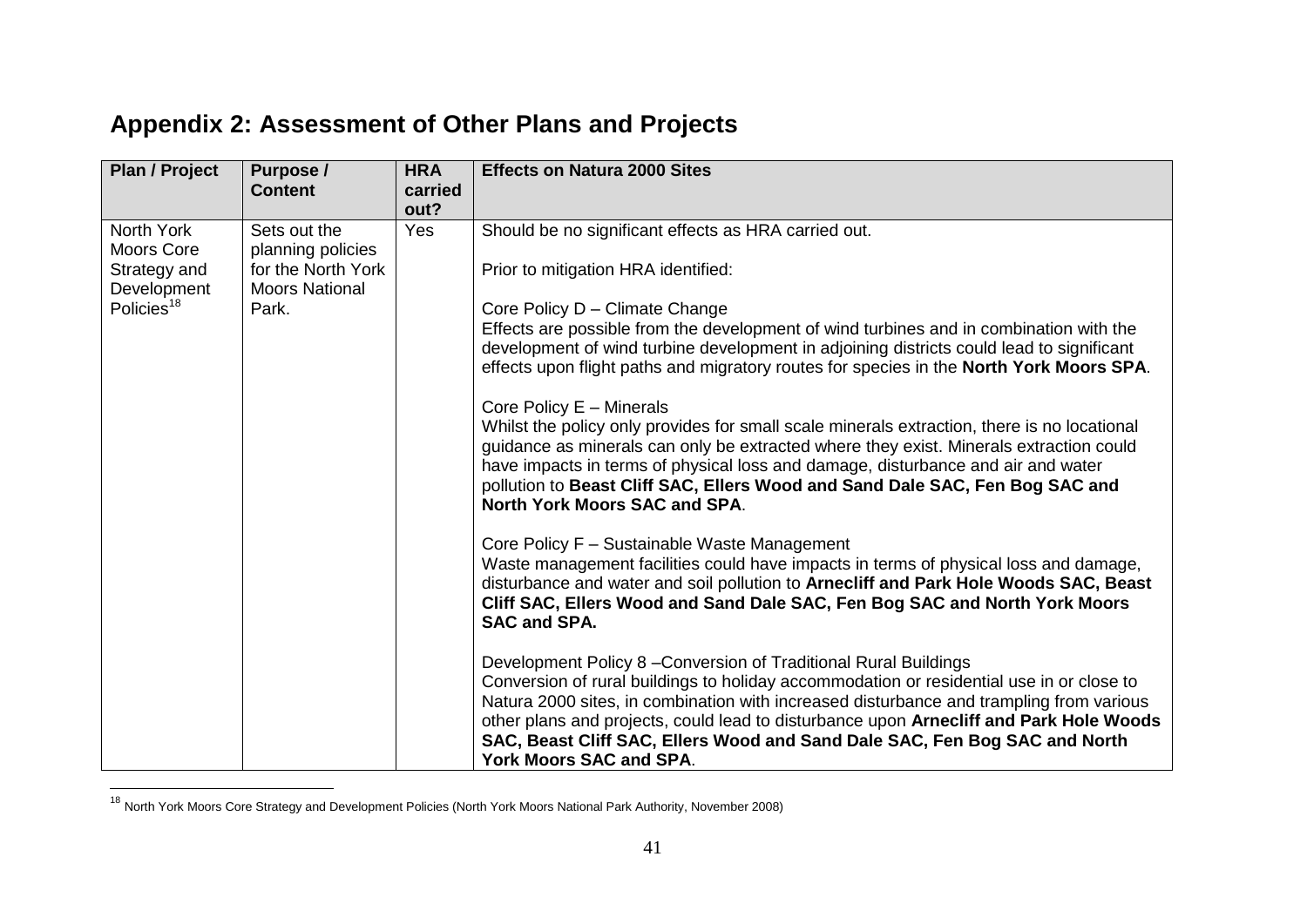| <b>Plan / Project</b> | Purpose /      | <b>HRA</b> | <b>Effects on Natura 2000 Sites</b>                                                                                                                                                                                                                                                                                                                                                                                                                                                        |
|-----------------------|----------------|------------|--------------------------------------------------------------------------------------------------------------------------------------------------------------------------------------------------------------------------------------------------------------------------------------------------------------------------------------------------------------------------------------------------------------------------------------------------------------------------------------------|
|                       | <b>Content</b> | carried    |                                                                                                                                                                                                                                                                                                                                                                                                                                                                                            |
|                       |                | out?       |                                                                                                                                                                                                                                                                                                                                                                                                                                                                                            |
|                       |                |            | Core Policy H - Rural Economy<br>Opportunities for tourism and rural diversification may lead to impacts upon all sites in<br>the National Park in relation to physical loss and damage, disturbance and trampling,<br>pollution or water extraction.                                                                                                                                                                                                                                      |
|                       |                |            | Development Policy 10 - New Employment and Training Development<br>Whilst employment uses are generally directed towards settlements, re-use of existing<br>buildings or farm diversification schemes in or close to Natura 2000 sites could lead to<br>impacts on all sites in the National Park in relation to physical loss and damage,<br>disturbance and trampling, pollution or water extraction.                                                                                    |
|                       |                |            | Development Policy 12 - Agriculture<br>New agricultural buildings in or close to Natura 2000 sites could lead to impacts on all<br>sites in the National Park in relation to physical loss and damage, disturbance,<br>trampling, pollution and water extraction, in combination with effects of disturbance and<br>trampling arising from other plans.                                                                                                                                    |
|                       |                |            | Development Policy 13 - Rural Diversification<br>Rural diversification schemes in or close to Natura 2000 sites could lead to impacts on all<br>sites in the National Park in relation to physical loss and damage, disturbance, pollution<br>or water extraction, in combination with effects of disturbance and trampling arising from<br>other policies and plans.                                                                                                                      |
|                       |                |            | Development Policy 14 - Tourism and Recreation<br>Development which attracts visitors to the National Park could lead to impacts on all sites<br>in the National Park in relation to trampling and disturbance, in combination with effects<br>of disturbance and trampling arising from other policies and other plans.<br>Increased levels of tourism could lead to increased use of the North Yorkshire Moors<br>Railway which could impact upon Fen Bog SAC in terms of air pollution. |
|                       |                |            | Development Policy 16 - Chalet and Camping Sites                                                                                                                                                                                                                                                                                                                                                                                                                                           |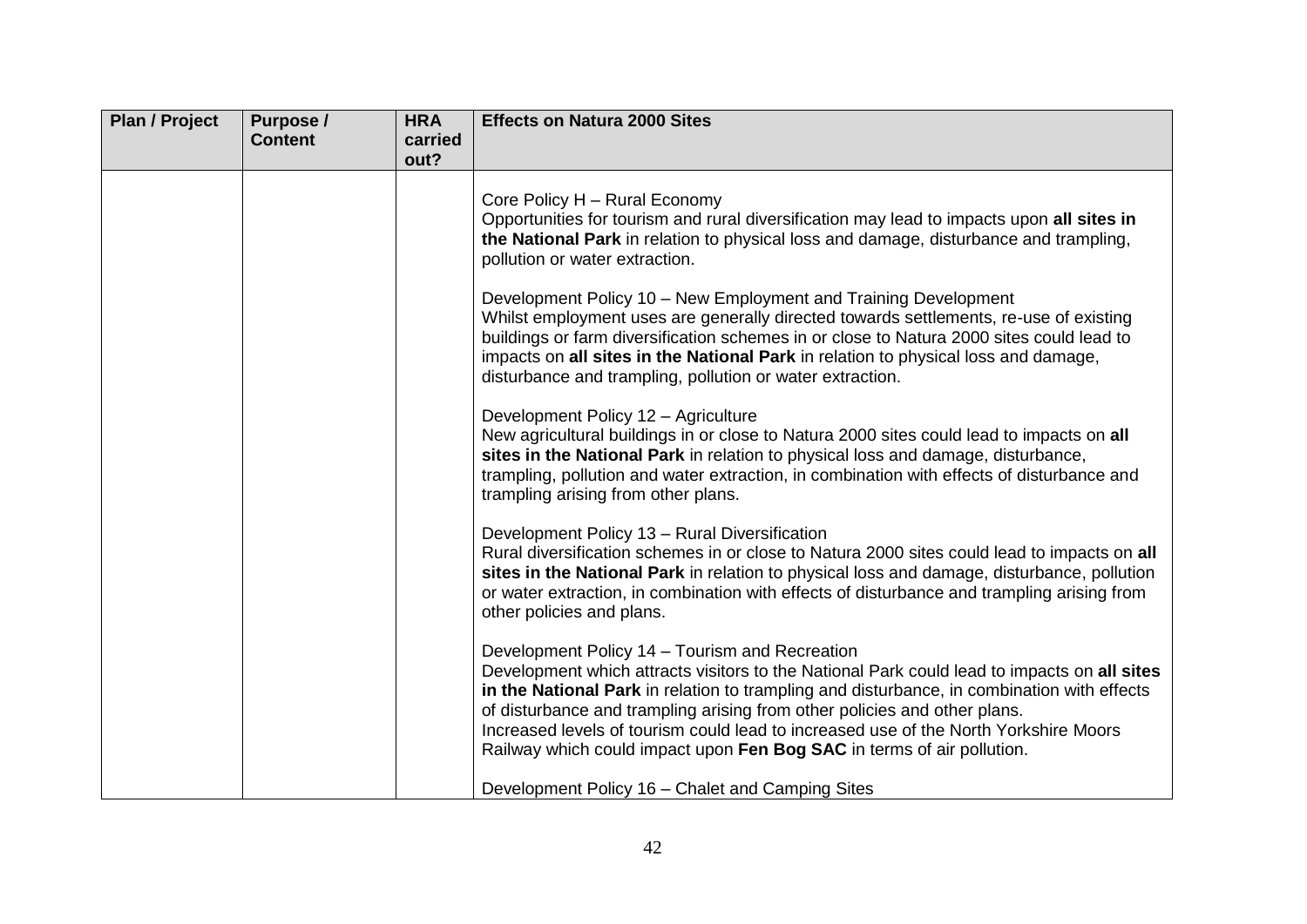| <b>Plan / Project</b>               | Purpose /<br><b>Content</b>         | <b>HRA</b><br>carried<br>out? | <b>Effects on Natura 2000 Sites</b>                                                                                                                                                                                                                                                                                                                                                                                                                                  |
|-------------------------------------|-------------------------------------|-------------------------------|----------------------------------------------------------------------------------------------------------------------------------------------------------------------------------------------------------------------------------------------------------------------------------------------------------------------------------------------------------------------------------------------------------------------------------------------------------------------|
|                                     |                                     |                               | Development of chalet and camping sites which attracts visitors to the National Park could<br>lead to impacts on all sites in the National Park in relation trampling and disturbance,<br>plus physical loss and damage to the sites from the development itself.                                                                                                                                                                                                    |
|                                     |                                     |                               | Development Policy 17 - Commercial Horse Related Development<br>New horse development is likely to lead to an increase in horse riding and impacts of<br>disturbance and trampling to Arnecliff and Park Hole Woods SAC and North York<br>Moors SAC and SPA, in combination with effects of disturbance and trampling from other<br>policies and other plans.                                                                                                        |
|                                     |                                     |                               | Development Policy 20 – Extensions to Residential Curtilages<br>The extension of domestic residential curtilage could potentially encroach upon all sites<br>in the National Park thus leading to the direct loss of habitat.                                                                                                                                                                                                                                        |
|                                     |                                     |                               | Development Policy 24 - Transport Infrastructure<br>Support for Public Rights of Way and other access routes for pedestrians, cyclists and<br>equestrians could lead to effects from disturbance on all sites in the National Park, in<br>combination with effects of disturbance and trampling from other policies and other plans.                                                                                                                                 |
| Redcar and<br><b>Cleveland Core</b> | Sets the strategic<br>framework for | Yes                           | Should be no significant effects as HRA carried out.                                                                                                                                                                                                                                                                                                                                                                                                                 |
| Strategy <sup>19</sup>              | future<br>development in            |                               | Prior to mitigation HRA identified:                                                                                                                                                                                                                                                                                                                                                                                                                                  |
|                                     | Redcar and<br>Cleveland<br>Borough. |                               | Effects on Teesmouth and Cleveland Coast SPA through:<br>Physical loss and damage, non-physical damage, and contamination as a result of<br>expansion of Teesport for steel exports and a deep sea container facility, and<br>expansion / new businesses at South Tees Employment Area;<br>Physical and non-physical damage, and disturbance from housing, leisure and tourist<br>development, sports management, flood control, promoting the integrated use of the |

 $\overline{a}$ <sup>19</sup> Redcar and Cleveland Core Strategy (Redcar and Cleveland Borough Council, 2007)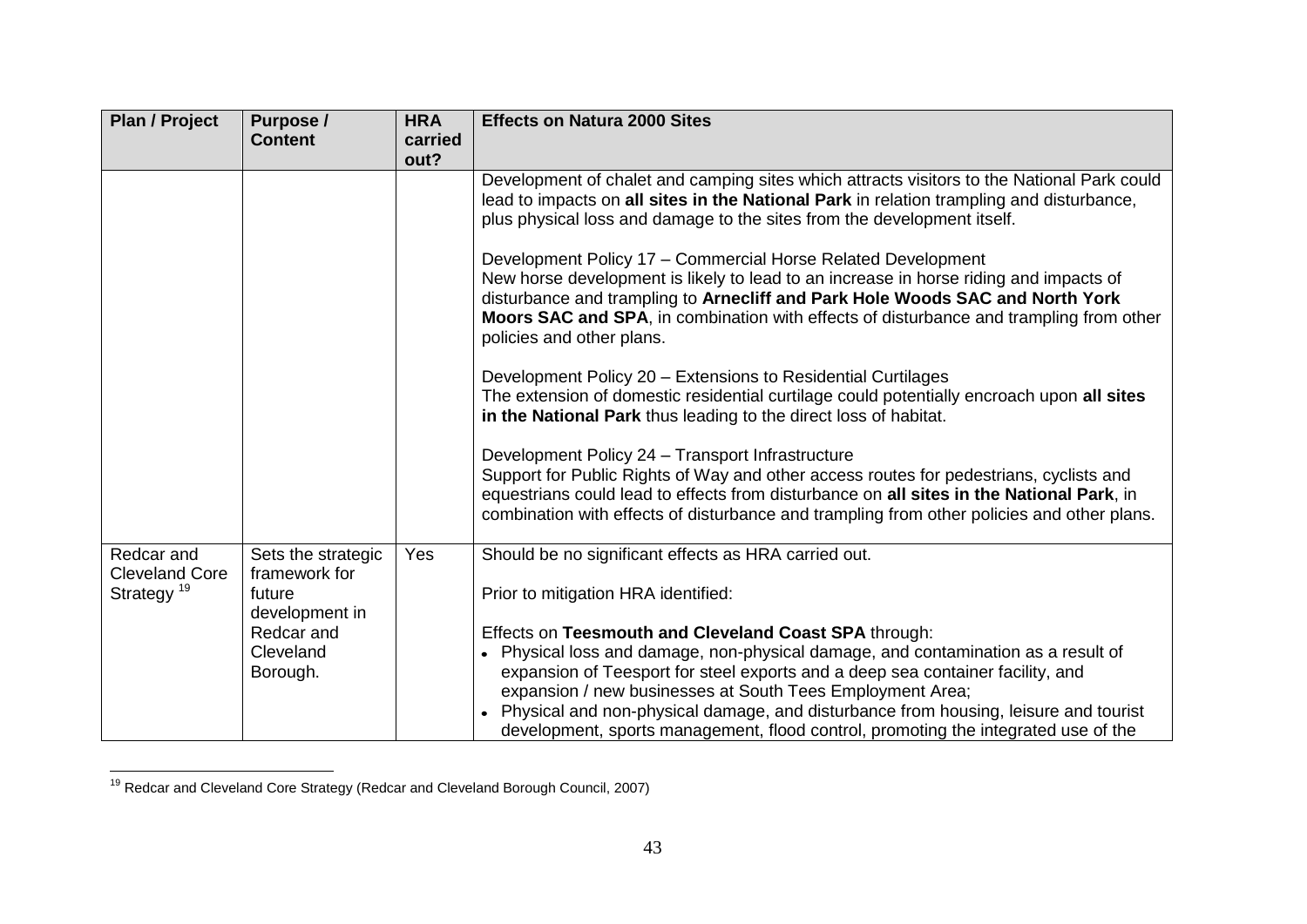| <b>Plan / Project</b>                                            | Purpose /<br><b>Content</b>                                                                                                         | <b>HRA</b><br>carried | <b>Effects on Natura 2000 Sites</b>                                                                                                                                                                                                                                                                                                                                                                                                                                                                                                                                                                                                                                                                                           |
|------------------------------------------------------------------|-------------------------------------------------------------------------------------------------------------------------------------|-----------------------|-------------------------------------------------------------------------------------------------------------------------------------------------------------------------------------------------------------------------------------------------------------------------------------------------------------------------------------------------------------------------------------------------------------------------------------------------------------------------------------------------------------------------------------------------------------------------------------------------------------------------------------------------------------------------------------------------------------------------------|
|                                                                  |                                                                                                                                     | out?                  | foreshore and improving accessibility.<br>Physical loss and damage, non-physical damage and toxic contamination from steel<br>chemical and port related industries.<br>Physical loss and damage to habitats and species through wind farm development<br>$\bullet$<br>Effects on North York Moors SPA through:<br>Disturbance to species through increased housing development resulting in increased<br>recreation;<br>Physical damage to species and noise disturbance resulting from windfarms;<br>Effects on North York Moors SAC through:<br>Physical damage from recreation pressure through increased housing development<br>resulting in increased recreation;<br>Pollution from businesses and farm diversification; |
|                                                                  |                                                                                                                                     |                       | Recommendations have been taken forward to ensure full consideration is given to the<br>effects upon Natura 2000 sites at the planning application stage.<br>Detailed Report - Habitats Regulations Assessment of the Core Strategy and<br>Development Policies DPDs of the Local Development Framework (Redcar and Cleveland<br>Borough Council, January 2007)                                                                                                                                                                                                                                                                                                                                                               |
| Redcar and<br>Cleveland<br>Development<br>Policies <sup>20</sup> | Sets out detailed<br>criteria based<br>policies against<br>which<br>applications for<br>planning<br>permission will be<br>assessed. | Yes                   | As above – one Habitats Regulations Assessment was carried out for both.                                                                                                                                                                                                                                                                                                                                                                                                                                                                                                                                                                                                                                                      |

 $^{20}$  Redcar and Cleveland Development Policies (Redcar and Cleveland Borough Council, 2007)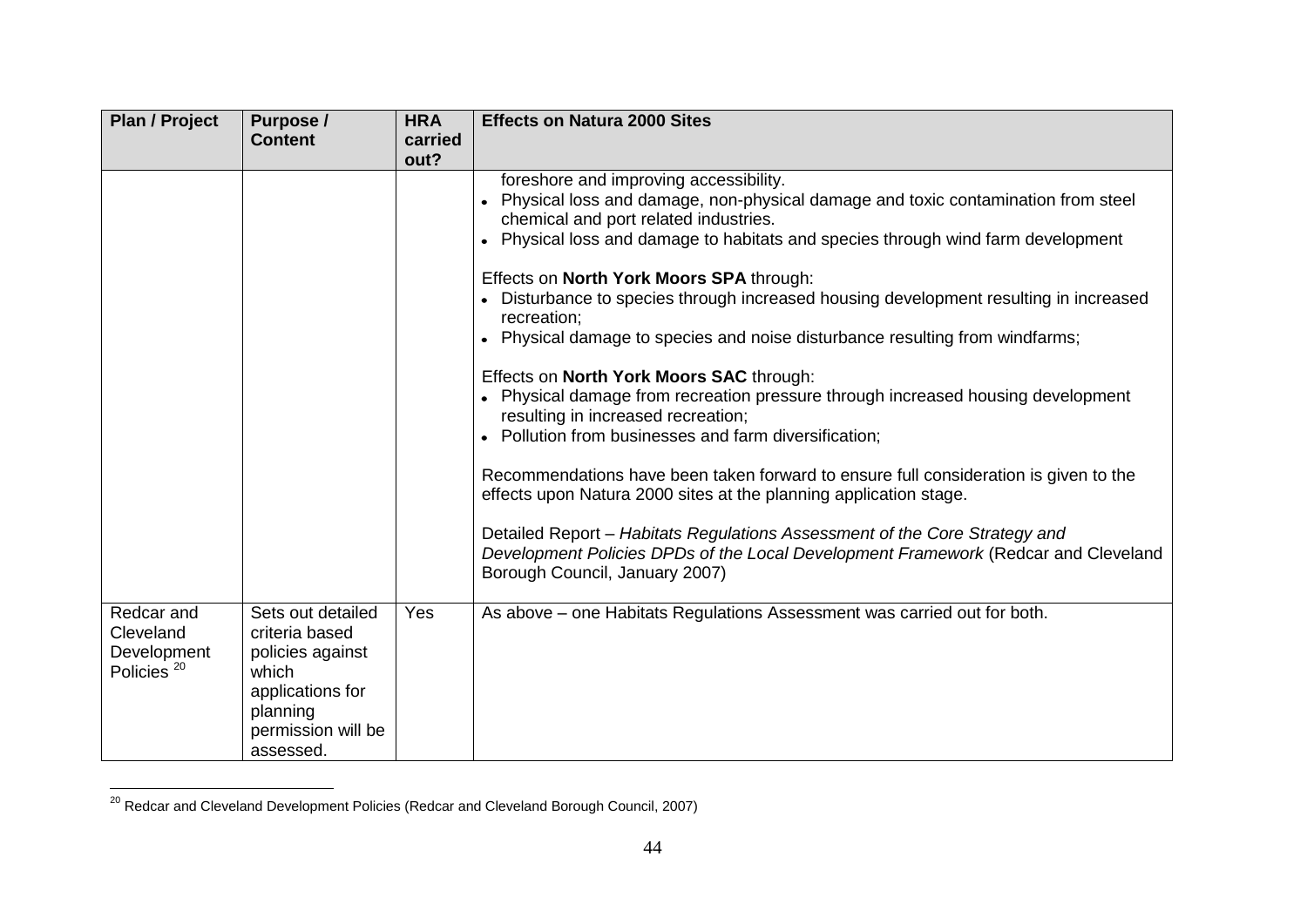| <b>Plan / Project</b>                              | Purpose /<br><b>Content</b>                                                                                                         | <b>HRA</b><br>carried<br>out? | <b>Effects on Natura 2000 Sites</b>                                                                                                                                                                                                                                                                                                                                                                                                                                                  |
|----------------------------------------------------|-------------------------------------------------------------------------------------------------------------------------------------|-------------------------------|--------------------------------------------------------------------------------------------------------------------------------------------------------------------------------------------------------------------------------------------------------------------------------------------------------------------------------------------------------------------------------------------------------------------------------------------------------------------------------------|
| Hambleton<br>Core Strategy <sup>21</sup>           | Sets out the<br>strategic<br>framework for<br>future<br>development in<br>Hambleton<br>District.                                    | <b>No</b>                     | Effects would be along the lines of those identified below in relation to Development<br>Policies.<br>The Core Strategy identifies areas of opportunity around Northallerton, Thirsk and Bedale<br>and areas of restraint around Stokesley and Easingwold. These areas of restraint are<br>closer to the Natura 2000 sites in the National Park whilst the areas of opportunity are<br>further from the sites. There is no specific protection for Natura 2000 sites in the Core     |
|                                                    |                                                                                                                                     |                               | Strategy as detailed development control policies are contained in the Development<br>Policies DPD.<br>Generally the approach would direct development away from Natura 2000 sites.                                                                                                                                                                                                                                                                                                  |
| Hambleton<br>Development<br>Policies <sup>22</sup> | Sets out detailed<br>criteria based<br>policies against<br>which<br>applications for<br>planning<br>permission will be<br>assessed. | Yes                           | Should be no significant effects as HRA carried out.<br>Prior to mitigation HRA identified:<br>Effects on North York Moors SPA from:<br>Physical disturbance to bird species resulting from policies on telecommunications,<br>major out of town shopping and leisure proposals and very noisy activities where<br>development under these would take place close to the SPA.<br>Effects upon species from wind development located in flights paths or migration<br>routes.         |
|                                                    |                                                                                                                                     |                               | Effects upon the North York Moors SPA and SAC from:<br>• The regeneration of Market Towns, and the new development that comes with this,<br>would lead to increased pressure upon water abstraction and water quality.<br>Policies to assist the economy and employment, including road schemes, have been<br>$\bullet$<br>assessed as having the potential to lead to impacts upon air quality.<br>Policies to assist economy and employment, market town regeneration, tourism and |

<sup>&</sup>lt;sup>21</sup> Hambleton Core Strategy (Hambleton District Council, 2007)

<sup>&</sup>lt;sup>22</sup> Hambleton Development Policies (Hambleton District Council, 2008)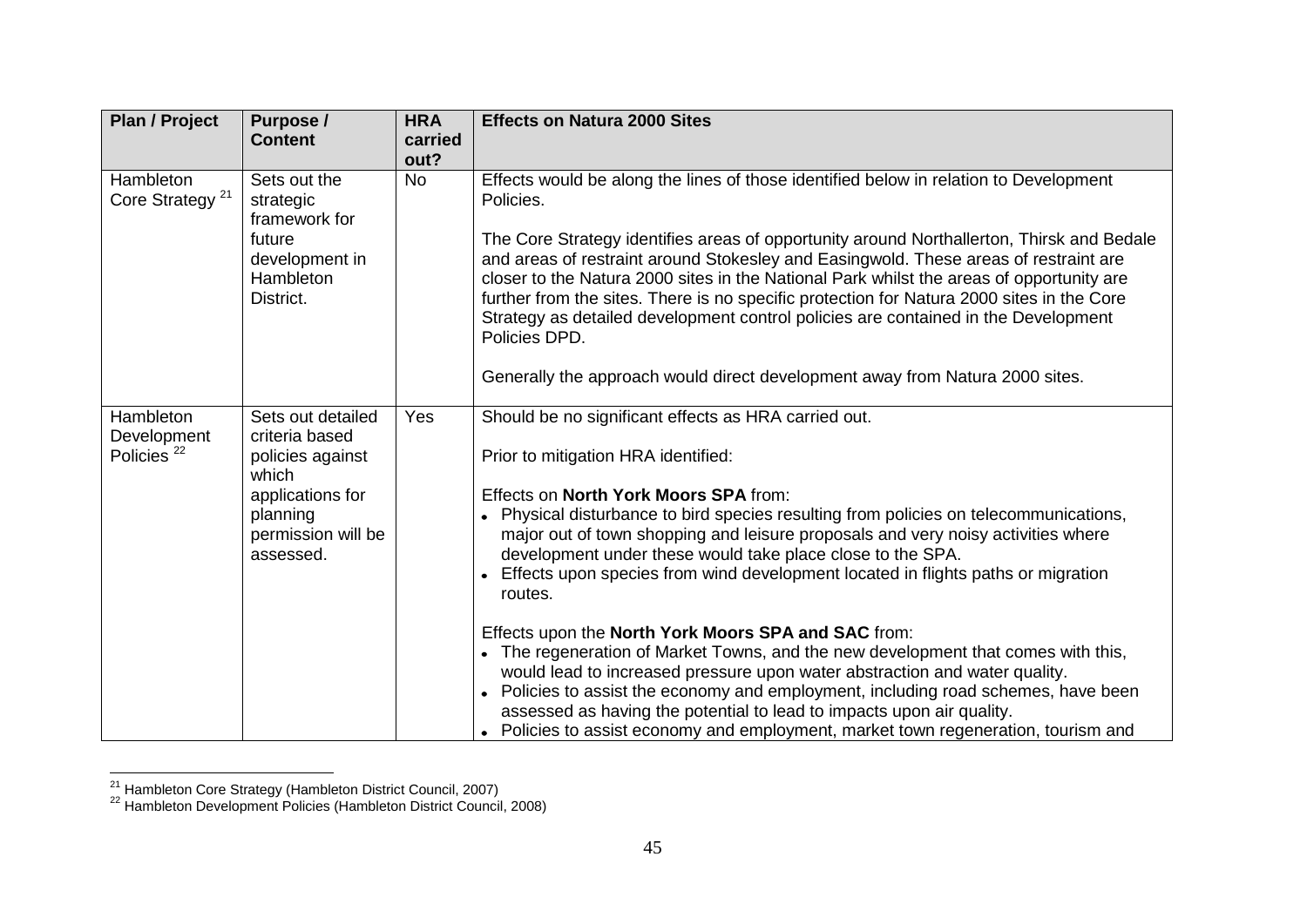| <b>Plan / Project</b>                        | Purpose /                                                                        | <b>HRA</b>      | <b>Effects on Natura 2000 Sites</b>                                                                                                                                                                                                                                                                                                                                                                                                                                                                                                                                                                                                                                                                                                                                                                                                                                                                                                                                                                                                                                                                                                                                                                                                                                                                 |
|----------------------------------------------|----------------------------------------------------------------------------------|-----------------|-----------------------------------------------------------------------------------------------------------------------------------------------------------------------------------------------------------------------------------------------------------------------------------------------------------------------------------------------------------------------------------------------------------------------------------------------------------------------------------------------------------------------------------------------------------------------------------------------------------------------------------------------------------------------------------------------------------------------------------------------------------------------------------------------------------------------------------------------------------------------------------------------------------------------------------------------------------------------------------------------------------------------------------------------------------------------------------------------------------------------------------------------------------------------------------------------------------------------------------------------------------------------------------------------------|
|                                              | <b>Content</b>                                                                   | carried<br>out? |                                                                                                                                                                                                                                                                                                                                                                                                                                                                                                                                                                                                                                                                                                                                                                                                                                                                                                                                                                                                                                                                                                                                                                                                                                                                                                     |
|                                              |                                                                                  |                 | major outdoor recreation have the potential to lead to disturbance.<br>Mitigation:<br>• Changes to the nature protection policy have been made to state that 'any proposed<br>development that could have an adverse effect on the integrity of a Natura 2000 or<br>Ramsar site alone or in combination with other plans or projects will not be permitted<br>unless it can be demonstrated that the legislative provisions to protect such sites can<br>be fully met', with additional explanation in the supporting text.<br>Supporting text to the nature conservation policy will include reference to the potential<br>water abstraction and water quality impacts on Natura 2000 sites.<br>Supporting text to the nature conservation policy will include reference to potential air<br>quality impacts on Natura 2000 sites.<br>Changes to the supporting text of nature conservation and tourism policies to include<br>reference to potential effects of tourism upon Natura 2000 sites.<br>• Additional criterion added to renewable energy policy to ensure wind development does<br>not affect integrity of SPAs.<br>Detailed report - Habitats Regulations Assessment of Hambleton Development Policies<br>Development Plan Document Submission Draft (Land Use Consultants, May 2007) |
| Ryedale Local<br>Plan Strategy <sup>23</sup> | Sets out strategic<br>policies for future<br>development in<br>Ryedale district. | Yes             | Possible effects on the North York Moors SPA relating to loss of pasture land for<br>foraging birds and recreational disturbance of birds foraging on pasture land. Possible<br>effects on North York Moors SPA and North York Moors SAC from increased<br>recreation.<br>Possible effects on River Derwent SAC from effluent discharge and from the need for<br>flood defences as a result of increased surface water drainage.                                                                                                                                                                                                                                                                                                                                                                                                                                                                                                                                                                                                                                                                                                                                                                                                                                                                    |
| Scarborough                                  | Sets out the                                                                     | <b>No</b>       | New housing, and tourism policies which seek to attract more visitors to Scarborough,                                                                                                                                                                                                                                                                                                                                                                                                                                                                                                                                                                                                                                                                                                                                                                                                                                                                                                                                                                                                                                                                                                                                                                                                               |
| Borough Local                                | policies for                                                                     |                 | could lead to more visitors in the National Park and effects of disturbance upon Arnecliff                                                                                                                                                                                                                                                                                                                                                                                                                                                                                                                                                                                                                                                                                                                                                                                                                                                                                                                                                                                                                                                                                                                                                                                                          |

 $^{23}$  Ryedale Local Plan Strategy (Ryedale District Council, September 2013)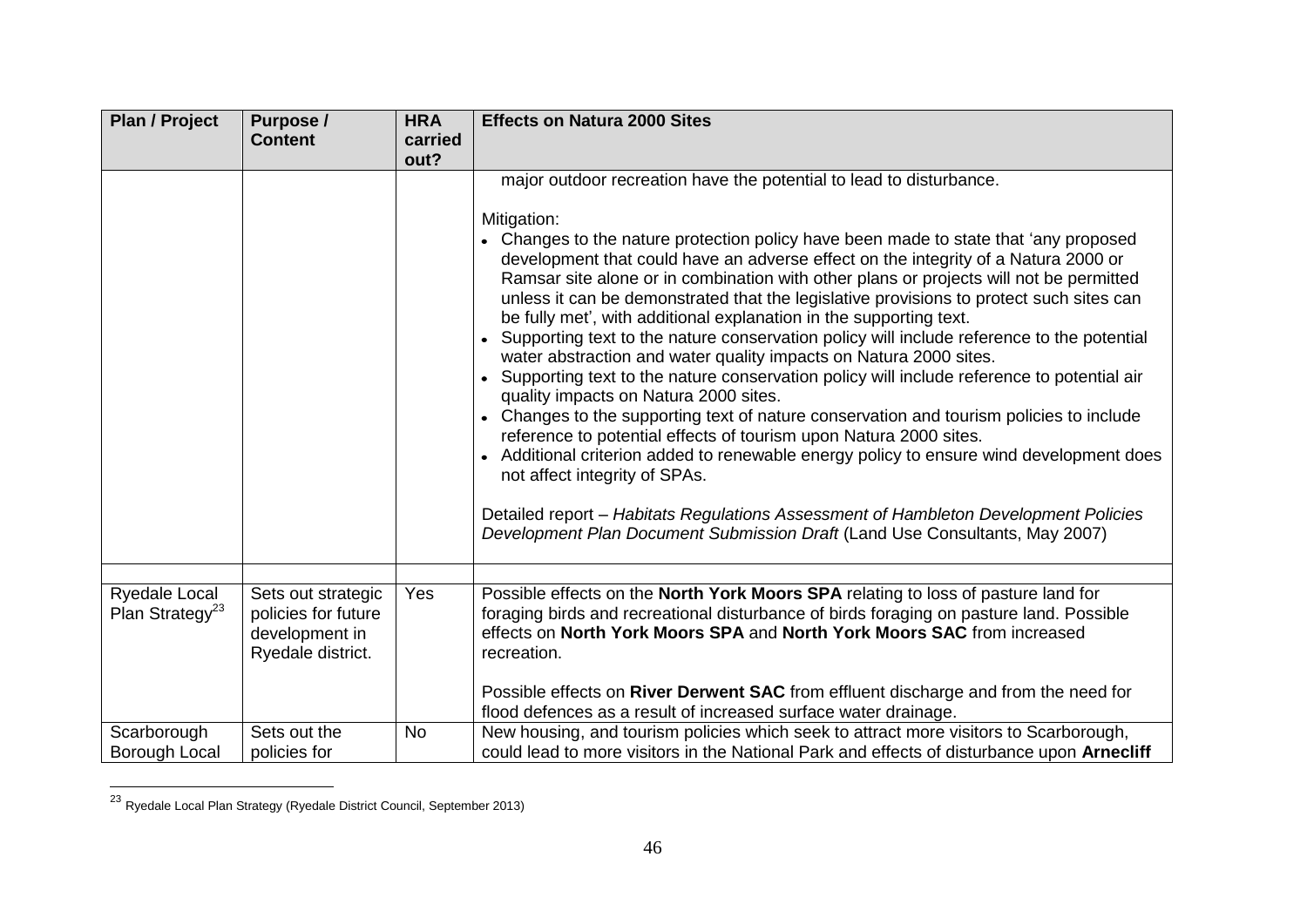| <b>Plan / Project</b>                                                           | Purpose /<br><b>Content</b>                                        | <b>HRA</b><br>carried<br>out? | <b>Effects on Natura 2000 Sites</b>                                                                                                                                                                                                                                                                                                                                                                                                                                                                                                                                                                                                                                                                                                                                                                                                                                                                                                                                                                                                                                                                                                                                                                                                                                                                                                                                                                                                                                                                                                                                       |
|---------------------------------------------------------------------------------|--------------------------------------------------------------------|-------------------------------|---------------------------------------------------------------------------------------------------------------------------------------------------------------------------------------------------------------------------------------------------------------------------------------------------------------------------------------------------------------------------------------------------------------------------------------------------------------------------------------------------------------------------------------------------------------------------------------------------------------------------------------------------------------------------------------------------------------------------------------------------------------------------------------------------------------------------------------------------------------------------------------------------------------------------------------------------------------------------------------------------------------------------------------------------------------------------------------------------------------------------------------------------------------------------------------------------------------------------------------------------------------------------------------------------------------------------------------------------------------------------------------------------------------------------------------------------------------------------------------------------------------------------------------------------------------------------|
| Plan <sup>24</sup>                                                              | consideration of<br>planning<br>applications in<br>Scarborough     |                               | and Park Hole Woods SAC, Beast Cliff, Ellers Wood and Sand Dale SAC, Fen Bog<br>SAC, North York Moors SAC and SPA and River Derwent SAC.<br>A policy to protect European sites is included which would mitigate against direct effects<br>but is unlikely to mitigate against indirect effects such as increased visitor pressure.                                                                                                                                                                                                                                                                                                                                                                                                                                                                                                                                                                                                                                                                                                                                                                                                                                                                                                                                                                                                                                                                                                                                                                                                                                        |
| North York<br><b>Moors National</b><br>Park<br>Management<br>Plan <sup>25</sup> | Sets out policies<br>for the<br>management of<br>the National Park | Yes                           | Should be no significant effects as HRA carried out.<br>Prior to mitigation HRA identified effects relating to:<br>• Reduction in open space for golden plover to nest and forage in through reinstatement<br>of landscape features (North York Moors SPA);<br>• Loss of vegetation and habitat through archaeological works, geological promotion,<br>species rich grassland creation, woodland planting and forestry works, storage of<br>water, installation of renewable energy, overgrazing, new tracks and ponds, burning,<br>new development, new mobile phone masts, upgrading rail infrastructure (all sites);<br>Disturbance to golden plover and merlin through the above works plus increased<br>numbers of visitors, increased numbers of trains (North York Moors SPA);<br>Displacement of merlin and golden plover due to above works taking place in the<br>nesting season, installation of wind turbines, (North York Moors SPA);<br>• Trampling of vegetation and habitat through re-use of buildings, increased numbers of<br>visitors, archaeological works, works to store water, (North York Moors SAC and<br><b>North York Moors SPA);</b><br>• Damage to vegetation from dust (North York Moors SAC);<br>Damage to vegetation from use of inappropriate modern machinery (North York<br>Moors SAC);<br>Loss of foraging and foraging areas due to species rich grassland creation and<br>$\bullet$<br>restoration, woodland planting, (North York Moors SPA);<br>Drying out of peatlands (due to tree planting) (Fen Bog SAC and North York Moors |

<sup>&</sup>lt;sup>24</sup> Scarborough Borough Local Plan (Scarborough Borough Council, April 1999)

<sup>25</sup> North York Moors National Park Management Plan (North York Moors National Park Authority, June 2012)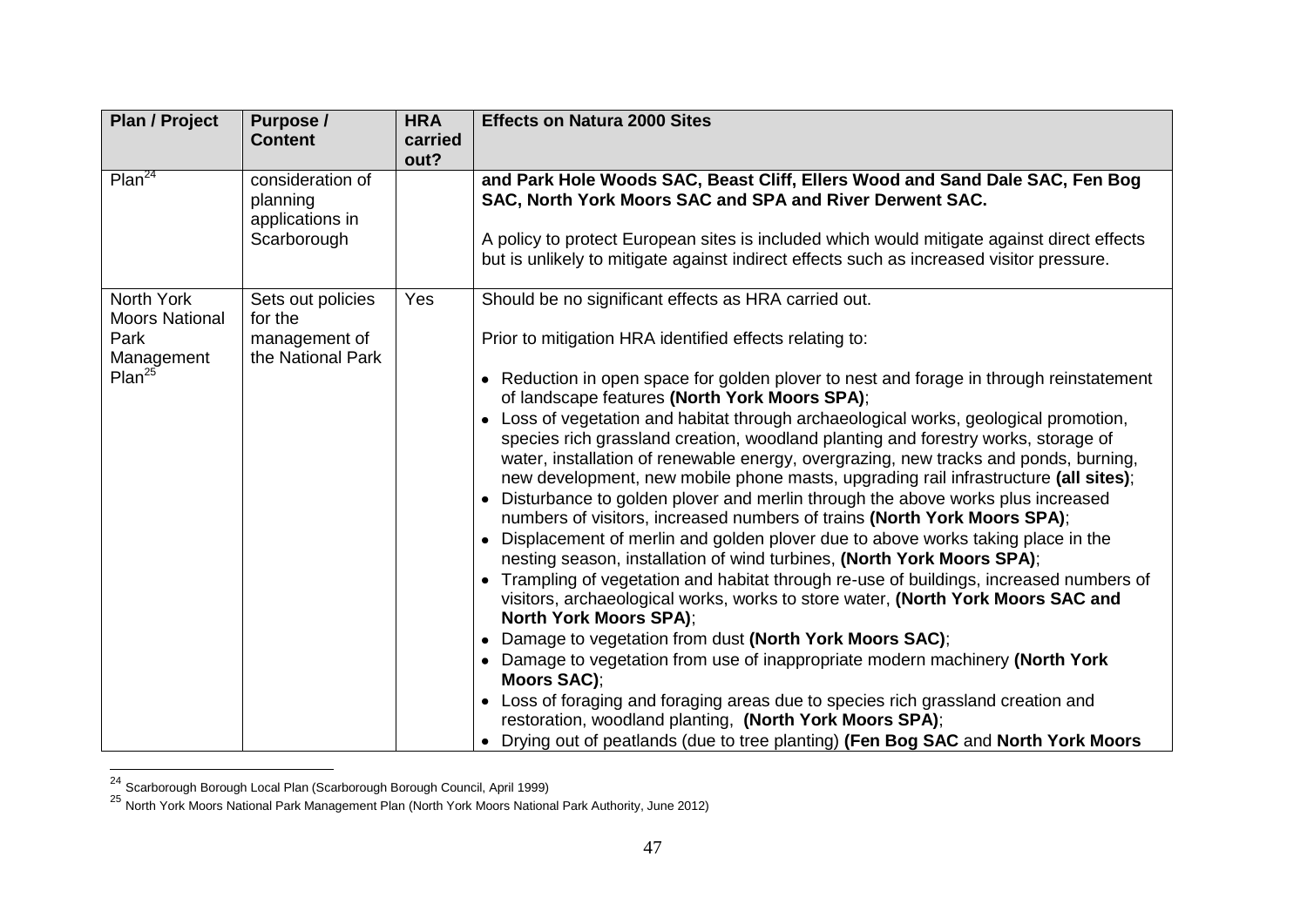| <b>Plan / Project</b>                                      | Purpose /                                                               | <b>HRA</b>  | <b>Effects on Natura 2000 Sites</b>                                                                                                                                                                                                                                                                                                                                                                                                                                                                                                                                                                                                                                                                                                                                                                                           |
|------------------------------------------------------------|-------------------------------------------------------------------------|-------------|-------------------------------------------------------------------------------------------------------------------------------------------------------------------------------------------------------------------------------------------------------------------------------------------------------------------------------------------------------------------------------------------------------------------------------------------------------------------------------------------------------------------------------------------------------------------------------------------------------------------------------------------------------------------------------------------------------------------------------------------------------------------------------------------------------------------------------|
|                                                            | <b>Content</b>                                                          | carried     |                                                                                                                                                                                                                                                                                                                                                                                                                                                                                                                                                                                                                                                                                                                                                                                                                               |
| North Yorkshire<br><b>Local Transport</b><br>Plan $2011 -$ | Sets out long<br>term objectives<br>for transport                       | out?<br>Yes | SAC);<br>• Changes in chemical composition of the air through increased vehicle numbers and<br>increased train journeys (Fen Bog SAC, North York Moors SAC and North York<br>Moors SPA);<br>• Increased run-off from roads due to increased visitor numbers (Fen Bog SAC and<br><b>North York Moors SAC);</b><br>Loss of peat due to peat cutting (North York Moors SAC).<br>Should be no significant effects as HRA carried out.<br>The HRA identified that uncertainty exists in relation to effects on Natura 2000 sites                                                                                                                                                                                                                                                                                                   |
| 2016 <sup>26</sup>                                         | across the<br>county, and<br>actions to be<br>undertaken up to<br>2016. |             | from highways maintenance in relation to Arnecliff and Park Hole Woods SAC,<br>Beast Cliff - Whitby SAC, Ellers Wood and Sand Dale SAC, Fen Bog SAC, North<br><b>York Moors SAC/SPA and River Derwent SAC.</b><br>The HRA concludes that if North Yorkshire County Council adheres to the policies<br>outlined in LTP 3 as well as following Planning Policy Guidance, best practice<br>guidance and seeks advice from Natural England and specialists regarding<br>biodiversity, habitats, air pollution impact modelling and maintenance personnel the<br>North Yorkshire LTP3 should have no likely significant direct or indirect impacts on<br>Natura 2000 sites.<br>Detailed report 'North Yorkshire Local Transport Plan 3 - Habitat Regulations<br>Assessment Screening Report (North Yorkshire County Council, 2011) |
| North Yorkshire<br>Public Rights of                        | Sets the<br>framework for the                                           | Yes         | Should be no significant effects as HRA carried out.                                                                                                                                                                                                                                                                                                                                                                                                                                                                                                                                                                                                                                                                                                                                                                          |
| Way<br>Improvement                                         | future<br>management of                                                 |             | Prior to mitigation HRA identified:                                                                                                                                                                                                                                                                                                                                                                                                                                                                                                                                                                                                                                                                                                                                                                                           |
| Plan <sup>27</sup>                                         | the public rights                                                       |             | The improvement to public rights of way could have effects of disturbance and physical                                                                                                                                                                                                                                                                                                                                                                                                                                                                                                                                                                                                                                                                                                                                        |

<sup>&</sup>lt;sup>26</sup> North Yorkshire Local Transport Plan 2006 – 2011 (North Yorkshire County Council, 2006)

 $^{27}$  People, paths and places – The Rights of Way Improvement Plan for North Yorkshire 2007 – 2011 (North Yorkshire County Council, 2008)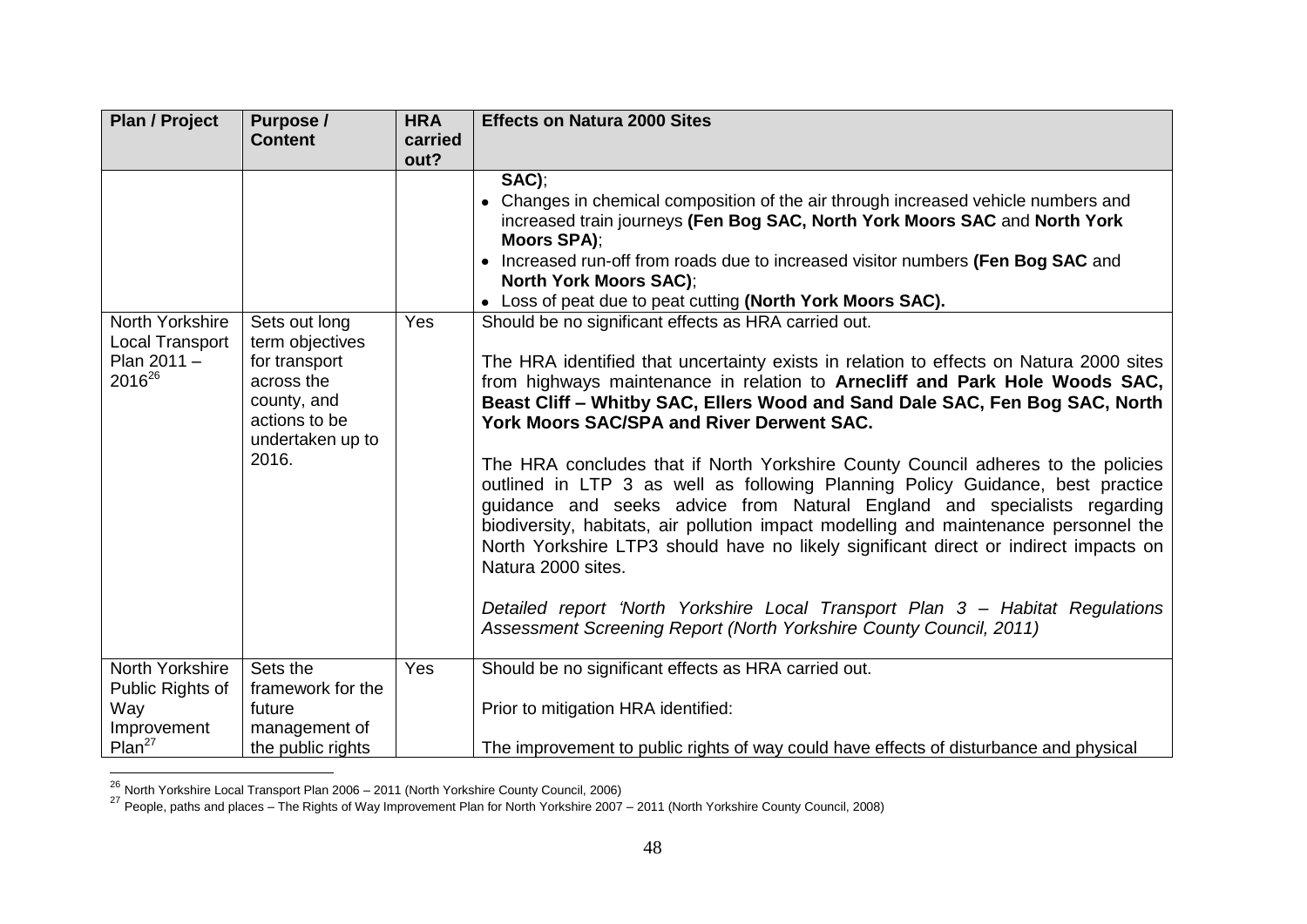| <b>Plan / Project</b>                                            | Purpose /<br><b>Content</b>                                                                                                                                                                                                                  | <b>HRA</b><br>carried | <b>Effects on Natura 2000 Sites</b>                                                                                                                                                                                                                                                                                                                                                                                                                                                                             |
|------------------------------------------------------------------|----------------------------------------------------------------------------------------------------------------------------------------------------------------------------------------------------------------------------------------------|-----------------------|-----------------------------------------------------------------------------------------------------------------------------------------------------------------------------------------------------------------------------------------------------------------------------------------------------------------------------------------------------------------------------------------------------------------------------------------------------------------------------------------------------------------|
|                                                                  | of way network in<br>the part of the<br>Park in North<br>Yorkshire                                                                                                                                                                           | out?                  | loss (due to trampling) through increased use but could also have positive effects through<br>ensuring a clear network of public footpaths which would reduce walking away from<br>footpaths, to Arnecliff and Park Hole Woods SAC, Beast Cliff SAC, Ellers Wood and<br>Sand Dale SAC and North York Moors SAC and SPA.                                                                                                                                                                                         |
| Yorkshire<br>Derwent<br>Catchment<br>Flood<br>Management<br>Plan | Sets the<br>framework for<br>actions to<br>address flooding<br>in the River<br>Derwent<br>catchment, which<br>covers the Ellers<br>Wood and Sand<br>Dale, Fen Bog<br>and North York<br>Moors SAC and<br>SPA.                                 | <b>No</b>             | Potentially effects on water levels in the North York Moors SAC and SPA from the<br>proposed actions to reduce run-off and create storage.                                                                                                                                                                                                                                                                                                                                                                      |
| <b>Humber River</b><br><b>Basin</b><br>Management<br>Plan        | The RBMP<br>describes the<br>RBD and the<br>pressures that the<br>water<br>environment<br>faces. It shows<br>what this means<br>for the current<br>state of the water<br>environment, and<br>what actions will<br>be taken to<br>address the | Yes                   | Should be no significant effects as HRA carried out.<br>No specific effects in relation to any of the Natura 2000 sites concerned in this HRA were<br>identified and the HRA concluded that the RBMP is not likely to have any significant<br>negative effects on any European sites, alone or in combination with other plans or<br>projects.<br>Detailed report - Habitats Regulations Assessment of the Humber River Basin<br>Management Plan for the Humber River Basin District (Environment Agency, 2009) |